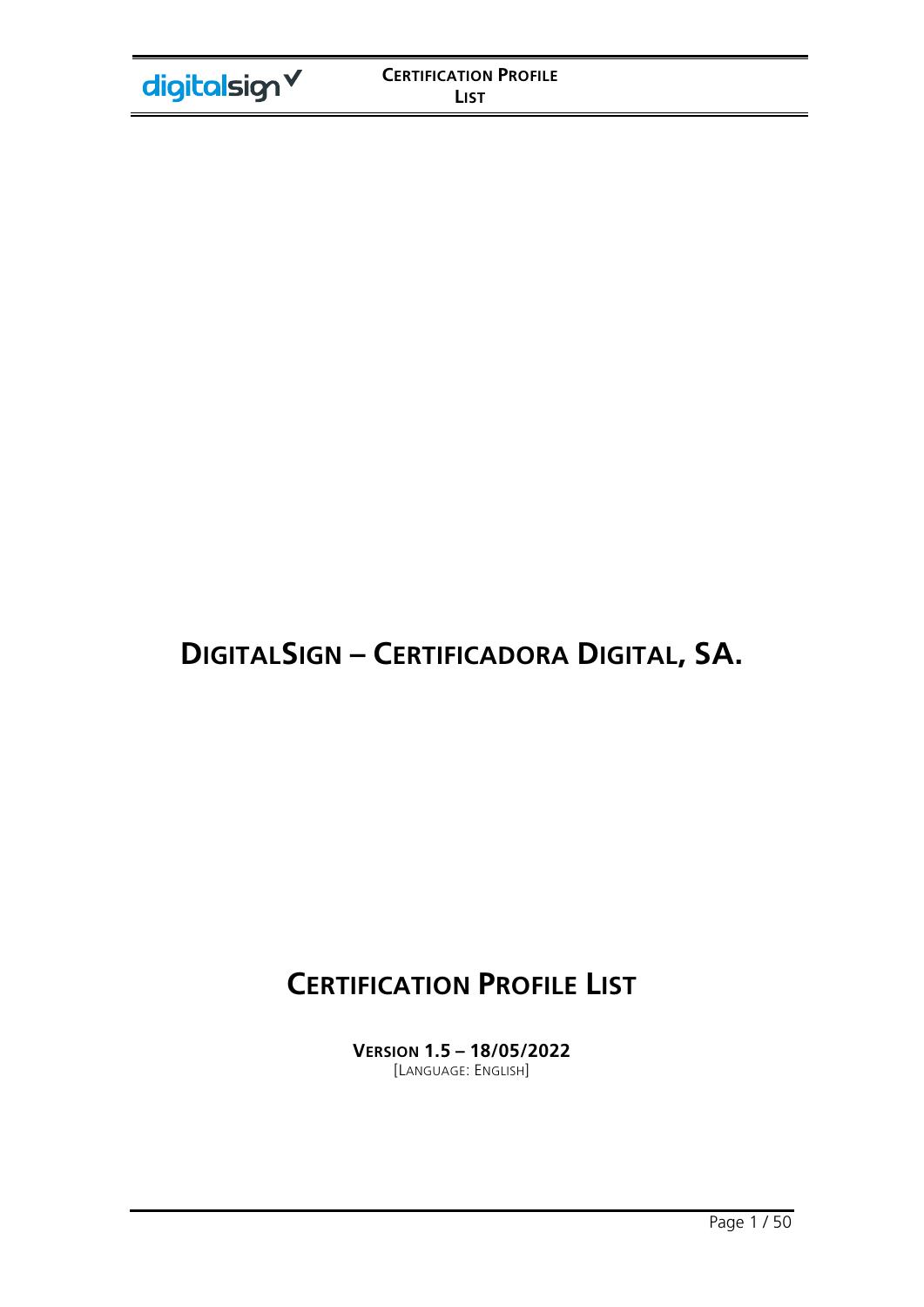

# **VERSION HISTORY**

| Date       | <b>Edition nr</b> | Content                                                      |
|------------|-------------------|--------------------------------------------------------------|
| 18/01/2021 | 0.0               | Initial draft                                                |
| 27/01/2021 | 1.0               | Review and publication subsequent to the creation of the CAs |
| 24/02/2021 | 1.1               | Revision                                                     |
| 08/04/2021 | 1.2               | Revision                                                     |
| 29/04/2021 | 1.3               | Revision                                                     |
| 15/09/2021 | 1.4               | Revision                                                     |
| 18/05/2022 | 1.5               | Revision                                                     |

# **RELATED DOCUMENTS**

| <b>Document Details</b>          | <b>Author(s)</b> |
|----------------------------------|------------------|
| Certification Practice Statement | DigitalSign      |

### **AUTHORIZATIONS**



### **LEGAL NOTICE**

#### **Copyright © DigitalSign – Certificadora Digital, SA. All rights reserved.**

DigitalSign is a registered trademark of DigitalSign - Certificadora Digital, SA. All other brands, trademarks and service marks are the property of their respective owners.

Any question or request for information regarding the content of this document should be directed to suporte@digitalsign.pt.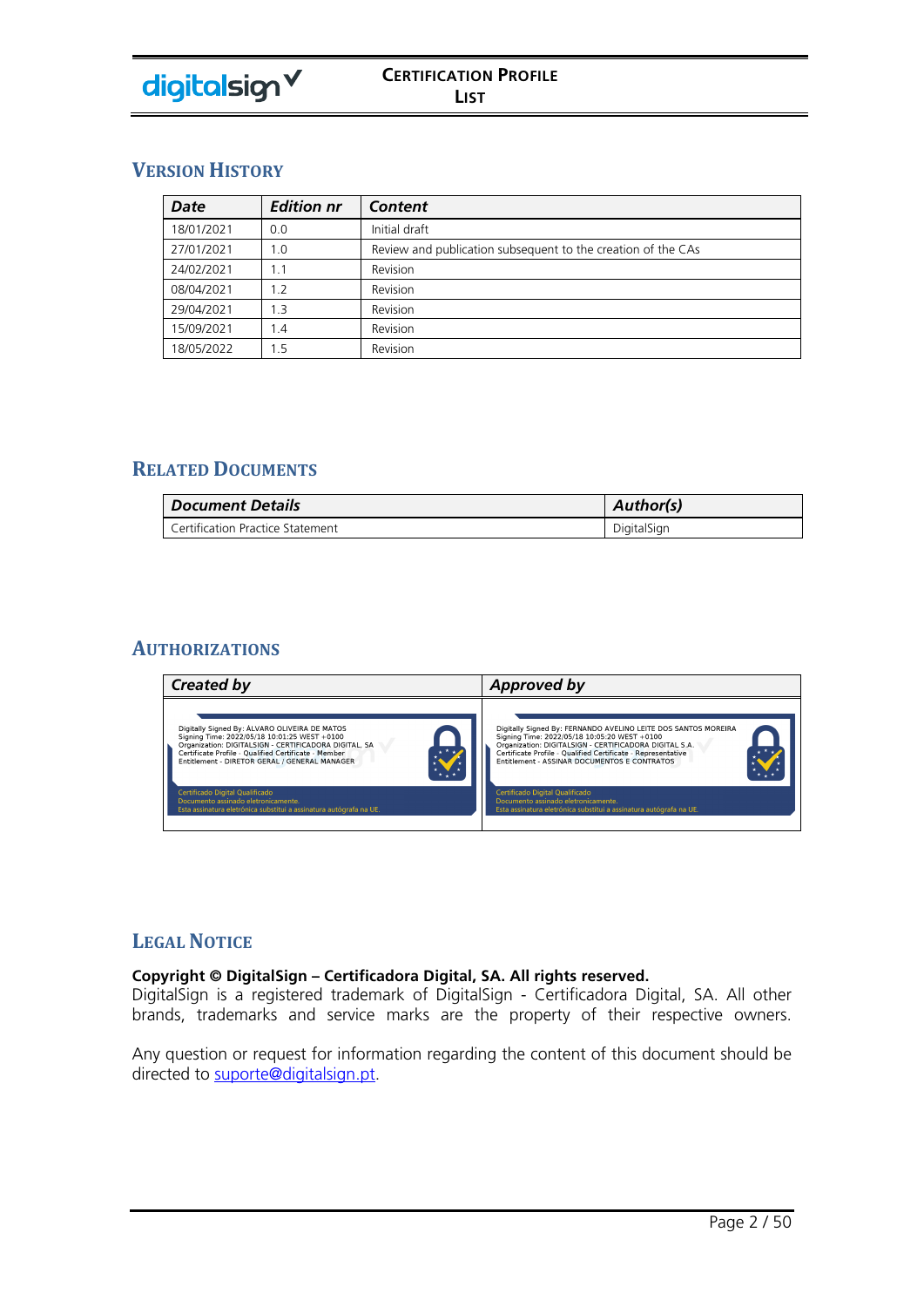# **CONTENT**

| 1 <sub>1</sub> |        |                                                              |  |
|----------------|--------|--------------------------------------------------------------|--|
| 1.1.           |        |                                                              |  |
|                | 1.1.1. |                                                              |  |
| 1.1.2.         |        |                                                              |  |
| 1.1.3.         |        |                                                              |  |
| 1.1.4.         |        |                                                              |  |
| 1.1.5.         |        |                                                              |  |
| 1.1.6.         |        | Organization (eSeal) [OID: 1.3.6.1.4.1.25596.4.2.1.1.1.6] 14 |  |
| 1.2.           |        |                                                              |  |
| 1.2.1.         |        |                                                              |  |
| 1.2.2.         |        |                                                              |  |
| 1.3.           |        |                                                              |  |
| 1.3.1.         |        |                                                              |  |
| 1.3.2.         |        |                                                              |  |
| 1.3.3.         |        |                                                              |  |
| 1.3.4.         |        |                                                              |  |
| 1.3.5.         |        | Organization (eSeal) [OID: 1.3.6.1.4.1.25596.4.2.1.3.1.5] 24 |  |
| 1.4.           |        |                                                              |  |
| 1.4.1.         |        |                                                              |  |
| 1.4.2.         |        |                                                              |  |
| 2.             |        |                                                              |  |
| 2.1.           |        |                                                              |  |
| 2.1.1.         |        |                                                              |  |
| 2.1.2.         |        |                                                              |  |
| 2.1.3.         |        |                                                              |  |
|                | 2.1.4. |                                                              |  |
| 2.1.5.         |        |                                                              |  |
| 2.1.6.         |        |                                                              |  |
| 2.2.           |        |                                                              |  |
| 2.2.1.         |        |                                                              |  |
| 2.2.2.         |        |                                                              |  |
| 2.3.           |        |                                                              |  |
| 2.3.1.         |        |                                                              |  |
| 2.3.2.         |        |                                                              |  |
| 2.3.3.         |        |                                                              |  |
| 2.3.4.         |        |                                                              |  |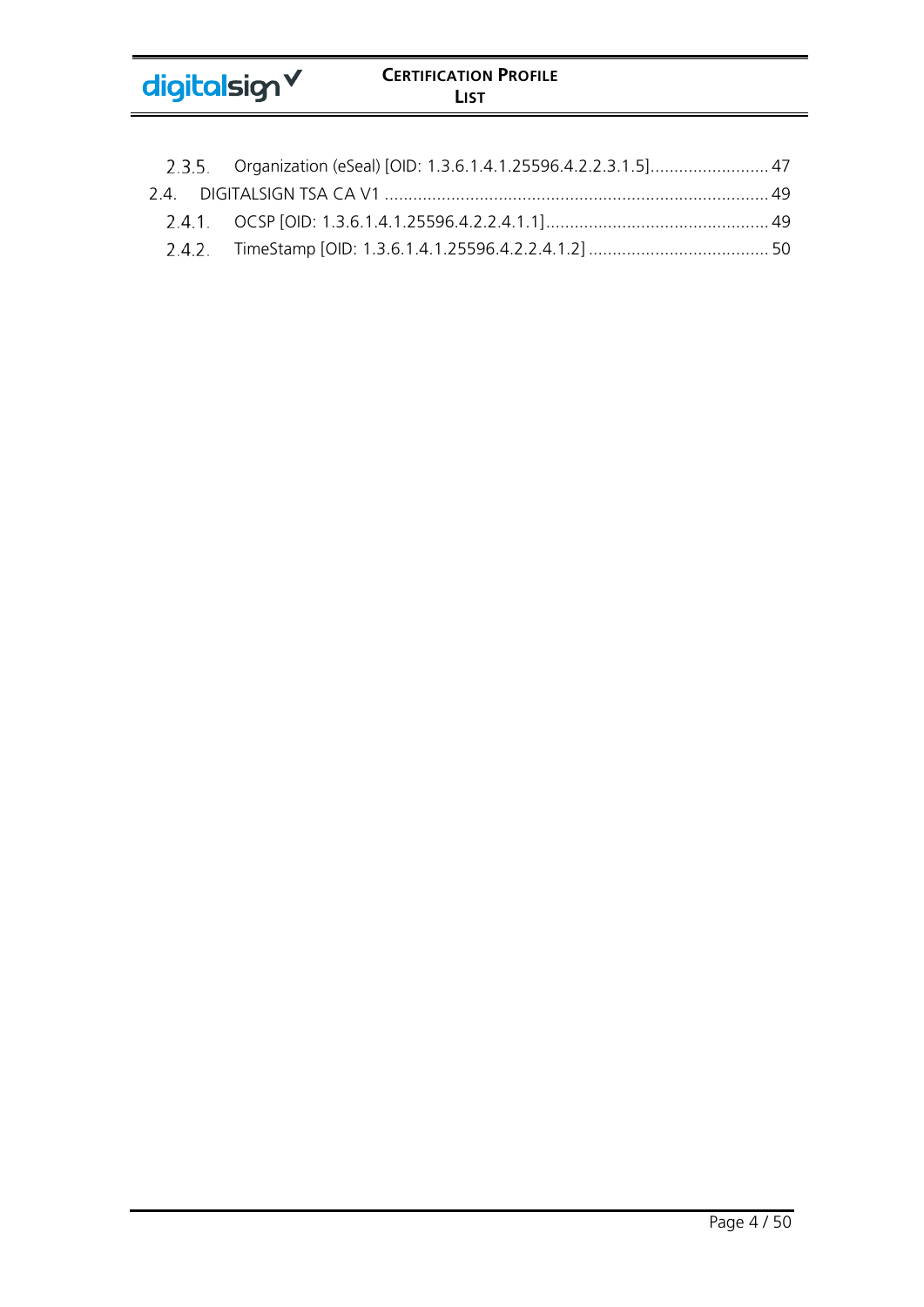# **1. RSA HIERARCHY**

# **1.1. DIGITALSIGN QUALIFIED CA G1**

# **OCSP [OID: 1.3.6.1.4.1.25596.4.2.1.1.1.1]**

Certificate used by OCSP Responder to sign and verify the OCSP service's responses regarding the status of the certificates issued by the CA.

| <b>Certificate Component</b> |                              | <b>Value / Description</b>                                                                                                                                            | <b>Type</b>        |
|------------------------------|------------------------------|-----------------------------------------------------------------------------------------------------------------------------------------------------------------------|--------------------|
| Version                      |                              | V <sub>3</sub>                                                                                                                                                        | Required           |
| Serial Number (certificate)  |                              | <unique certificate="" number="" of="" serial="" the=""></unique>                                                                                                     | Required           |
| signatureAlgorithm           |                              | 1.2.840.113549.1.1.13 - sha512WithRSAEncryption                                                                                                                       | Required           |
| Issuer                       |                              | <issuer ca="" dn=""></issuer>                                                                                                                                         | Required           |
| not Before                   |                              | <lnitial validity=""></lnitial>                                                                                                                                       | Required           |
| not After                    |                              | <final validity=""></final>                                                                                                                                           | Required           |
|                              | CN                           | <ocsp application="" name=""></ocsp>                                                                                                                                  | Required           |
|                              | $\circ$                      | DigitalSign Certificadora Digital                                                                                                                                     | Required           |
| Subject                      | OU (0 or more)               | <additional ca="" information="" ra=""></additional>                                                                                                                  | Optional           |
|                              | $\mathsf{C}$                 | PT                                                                                                                                                                    | Required           |
| <b>Basic Constraints</b>     |                              | CA=False                                                                                                                                                              | Required, Critical |
| Key Usage                    |                              | Digital Signature                                                                                                                                                     | Required, Critical |
| Extended Key Usage           |                              | id-kp-OCSP (1.3.6.1.5.5.7.3.9)                                                                                                                                        | Required           |
| Subject Public Key Info      |                              | RSA (2048 bits or more)                                                                                                                                               | Required           |
| Subject Key Identifier       |                              | Subject Public Key SHA-1                                                                                                                                              | Required           |
| Authority Key Identifier     |                              | Issuer Public Key SHA-1                                                                                                                                               | Required           |
|                              |                              | Certificate Policy:<br>Policy Identifier = 1.3.6.1.4.1.25596.4.1.1<br>Policy Qualifier Info:<br>Policy qualifier $id = CPS$<br>Qualifier = https://pki.digitalsign.pt | Required           |
| Certificate Policies         |                              | Policy Qualifier Id=User Notice<br>Qualifier: Notice Text= <notice></notice>                                                                                          | Optional           |
|                              |                              | Certificate Policy:<br>Policy Identifier=1.3.6.1.4.1.25596.4.2.1.1.1.1                                                                                                | Required           |
|                              |                              | <other certificate="" policies=""></other>                                                                                                                            | Optional           |
| No check extension           |                              | 1.3.6.1.5.5.7.48.1.5 (05 00)                                                                                                                                          | Required           |
|                              | Authority Information Access | AIA: https://qca-q1.digitalsign.pt/DIGITALSIGNQUALIFIEDCAG1.p7b                                                                                                       | Optional           |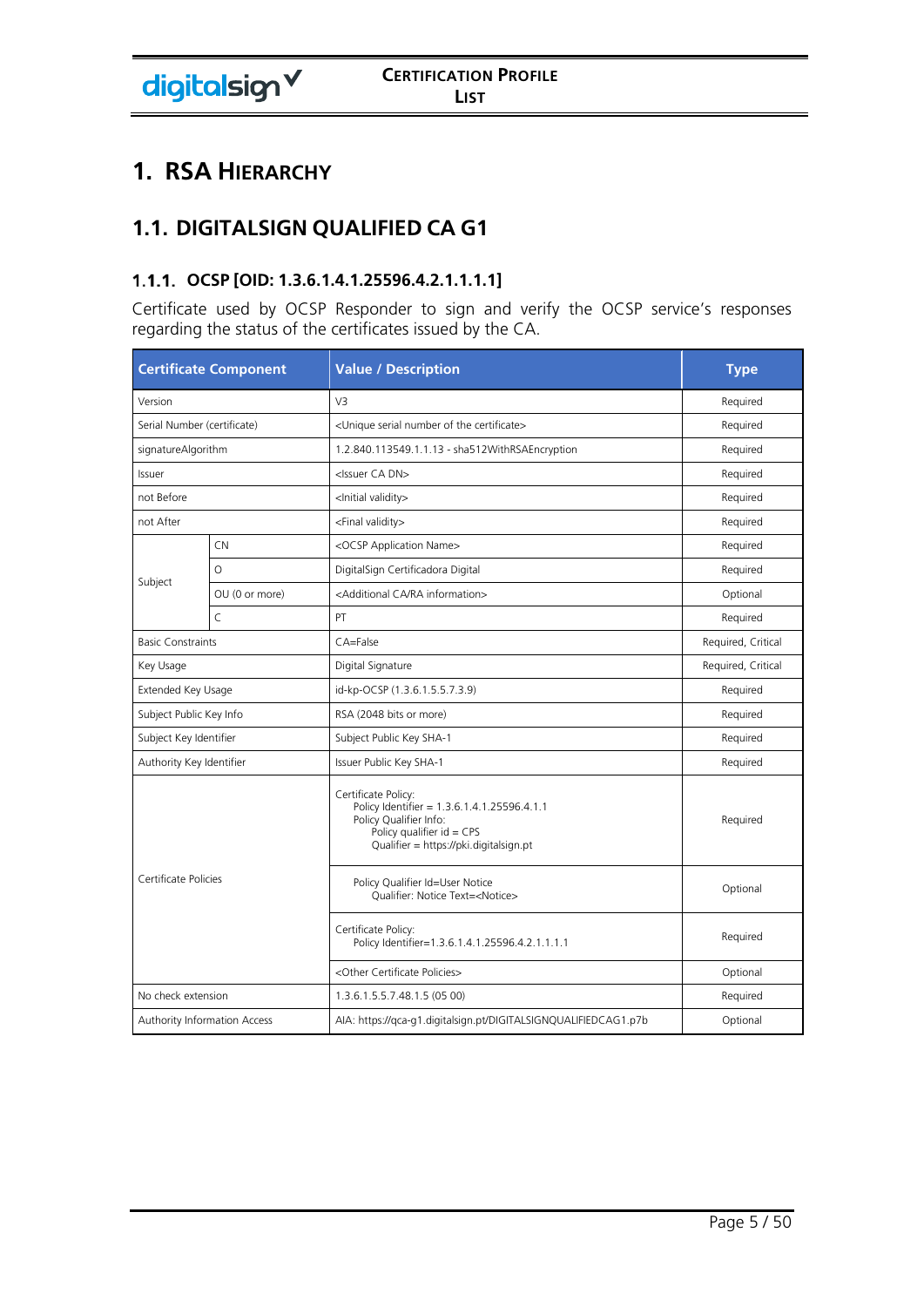#### **INDIVIDUAL [OID: 1.3.6.1.4.1.25596.4.2.1.1.1.2]**

Certificate used for eIDAS compliant qualified signature by natural persons.

This certificate profile aims to identify a natural person (individual).

0.4.0.194112.1.2 [ETSI EN 319411-2 - QCP-n-qscd].

| <b>Certificate Component</b> |                | <b>Value / Description</b>                                                                                                                                            | <b>Type</b>                                            |
|------------------------------|----------------|-----------------------------------------------------------------------------------------------------------------------------------------------------------------------|--------------------------------------------------------|
| Version                      |                | V3                                                                                                                                                                    | Required                                               |
| Serial Number (certificate)  |                | <unique certificate="" number="" of="" serial="" the=""></unique>                                                                                                     | Required                                               |
| signatureAlgorithm           |                | Allowed signature algorithm:<br>- 1.2.840.113549.1.1.11 - sha256WithRSAEncryption<br>- 1.2.840.113549.1.1.13 - sha512WithRSAEncryption                                | Required                                               |
| Issuer                       |                | <issuer ca="" dn=""></issuer>                                                                                                                                         | Required                                               |
| not Before                   |                | <lnitial validity=""></lnitial>                                                                                                                                       | Required                                               |
| not After                    |                | <final validity=""></final>                                                                                                                                           | Required                                               |
|                              | CN             | <name according="" document="" id="" of="" subscriber,="" the="" to=""></name>                                                                                        | Required                                               |
|                              | OU             | RemoteQSCDManagement                                                                                                                                                  | Rquired (ONLY in case<br>of remote HSM<br>certificate) |
|                              | G              | <given name=""></given>                                                                                                                                               | Required                                               |
|                              | <b>SN</b>      | <surname></surname>                                                                                                                                                   | Required                                               |
|                              | SERIALNUMBER   | <subscriber (nif="" 319="" 412-1="" according="" cc="" en="" etsi="" id="" other),="" pass="" to=""></subscriber>                                                     | Required                                               |
|                              | Ε              | <email address=""></email>                                                                                                                                            | Required                                               |
|                              | Τ              | <academic another="" can="" degree="" holder="" or="" that="" the="" use=""></academic>                                                                               | Optional                                               |
| Subject                      | OU             | Limitation1 - $\langle$ Any limitations for signature use (line 1) $>$                                                                                                | Optional                                               |
|                              | OU             | Limitation2 - < Any limitations for signature use (line 2) >                                                                                                          | Optional                                               |
|                              | OU             | Limitation3 - $\langle$ Any limitations for signature use (line 3) $>$                                                                                                | Optional                                               |
|                              | OU             | Obs1 - <any (line="" 1)="" additional="" comments="" information=""></any>                                                                                            | Optional                                               |
|                              | OU             | Obs2 - <any (line="" 2)="" additional="" comments="" information=""></any>                                                                                            | Optional                                               |
|                              | OU             | Obs3 - <any (line="" 3)="" additional="" comments="" information=""></any>                                                                                            | Optional                                               |
|                              | OU (0 or more) | <additional ca="" information="" ra=""></additional>                                                                                                                  | Optional                                               |
|                              | OU             | Certificate Profile - Qualified Certificate - Individual                                                                                                              | Required                                               |
|                              | $\mathsf{C}$   | <country of="" subscriber="" the=""></country>                                                                                                                        | Required                                               |
| <b>Basic Constraints</b>     |                | CA=False                                                                                                                                                              | Required, Critical                                     |
| Key Usage                    |                | Non Repudiation                                                                                                                                                       | Required, Critical                                     |
|                              |                | Client Authentication (1.3.6.1.5.5.7.3.2)                                                                                                                             | Optional                                               |
| Extended Key Usage           |                | Secure Email (1.3.6.1.5.5.7.3.4)                                                                                                                                      | <b>Required</b>                                        |
| Subject Alternative Name     |                | RFC822 Name= <email address=""></email>                                                                                                                               | Required                                               |
| Subject Public Key Info      |                | RSA (2048 bits or more)                                                                                                                                               | Required                                               |
| Subject Key Identifier       |                | Subject Public Key SHA-1                                                                                                                                              | Required                                               |
| Authority Key Identifier     |                | Issuer Public Key SHA-1                                                                                                                                               | Required                                               |
| Certificate Policies         |                | Certificate Policy:<br>Policy Identifier = 1.3.6.1.4.1.25596.4.1.1<br>Policy Qualifier Info:<br>Policy qualifier $id = CPS$<br>Qualifier = https://pki.digitalsign.pt | Required                                               |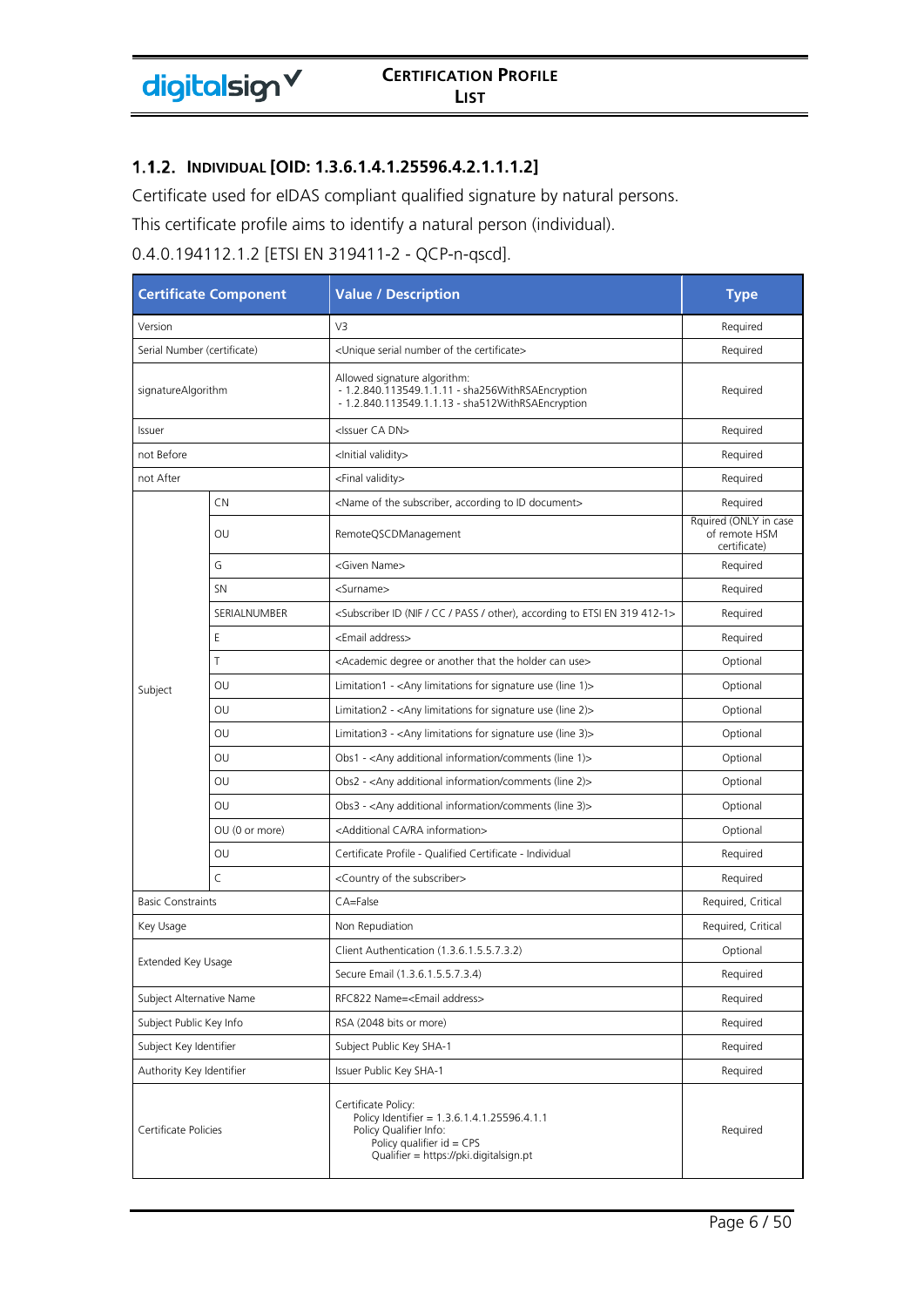|                                | Policy Qualifier Id=User Notice<br>Oualifier: Notice Text= <notice></notice>      |                                                                                             | Optional |
|--------------------------------|-----------------------------------------------------------------------------------|---------------------------------------------------------------------------------------------|----------|
|                                | Certificate Policy:<br>Policy Identifier=1.3.6.1.4.1.25596.4.2.1.1.1.2            |                                                                                             | Required |
|                                | Certificate Policy:<br>Policy Identifier=0.4.0.194112.1.2                         |                                                                                             | Required |
|                                | <other certificate="" policies=""></other>                                        |                                                                                             | Optional |
| <b>CRL Distribution Points</b> | DistributionPoint: https://gca-<br>g1.digitalsign.pt/DIGITALSIGNQUALIFIEDCAG1.crl |                                                                                             | Required |
|                                | DistributionPoint: <additional crl="" distribution="" point(s)=""></additional>   |                                                                                             | Optional |
| Freshest CRL                   | DistributionPoint: <freshest crl="" distribution="" point=""></freshest>          |                                                                                             | Optional |
|                                |                                                                                   | DistributionPoint: <additional crl="" distribution="" freshest="" point(s)=""></additional> | Optional |
|                                | id-gcs-pkixQCSyntax-v2<br>[1.3.6.1.5.5.7.11.2]                                    | id-etsi-gcs-semanticsId-Natural<br>[0.4.0.194121.1.1]                                       | Required |
|                                | id-etsi-gcs-QcCompliance<br>[0.4.0.1862.1.1]                                      |                                                                                             | Required |
| <b>OCStatements</b>            | id-etsi-gcs-QcSSCD<br>[0.4.0.1862.1.4]                                            |                                                                                             | Required |
|                                | id-etsi-gcs-QcType<br>[0.4.0.1862.1.6]                                            | id-etsi-gct-esign<br>[0.4.0.1862.1.6.1]                                                     | Required |
|                                | id-etsi-gcs-QcPDS                                                                 | PdsLocation= <pds uri=""><br/>Language=en</pds>                                             | Required |
|                                | [0.4.0.1862.1.5]                                                                  | PdsLocation= <pds uri=""><br/>Language=<pt other=""></pt></pds>                             | Optional |
|                                | AIA: https://qca-g1.digitalsign.pt/DIGITALSIGNQUALIFIEDCAG1.p7b                   |                                                                                             | Optional |
| Authority Information Access   | AIA: <application ocsp="" responder="" url=""></application>                      |                                                                                             | Optional |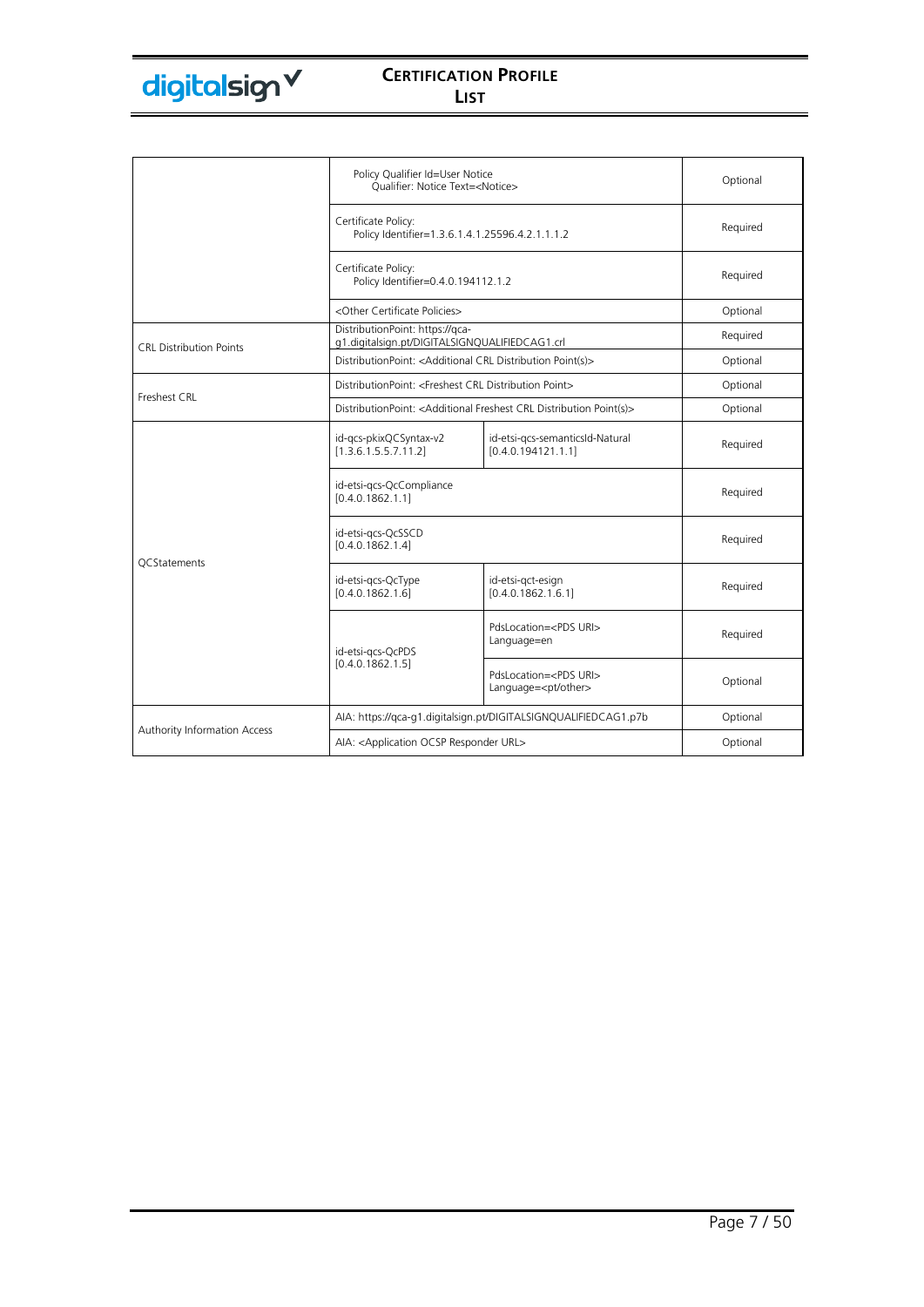Certificate used for eIDAS compliant qualified signature by natural persons.

This certificate profile aims to identify a natural person (individual), and their entitlement in the fulfilment of his/her profession. Usually this type of certificate is issued to members of professional associations, where the entitlement should be checked with his/her association.

| <b>Certificate Component</b> |                | <b>Value / Description</b>                                                                                                             | <b>Type</b>                                            |
|------------------------------|----------------|----------------------------------------------------------------------------------------------------------------------------------------|--------------------------------------------------------|
| Version                      |                | V3                                                                                                                                     | Required                                               |
| Serial Number (certificate)  |                | <unique certificate="" number="" of="" serial="" the=""></unique>                                                                      | Required                                               |
| signatureAlgorithm           |                | Allowed signature algorithm:<br>- 1.2.840.113549.1.1.11 - sha256WithRSAEncryption<br>- 1.2.840.113549.1.1.13 - sha512WithRSAEncryption | Required                                               |
| Issuer                       |                | <issuer ca="" dn=""></issuer>                                                                                                          | Required                                               |
| not Before                   |                | <lnitial validity=""></lnitial>                                                                                                        | Required                                               |
| not After                    |                | <final validity=""></final>                                                                                                            | Required                                               |
|                              | CN             | <name according="" document="" id="" of="" subscriber,="" the="" to=""></name>                                                         | Required                                               |
|                              | OU             | RemoteQSCDManagement                                                                                                                   | Rquired (ONLY in case<br>of remote HSM<br>certificate) |
|                              | G              | <given name=""></given>                                                                                                                | Required                                               |
|                              | SN             | <surname></surname>                                                                                                                    | Required                                               |
|                              | SERIALNUMBER   | <subscriber (nif="" 319="" 412-1="" according="" cc="" en="" etsi="" id="" other),="" pass="" to=""></subscriber>                      | Required                                               |
|                              | E              | <email address=""></email>                                                                                                             | Required                                               |
|                              | Τ              | <academic another="" can="" degree="" holder="" or="" that="" the="" use=""></academic>                                                | Optional                                               |
|                              | OU             | Entitlement - <professional professional<br="" qualification="" the="" verified="" with="">association or similar&gt;</professional>   | Required                                               |
| Subject                      | OU             | Limitation1 - < Any limitations for signature use (line 1) >                                                                           | Optional                                               |
|                              | OU             | Limitation2 - < Any limitations for signature use (line 2) >                                                                           | Optional                                               |
|                              | OU             | Limitation3 - < Any limitations for signature use (line 3)>                                                                            | Optional                                               |
|                              | OU             | Obs1 - <any (line="" 1)="" additional="" comments="" information=""></any>                                                             | Optional                                               |
|                              | OU             | Obs2 - <any (line="" 2)="" additional="" comments="" information=""></any>                                                             | Optional                                               |
|                              | OU             | Obs3 - <any (line="" 3)="" additional="" comments="" information=""></any>                                                             | Optional                                               |
|                              | OU (0 or more) | <additional ca="" information="" ra=""></additional>                                                                                   | Optional                                               |
|                              | OU             | Certificate Profile - Qualified Certificate - Professional                                                                             | Required                                               |
|                              | $\mathsf{C}$   | <country of="" subscriber="" the=""></country>                                                                                         | Required                                               |
| <b>Basic Constraints</b>     |                | CA=False                                                                                                                               | Required, Critical                                     |
| Key Usage                    |                | Non Repudiation                                                                                                                        | Required, Critical                                     |
| Extended Key Usage           |                | Client Authentication (1.3.6.1.5.5.7.3.2)                                                                                              | Optional                                               |
|                              |                | Secure Email (1.3.6.1.5.5.7.3.4)                                                                                                       | Required                                               |
| Subject Alternative Name     |                | RFC822 Name= <email address=""></email>                                                                                                | Required                                               |
| Subject Public Key Info      |                | RSA (2048 bits or more)                                                                                                                | Required                                               |
| Subject Key Identifier       |                | Subject Public Key SHA-1                                                                                                               | Required                                               |
| Authority Key Identifier     |                | Issuer Public Key SHA-1                                                                                                                | Required                                               |

#### 0.4.0.194112.1.2 [ETSI EN 319411-2 - QCP-n-qscd].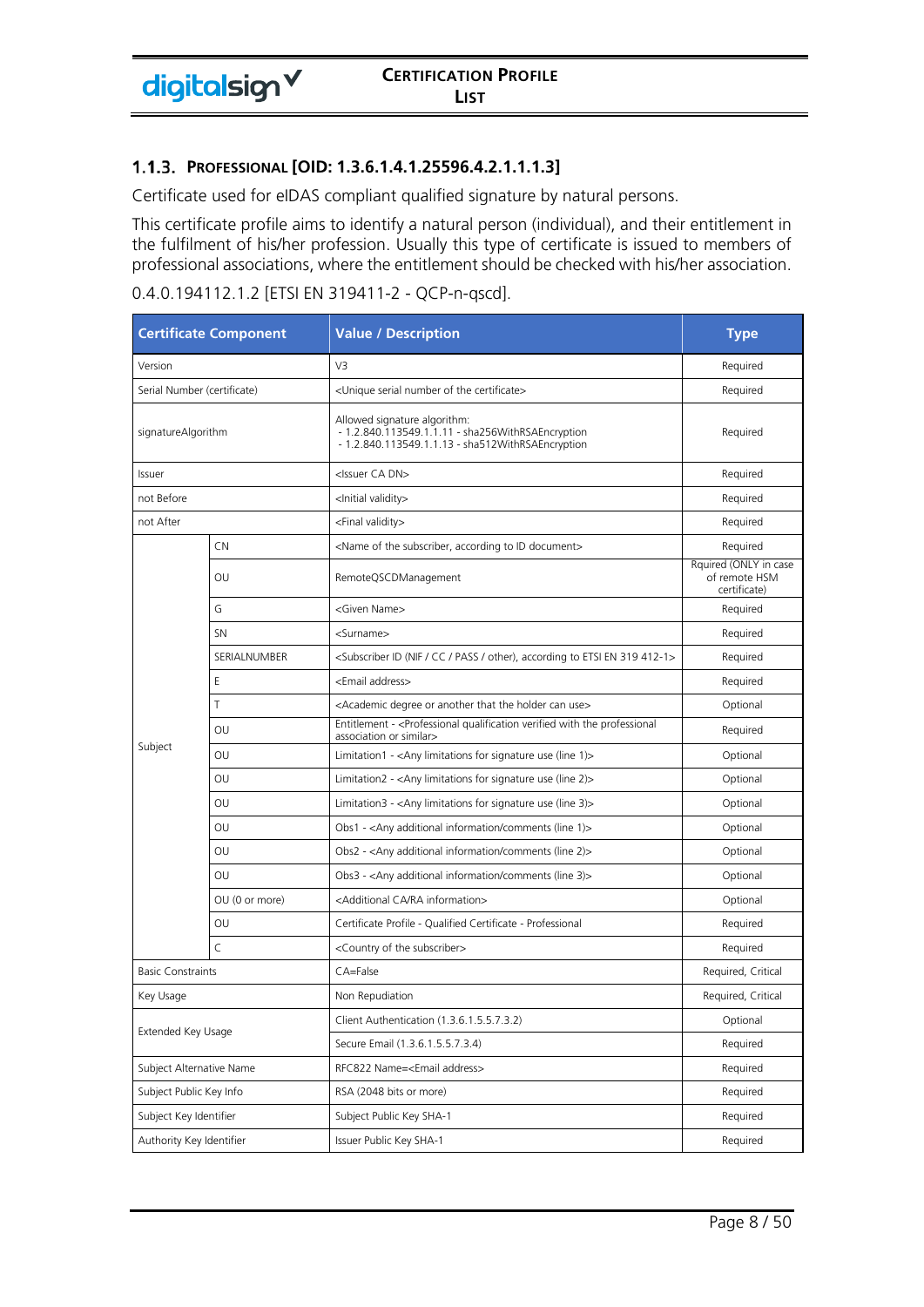|                                | Certificate Policy:<br>Policy Identifier = 1.3.6.1.4.1.25596.4.1.1<br>Policy Qualifier Info:<br>Policy qualifier $id = CPS$<br>Qualifier = https://pki.digitalsign.pt |                                                                 | Required |
|--------------------------------|-----------------------------------------------------------------------------------------------------------------------------------------------------------------------|-----------------------------------------------------------------|----------|
| Certificate Policies           | Policy Qualifier Id=User Notice<br>Qualifier: Notice Text= <notice></notice>                                                                                          |                                                                 | Optional |
|                                | Certificate Policy:<br>Policy Identifier=1.3.6.1.4.1.25596.4.2.1.1.1.3                                                                                                |                                                                 | Required |
|                                | Certificate Policy:<br>Policy Identifier=0.4.0.194112.1.2                                                                                                             |                                                                 | Required |
|                                | <other certificate="" policies=""></other>                                                                                                                            |                                                                 | Optional |
| <b>CRL Distribution Points</b> | DistributionPoint: https://qca-<br>g1.digitalsign.pt/DIGITALSIGNQUALIFIEDCAG1.crl                                                                                     |                                                                 | Required |
|                                | DistributionPoint: < Additional CRL Distribution Point(s)>                                                                                                            |                                                                 | Optional |
|                                | DistributionPoint: <freshest crl="" distribution="" point=""></freshest>                                                                                              |                                                                 | Optional |
| Freshest CRL                   | DistributionPoint: <additional crl="" distribution="" freshest="" point(s)=""></additional>                                                                           |                                                                 | Optional |
|                                | id-gcs-pkixQCSyntax-v2<br>[1.3.6.1.5.5.7.11.2]                                                                                                                        | id-etsi-gcs-semanticsId-Natural<br>[0.4.0.194121.1.1]           | Required |
|                                | id-etsi-gcs-QcCompliance<br>[0.4.0.1862.1.1]                                                                                                                          |                                                                 | Required |
| <b>QCStatements</b>            | id-etsi-gcs-QcSSCD<br>[0.4.0.1862.1.4]                                                                                                                                |                                                                 | Required |
|                                | id-etsi-gcs-QcType<br>[0.4.0.1862.1.6]                                                                                                                                | id-etsi-gct-esign<br>[0.4.0.1862.1.6.1]                         | Required |
|                                | id-etsi-gcs-QcPDS<br>[0.4.0.1862.1.5]                                                                                                                                 | PdsLocation= <pds uri=""><br/>Language=en</pds>                 | Required |
|                                |                                                                                                                                                                       | PdsLocation= <pds uri=""><br/>Language=<pt other=""></pt></pds> | Optional |
|                                | AIA: https://qca-q1.digitalsign.pt/DIGITALSIGNQUALIFIEDCAG1.p7b                                                                                                       |                                                                 | Optional |
| Authority Information Access   | AIA: < Application OCSP Responder URL>                                                                                                                                |                                                                 | Optional |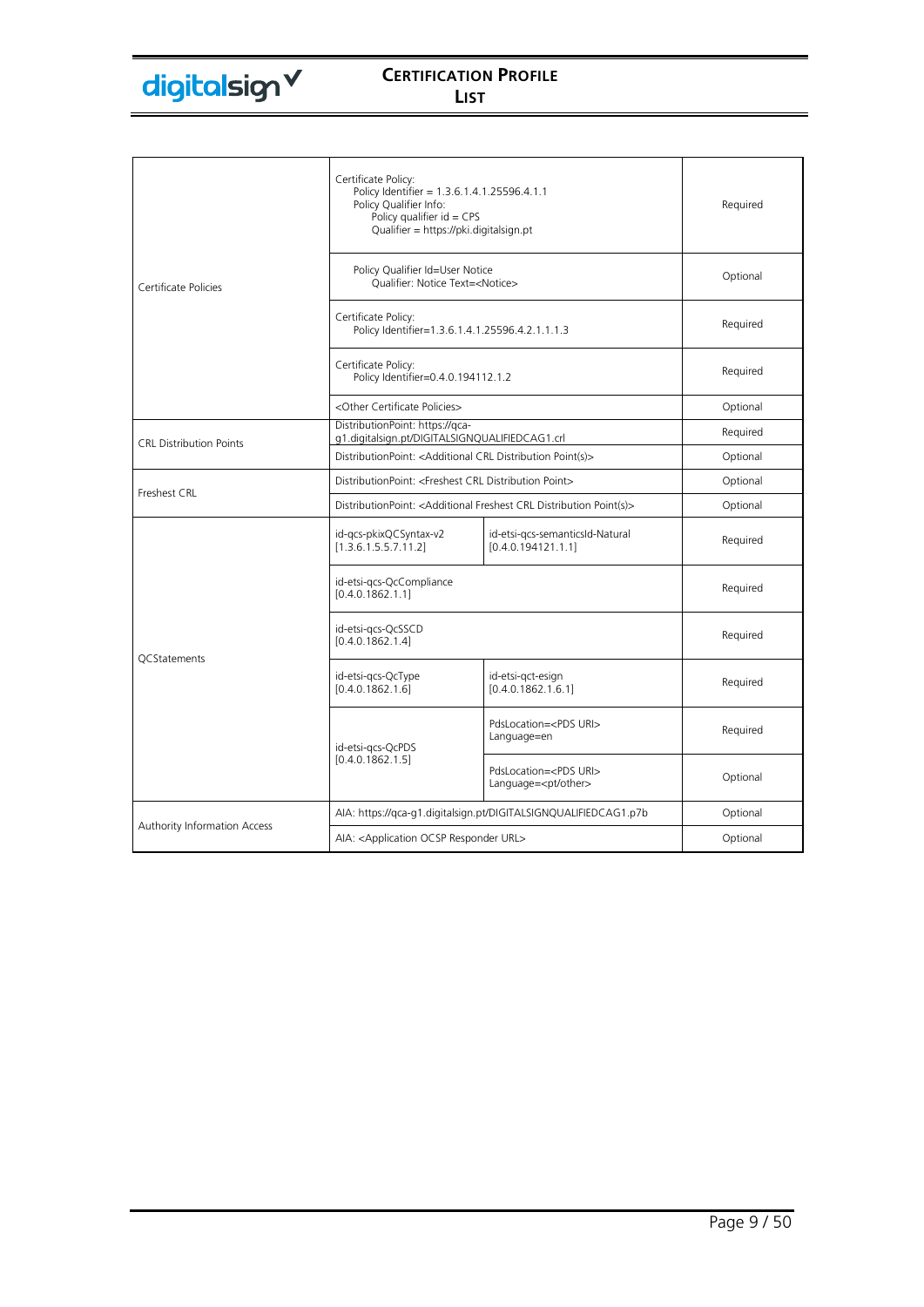#### **MEMBER [OID: 1.3.6.1.4.1.25596.4.2.1.1.1.4]**

digitalsign V

Certificate used for eIDAS compliant qualified signature by natural persons.

This certificate profile aims to identify a natural person (individual), and the position or function that takes/plays in a specified organization.

### 0.4.0.194112.1.2 [ETSI EN 319411-2 - QCP-n-qscd].

| <b>Certificate Component</b> |                                       | <b>Value / Description</b>                                                                                                             | <b>Type</b>                                            |
|------------------------------|---------------------------------------|----------------------------------------------------------------------------------------------------------------------------------------|--------------------------------------------------------|
| Version                      |                                       | V3                                                                                                                                     | Required                                               |
| Serial Number (certificate)  |                                       | <unique certificate="" number="" of="" serial="" the=""></unique>                                                                      | Required                                               |
| signatureAlgorithm           |                                       | Allowed signature algorithm:<br>- 1.2.840.113549.1.1.11 - sha256WithRSAEncryption<br>- 1.2.840.113549.1.1.13 - sha512WithRSAEncryption | Required                                               |
| Issuer                       |                                       | <issuer ca="" dn=""></issuer>                                                                                                          | Required                                               |
| not Before                   |                                       | <lnitial validity=""></lnitial>                                                                                                        | Required                                               |
| not After                    |                                       | <final validity=""></final>                                                                                                            | Required                                               |
|                              | <b>CN</b>                             | <name according="" document="" id="" of="" subscriber,="" the="" to=""></name>                                                         | Required                                               |
|                              | OU                                    | RemoteQSCDManagement                                                                                                                   | Rquired (ONLY in case<br>of remote HSM<br>certificate) |
|                              | G                                     | <given name=""></given>                                                                                                                | Required                                               |
|                              | <b>SN</b>                             | <surname></surname>                                                                                                                    | Required                                               |
|                              | SERIALNUMBER                          | <subscriber (nif="" 319="" 412-1="" according="" cc="" en="" etsi="" id="" other),="" pass="" to=""></subscriber>                      | Required                                               |
|                              | Ε                                     | <email address=""></email>                                                                                                             | Required                                               |
|                              | Τ                                     | <academic another="" can="" degree="" holder="" or="" that="" the="" use=""></academic>                                                | Optional                                               |
|                              | OU                                    | Entitlement - <position function="" holds="" in="" subscriber="" that="" the="" the<br="">organization (see "0" field)&gt;</position>  | Required                                               |
|                              | $\circ$                               | <organization full="" name=""></organization>                                                                                          | Required                                               |
| Subject                      | Organization Identifier<br>(2.5.4.97) | <organization 319="" 412-1="" according="" en="" etsi="" id,="" to=""></organization>                                                  | Required                                               |
|                              | OU                                    | Limitation1 - < Any limitations for signature use (line 1) >                                                                           | Optional                                               |
|                              | OU                                    | Limitation2 - <any (line="" 2)="" for="" limitations="" signature="" use=""></any>                                                     | Optional                                               |
|                              | OU                                    | Limitation3 - $\langle$ Any limitations for signature use (line 3) $>$                                                                 | Optional                                               |
|                              | OU                                    | Obs1 - <any (line="" 1)="" additional="" comments="" information=""></any>                                                             | Optional                                               |
|                              | OU                                    | Obs2 - <any (line="" 2)="" additional="" comments="" information=""></any>                                                             | Optional                                               |
|                              | OU                                    | Obs3 - <any (line="" 3)="" additional="" comments="" information=""></any>                                                             | Optional                                               |
|                              | OU (0 or more)                        | <additional ca="" information="" ra=""></additional>                                                                                   | Optional                                               |
|                              | OU                                    | Certificate Profile - Qualified Certificate - Member                                                                                   | Required                                               |
|                              | C                                     | <country of="" subscriber="" the=""></country>                                                                                         | Required                                               |
| <b>Basic Constraints</b>     |                                       | CA=False                                                                                                                               | Required, Critical                                     |
| Key Usage                    |                                       | Non Repudiation                                                                                                                        | Required, Critical                                     |
|                              |                                       | Client Authentication (1.3.6.1.5.5.7.3.2)                                                                                              | Optional                                               |
| Extended Key Usage           |                                       | Secure Email (1.3.6.1.5.5.7.3.4)                                                                                                       | Required                                               |
|                              | Subject Alternative Name              | RFC822 Name= <email address=""></email>                                                                                                | Required                                               |
| Subject Public Key Info      |                                       | RSA (2048 bits or more)                                                                                                                | Required                                               |
| Subject Key Identifier       |                                       | Subject Public Key SHA-1                                                                                                               | Required                                               |
| Authority Key Identifier     |                                       | Issuer Public Key SHA-1                                                                                                                | Required                                               |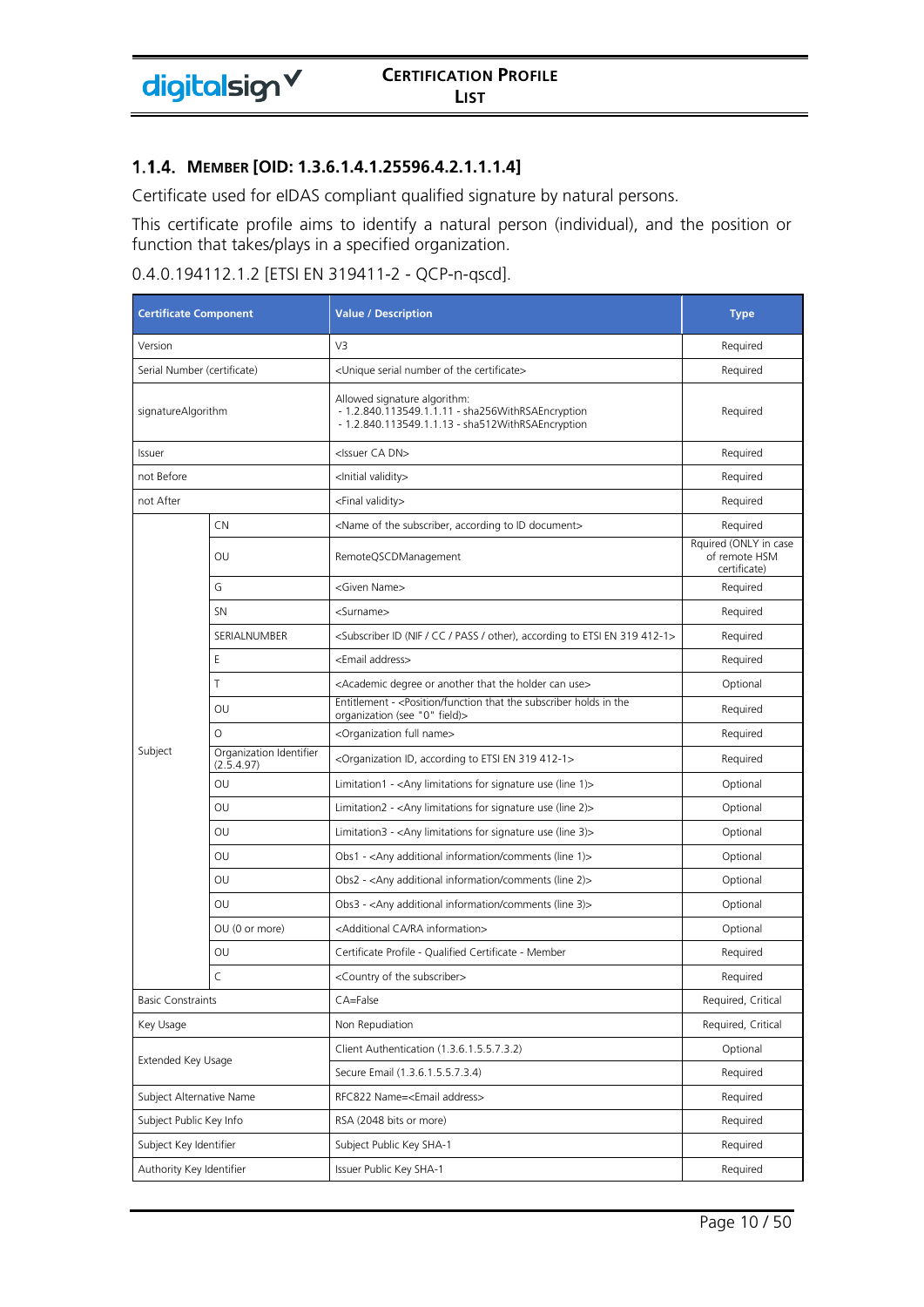|                                | Certificate Policy:<br>Policy Identifier = 1.3.6.1.4.1.25596.4.1.1<br>Policy Qualifier Info:<br>Policy qualifier $id = CPS$<br>Qualifier = https://pki.digitalsign.pt |                                                                                                              | Required |
|--------------------------------|-----------------------------------------------------------------------------------------------------------------------------------------------------------------------|--------------------------------------------------------------------------------------------------------------|----------|
| Certificate Policies           | Policy Qualifier Id=User Notice<br>Oualifier: Notice Text= <notice></notice>                                                                                          |                                                                                                              | Optional |
|                                | Certificate Policy:<br>Policy Identifier=1.3.6.1.4.1.25596.4.2.1.1.1.4                                                                                                |                                                                                                              | Required |
|                                | Certificate Policy:<br>Policy Identifier=0.4.0.194112.1.2                                                                                                             |                                                                                                              | Required |
|                                | <other certificate="" policies=""></other>                                                                                                                            |                                                                                                              | Optional |
| <b>CRL Distribution Points</b> | DistributionPoint: https://qca-<br>g1.digitalsign.pt/DIGITALSIGNQUALIFIEDCAG1.crl                                                                                     |                                                                                                              | Required |
|                                | DistributionPoint: < Additional CRL Distribution Point(s)>                                                                                                            |                                                                                                              | Optional |
|                                | DistributionPoint: <freshest crl="" distribution="" point=""></freshest>                                                                                              |                                                                                                              | Optional |
| Freshest CRL                   | DistributionPoint: <additional crl="" distribution="" freshest="" point(s)=""></additional>                                                                           |                                                                                                              | Optional |
|                                | id-gcs-pkixQCSyntax-v2<br>[1.3.6.1.5.5.7.11.2]                                                                                                                        | id-etsi-gcs-semanticsId-Natural<br>[0.4.0.194121.1.1]<br>id-etsi-gcs-SemanticsId-Legal<br>[0.4.0.194121.1.2] | Required |
|                                | id-etsi-gcs-QcCompliance<br>[0.4.0.1862.1.1]                                                                                                                          |                                                                                                              | Required |
| <b>OCStatements</b>            | id-etsi-gcs-QcSSCD<br>[0.4.0.1862.1.4]                                                                                                                                |                                                                                                              | Required |
|                                | id-etsi-gcs-QcType<br>[0.4.0.1862.1.6]                                                                                                                                | id-etsi-gct-esign<br>[0.4.0.1862.1.6.1]                                                                      | Required |
|                                | id-etsi-gcs-QcPDS                                                                                                                                                     | PdsLocation= <pds uri=""><br/>Language=en</pds>                                                              | Required |
|                                | [0.4.0.1862.1.5]                                                                                                                                                      | PdsLocation= <pds uri=""><br/>Language=<pt other=""></pt></pds>                                              | Optional |
|                                | AIA: https://qca-q1.digitalsign.pt/DIGITALSIGNQUALIFIEDCAG1.p7b                                                                                                       |                                                                                                              | Optional |
| Authority Information Access   | AIA: <application ocsp="" responder="" url=""></application>                                                                                                          |                                                                                                              | Optional |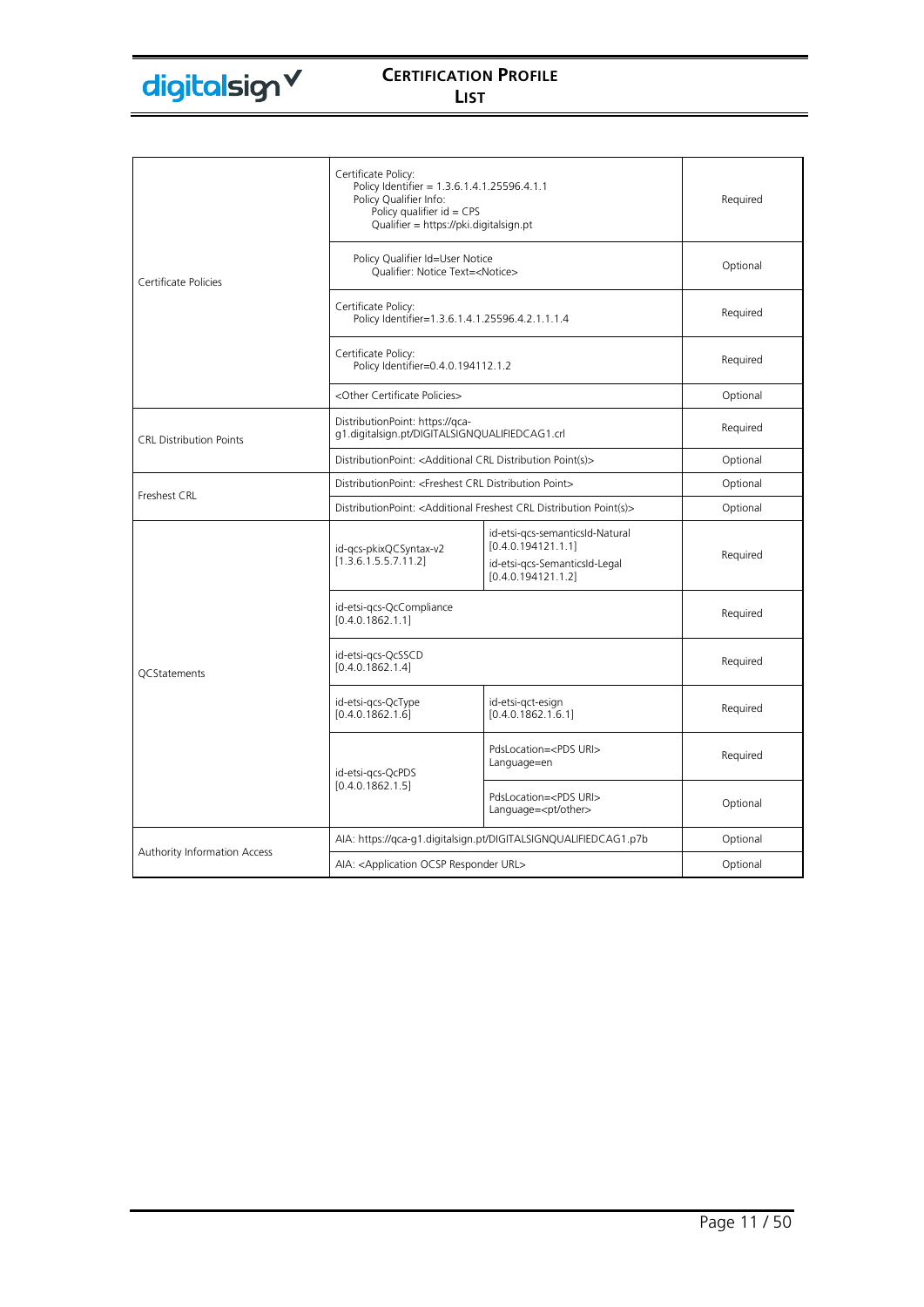#### **REPRESENTATIVE [OID: 1.3.6.1.4.1.25596.4.2.1.1.1.5]**

Certificate used for eIDAS compliant qualified signature by natural persons.

This certificate profile aims to identify a natural person (individual) as legal representative or attorney of a specified organization.

| 0.4.0.194112.1.2 [ETSI EN 319411-2 - QCP-n-qscd]. |  |  |
|---------------------------------------------------|--|--|
|---------------------------------------------------|--|--|

| <b>Certificate Component</b> |                                       | <b>Value / Description</b>                                                                                                             | <b>Type</b>                                            |
|------------------------------|---------------------------------------|----------------------------------------------------------------------------------------------------------------------------------------|--------------------------------------------------------|
| Version                      |                                       | V3                                                                                                                                     | Required                                               |
| Serial Number (certificate)  |                                       | <unique certificate="" number="" of="" serial="" the=""></unique>                                                                      | Required                                               |
| signatureAlgorithm           |                                       | Allowed signature algorithm:<br>- 1.2.840.113549.1.1.11 - sha256WithRSAEncryption<br>- 1.2.840.113549.1.1.13 - sha512WithRSAEncryption | Required                                               |
| Issuer                       |                                       | <issuer ca="" dn=""></issuer>                                                                                                          | Required                                               |
| not Before                   |                                       | <lnitial validity=""></lnitial>                                                                                                        | Required                                               |
| not After                    |                                       | <final validity=""></final>                                                                                                            | Required                                               |
|                              | CN                                    | <name according="" document="" id="" of="" subscriber,="" the="" to=""></name>                                                         | Required                                               |
|                              | OU                                    | RemoteQSCDManagement                                                                                                                   | Rquired (ONLY in case<br>of remote HSM<br>certificate) |
|                              | G                                     | <given name=""></given>                                                                                                                | Required                                               |
|                              | <b>SN</b>                             | <surname></surname>                                                                                                                    | Required                                               |
|                              | SERIALNUMBER                          | <subscriber (nif="" 319="" 412-1="" according="" cc="" en="" etsi="" id="" other),="" pass="" to=""></subscriber>                      | Required                                               |
|                              | Ε                                     | <email address=""></email>                                                                                                             | Required                                               |
|                              | T                                     | <academic another="" can="" degree="" holder="" or="" that="" the="" use=""></academic>                                                | Optional                                               |
|                              | OU                                    | Entitlement - < Powers of representation/qualification that the subscriber<br>holds in the organization (see "0" field)>               | Required                                               |
|                              | $\Omega$                              | <organization full="" name=""></organization>                                                                                          | Required                                               |
| Subject                      | Organization Identifier<br>(2.5.4.97) | <organization 319="" 412-1="" according="" en="" etsi="" id,="" to=""></organization>                                                  | Required                                               |
|                              | OU                                    | Limitation1 - $\langle$ Any limitations for signature use (line 1) $>$                                                                 | Optional                                               |
|                              | OU                                    | Limitation2 - $\langle$ Any limitations for signature use (line 2) $>$                                                                 | Optional                                               |
|                              | OU                                    | Limitation3 - $\langle$ Any limitations for signature use (line 3) $>$                                                                 | Optional                                               |
|                              | OU                                    | Obs1 - <any (line="" 1)="" additional="" comments="" information=""></any>                                                             | Optional                                               |
|                              | OU                                    | Obs2 - <any (line="" 2)="" additional="" comments="" information=""></any>                                                             | Optional                                               |
|                              | OU                                    | Obs3 - <any (line="" 3)="" additional="" comments="" information=""></any>                                                             | Optional                                               |
|                              | OU (0 or more)                        | <additional ca="" information="" ra=""></additional>                                                                                   | Optional                                               |
|                              | OU                                    | Certificate Profile - Qualified Certificate - Representative                                                                           | Required                                               |
|                              | C                                     | <country of="" subscriber="" the=""></country>                                                                                         | Required                                               |
| <b>Basic Constraints</b>     |                                       | CA=False                                                                                                                               | Required, Critical                                     |
| Key Usage                    |                                       | Non Repudiation                                                                                                                        | Required, Critical                                     |
| Extended Key Usage           |                                       | Client Authentication (1.3.6.1.5.5.7.3.2)                                                                                              | Optional                                               |
|                              |                                       | Secure Email (1.3.6.1.5.5.7.3.4)                                                                                                       | Required                                               |
| Subject Alternative Name     |                                       | RFC822 Name= <email address=""></email>                                                                                                | Required                                               |
| Subject Public Key Info      |                                       | RSA (2048 bits or more)                                                                                                                | Required                                               |
| Subject Key Identifier       |                                       | Subject Public Key SHA-1                                                                                                               | Required                                               |
| Authority Key Identifier     |                                       | Issuer Public Key SHA-1                                                                                                                | Required                                               |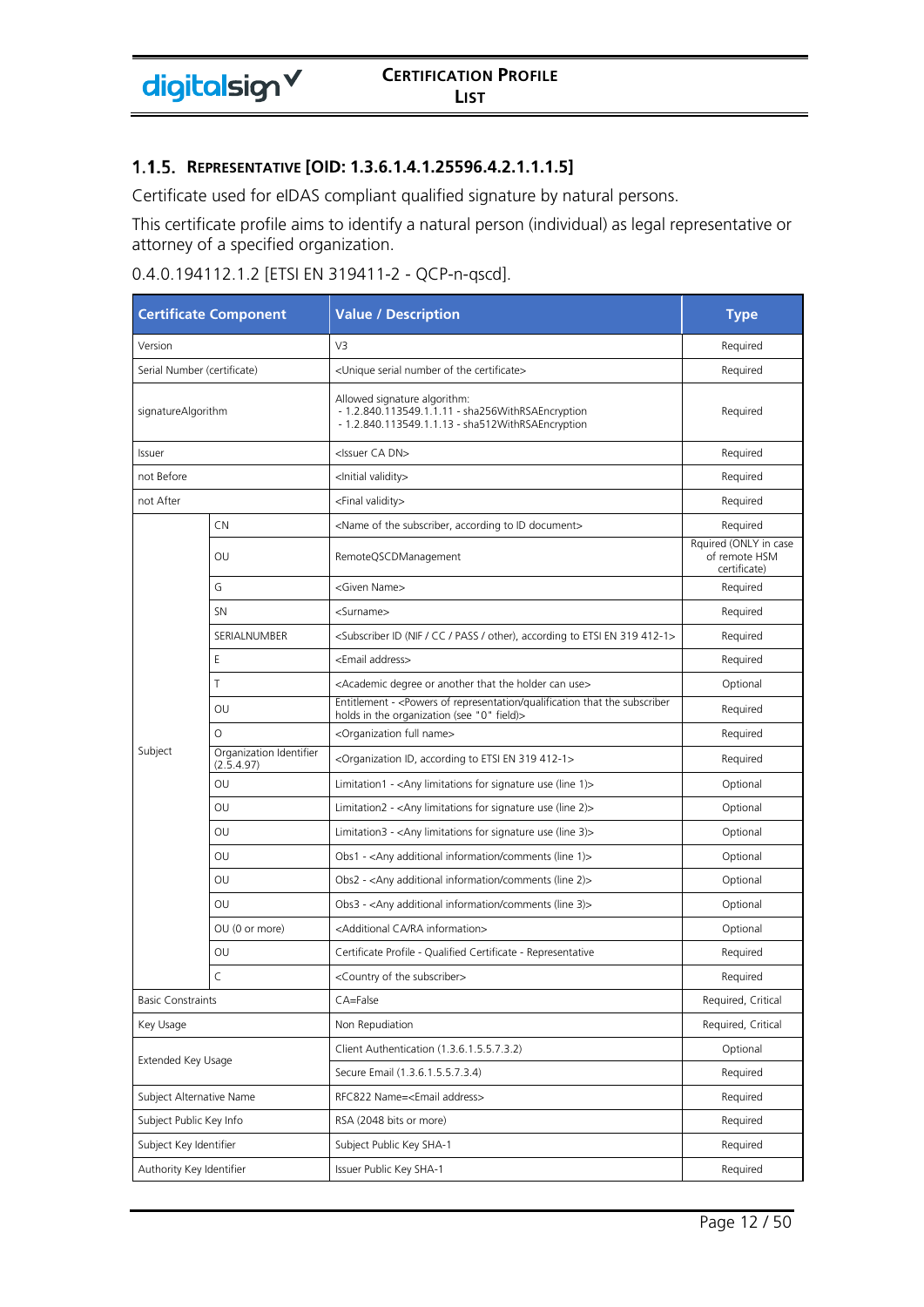|                                | Certificate Policy:<br>Policy Identifier = 1.3.6.1.4.1.25596.4.1.1<br>Policy Qualifier Info:<br>Policy qualifier $id = CPS$<br>Qualifier = https://pki.digitalsign.pt |                                                                                                              | Required |
|--------------------------------|-----------------------------------------------------------------------------------------------------------------------------------------------------------------------|--------------------------------------------------------------------------------------------------------------|----------|
| Certificate Policies           | Policy Qualifier Id=User Notice<br>Oualifier: Notice Text= <notice></notice>                                                                                          |                                                                                                              | Optional |
|                                | Certificate Policy:<br>Policy Identifier=1.3.6.1.4.1.25596.4.2.1.1.1.5                                                                                                |                                                                                                              | Required |
|                                | Certificate Policy:<br>Policy Identifier=0.4.0.194112.1.2                                                                                                             |                                                                                                              | Required |
|                                | <other certificate="" policies=""></other>                                                                                                                            |                                                                                                              | Optional |
| <b>CRL Distribution Points</b> | DistributionPoint: https://qca-<br>g1.digitalsign.pt/DIGITALSIGNQUALIFIEDCAG1.crl                                                                                     |                                                                                                              | Required |
|                                | DistributionPoint: < Additional CRL Distribution Point(s)>                                                                                                            |                                                                                                              | Optional |
|                                | DistributionPoint: <freshest crl="" distribution="" point=""></freshest>                                                                                              |                                                                                                              | Optional |
| Freshest CRL                   | DistributionPoint: <additional crl="" distribution="" freshest="" point(s)=""></additional>                                                                           |                                                                                                              | Optional |
|                                | id-gcs-pkixQCSyntax-v2<br>[1.3.6.1.5.5.7.11.2]                                                                                                                        | id-etsi-gcs-semanticsId-Natural<br>[0.4.0.194121.1.1]<br>id-etsi-gcs-SemanticsId-Legal<br>[0.4.0.194121.1.2] | Required |
|                                | id-etsi-gcs-QcCompliance<br>[0.4.0.1862.1.1]                                                                                                                          |                                                                                                              | Required |
| <b>QCStatements</b>            | id-etsi-gcs-QcSSCD<br>[0.4.0.1862.1.4]                                                                                                                                |                                                                                                              | Required |
|                                | id-etsi-gcs-QcType<br>[0.4.0.1862.1.6]                                                                                                                                | id-etsi-gct-esign<br>[0.4.0.1862.1.6.1]                                                                      | Required |
|                                | id-etsi-gcs-QcPDS                                                                                                                                                     | PdsLocation= <pds uri=""><br/>Language=en</pds>                                                              | Required |
|                                | [0.4.0.1862.1.5]                                                                                                                                                      | PdsLocation= <pds uri=""><br/>Language=<pt other=""></pt></pds>                                              | Optional |
|                                | AIA: https://qca-g1.digitalsign.pt/DIGITALSIGNQUALIFIEDCAG1.p7b                                                                                                       |                                                                                                              | Optional |
| Authority Information Access   | AIA: < Application OCSP Responder URL>                                                                                                                                |                                                                                                              | Optional |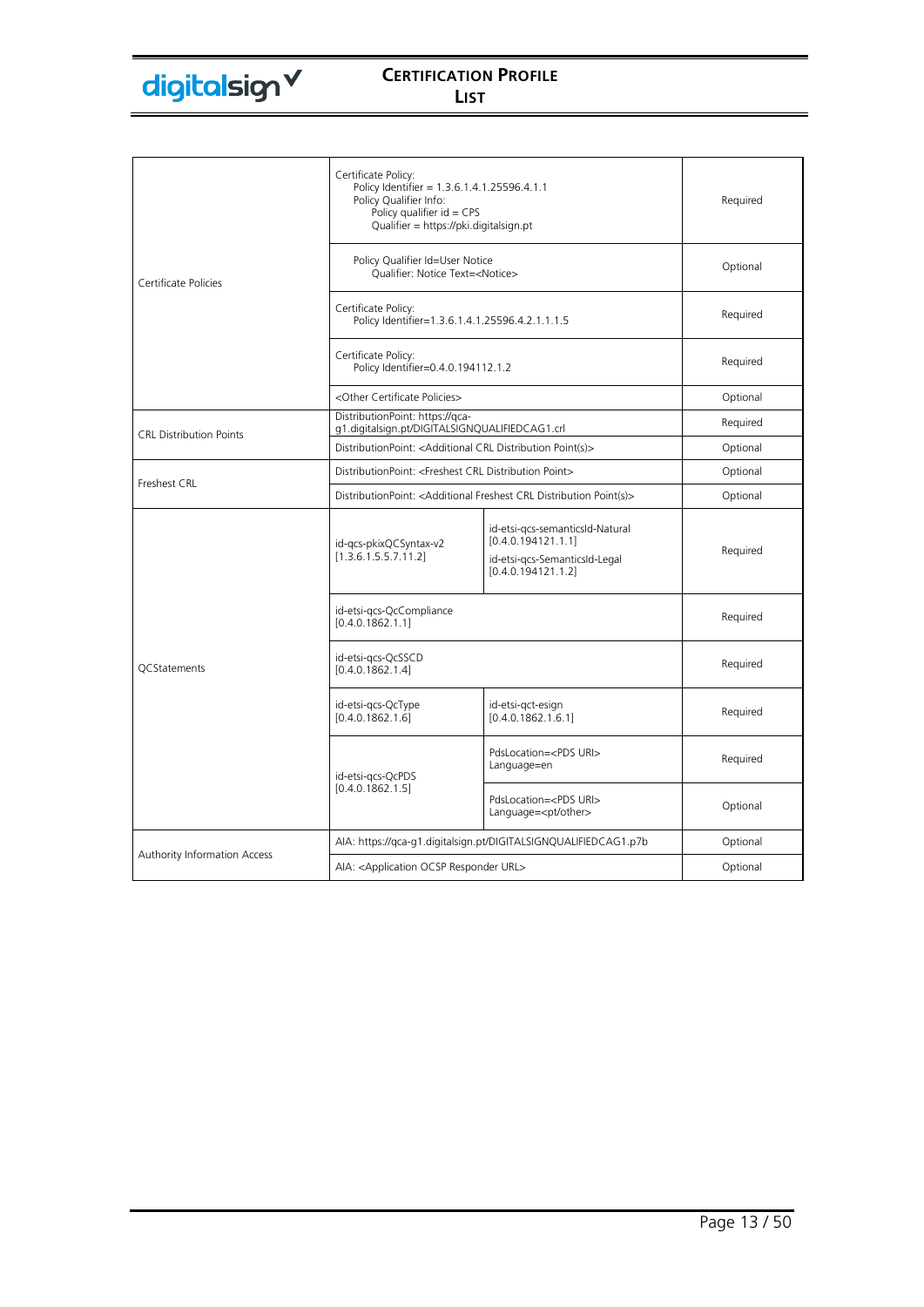### **ORGANIZATION (ESEAL) [OID: 1.3.6.1.4.1.25596.4.2.1.1.1.6]**

Certificate used for eIDAS compliant qualified seal by legal persons.

0.4.0.194112.1.3 [ETSI EN 319411-2 - QCP-l-qscd].

| <b>Certificate Component</b> |                                       | <b>Value / Description</b>                                                                                                                                            | <b>Type</b>                                            |
|------------------------------|---------------------------------------|-----------------------------------------------------------------------------------------------------------------------------------------------------------------------|--------------------------------------------------------|
| Version                      |                                       | V3                                                                                                                                                                    | Required                                               |
| Serial Number (certificate)  |                                       | <unique certificate="" number="" of="" serial="" the=""></unique>                                                                                                     | Required                                               |
| signatureAlgorithm           |                                       | Allowed signature algorithm:<br>- 1.2.840.113549.1.1.11 - sha256WithRSAEncryption<br>- 1.2.840.113549.1.1.13 - sha512WithRSAEncryption                                | Required                                               |
| Issuer                       |                                       | <issuer ca="" dn=""></issuer>                                                                                                                                         | Required                                               |
| not Before                   |                                       | <lnitial validity=""></lnitial>                                                                                                                                       | Required                                               |
| not After                    |                                       | <final validity=""></final>                                                                                                                                           | Required                                               |
|                              | <b>CN</b>                             | <organization authorized="" name="" or="" trademark=""></organization>                                                                                                | Required                                               |
|                              | OU                                    | RemoteQSCDManagement                                                                                                                                                  | Rquired (ONLY in case<br>of remote HSM<br>certificate) |
|                              | E                                     | <email address=""></email>                                                                                                                                            | Required                                               |
|                              | $\circ$                               | <organization full="" name=""></organization>                                                                                                                         | Required                                               |
|                              | Organization Identifier<br>(2.5.4.97) | <organization 319="" 412-1="" according="" en="" etsi="" id,="" to=""></organization>                                                                                 | Required                                               |
|                              | OU                                    | Limitation1 - $\langle$ Any limitations for signature use (line 1) $>$                                                                                                | Optional                                               |
| Subject                      | OU                                    | Limitation2 - <any (line="" 2)="" for="" limitations="" signature="" use=""></any>                                                                                    | Optional                                               |
|                              | OU                                    | Limitation3 - < Any limitations for signature use (line 3)>                                                                                                           | Optional                                               |
|                              | OU                                    | Obs1 - <any (line="" 1)="" additional="" comments="" information=""></any>                                                                                            | Optional                                               |
|                              | OU                                    | Obs2 - <any (line="" 2)="" additional="" comments="" information=""></any>                                                                                            | Optional                                               |
|                              | OU                                    | Obs3 - <any (line="" 3)="" additional="" comments="" information=""></any>                                                                                            | Optional                                               |
|                              | OU (0 or more)                        | <additional ca="" information="" ra=""></additional>                                                                                                                  | Optional                                               |
|                              | OU                                    | Certificate Profile - Qualified Certificate - Organization                                                                                                            | Required                                               |
|                              | $\mathsf{C}$                          | <country of="" subscriber="" the=""></country>                                                                                                                        | Required                                               |
| <b>Basic Constraints</b>     |                                       | CA=False                                                                                                                                                              | Required, Critical                                     |
| Key Usage                    |                                       | Non Repudiation                                                                                                                                                       | Required, Critical                                     |
|                              |                                       | Client Authentication (1.3.6.1.5.5.7.3.2)                                                                                                                             | Optional                                               |
| Extended Key Usage           |                                       | Secure Email (1.3.6.1.5.5.7.3.4)                                                                                                                                      | Required                                               |
| Subject Alternative Name     |                                       | RFC822 Name= <email address=""></email>                                                                                                                               | Required                                               |
| Subject Public Key Info      |                                       | RSA (2048 bits or more)                                                                                                                                               | Required                                               |
| Subject Key Identifier       |                                       | Subject Public Key SHA-1                                                                                                                                              | Required                                               |
| Authority Key Identifier     |                                       | Issuer Public Key SHA-1                                                                                                                                               | Required                                               |
| Certificate Policies         |                                       | Certificate Policy:<br>Policy Identifier = 1.3.6.1.4.1.25596.4.1.1<br>Policy Oualifier Info:<br>Policy qualifier $id = CPS$<br>Qualifier = https://pki.digitalsign.pt | Required                                               |
|                              |                                       | Policy Qualifier Id=User Notice<br>Qualifier: Notice Text= <notice></notice>                                                                                          | Optional                                               |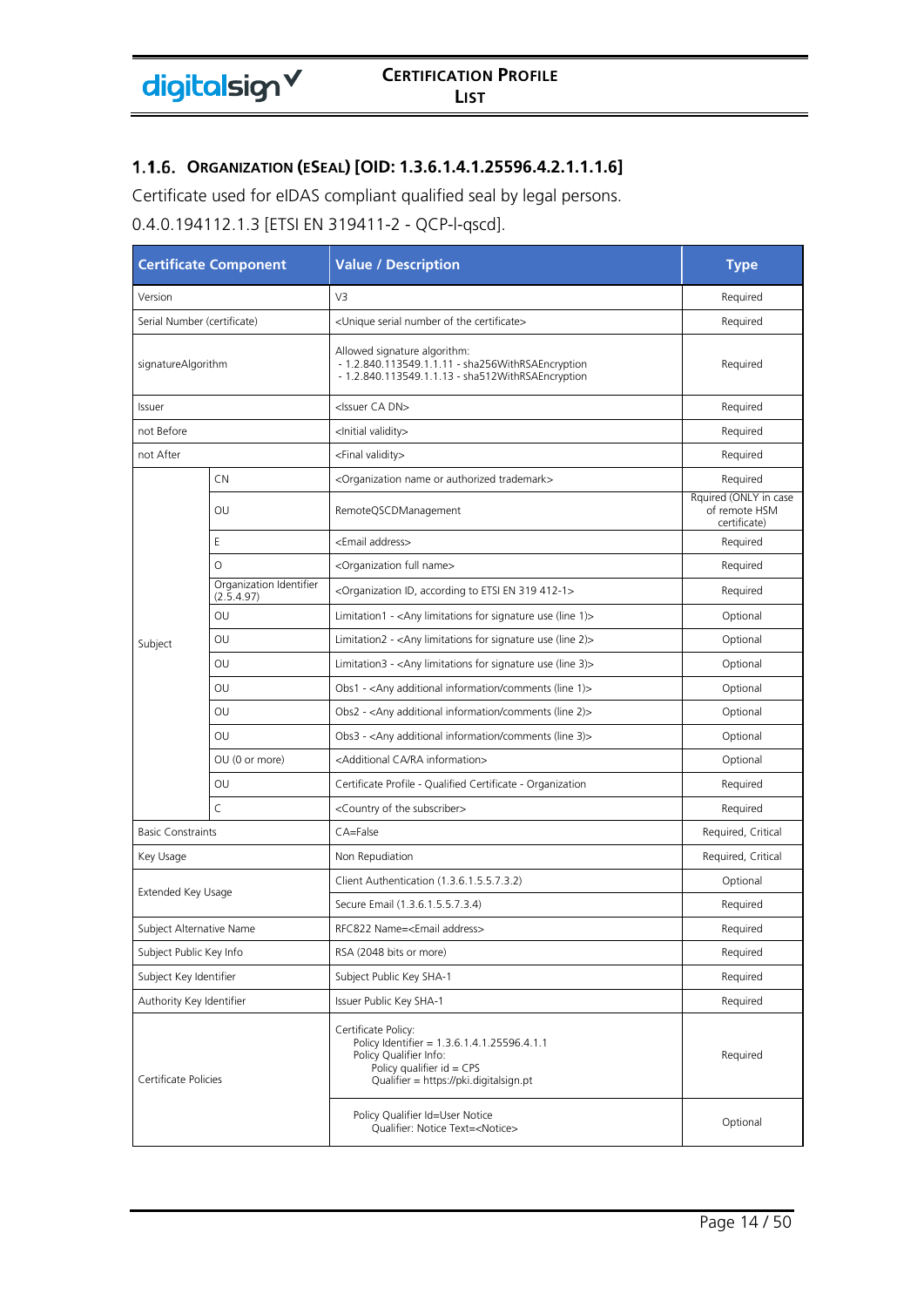|                                | Certificate Policy:<br>Policy Identifier=1.3.6.1.4.1.25596.4.2.1.1.1.6                      |                                                                 | Required |
|--------------------------------|---------------------------------------------------------------------------------------------|-----------------------------------------------------------------|----------|
|                                | Certificate Policy:<br>Policy Identifier=0.4.0.194112.1.3                                   |                                                                 | Required |
|                                | <other certificate="" policies=""></other>                                                  |                                                                 | Optional |
| <b>CRL Distribution Points</b> | DistributionPoint: https://qca-<br>g1.digitalsign.pt/DIGITALSIGNQUALIFIEDCAG1.crl           |                                                                 | Required |
|                                | DistributionPoint: < Additional CRL Distribution Point(s)>                                  |                                                                 | Optional |
|                                | DistributionPoint: <freshest crl="" distribution="" point=""></freshest>                    |                                                                 | Optional |
| Freshest CRL                   | DistributionPoint: <additional crl="" distribution="" freshest="" point(s)=""></additional> |                                                                 | Optional |
|                                | id-gcs-pkixQCSyntax-v2<br>[1.3.6.1.5.5.7.11.2]                                              | id-etsi-gcs-SemanticsId-Legal<br>[0.4.0.194121.1.2]             | Required |
|                                | id-etsi-gcs-QcCompliance<br>[0.4.0.1862.1.1]                                                |                                                                 | Required |
| <b>OCStatements</b>            | id-etsi-gcs-QcSSCD<br>[0.4.0.1862.1.4]                                                      |                                                                 | Required |
|                                | id-etsi-qcs-QcType<br>[0.4.0.1862.1.6]                                                      | id-etsi-gct-eseal<br>[0.4.0.1862.1.6.2]                         | Required |
|                                | id-etsi-gcs-QcPDS                                                                           | PdsLocation= <pds uri=""><br/>Language=en</pds>                 | Required |
|                                | [0.4.0.1862.1.5]                                                                            | PdsLocation= <pds uri=""><br/>Language=<pt other=""></pt></pds> | Optional |
|                                | AIA: https://qca-q1.digitalsign.pt/DIGITALSIGNQUALIFIEDCAG1.p7b                             |                                                                 | Optional |
| Authority Information Access   | AIA: < Application OCSP Responder URL>                                                      |                                                                 | Optional |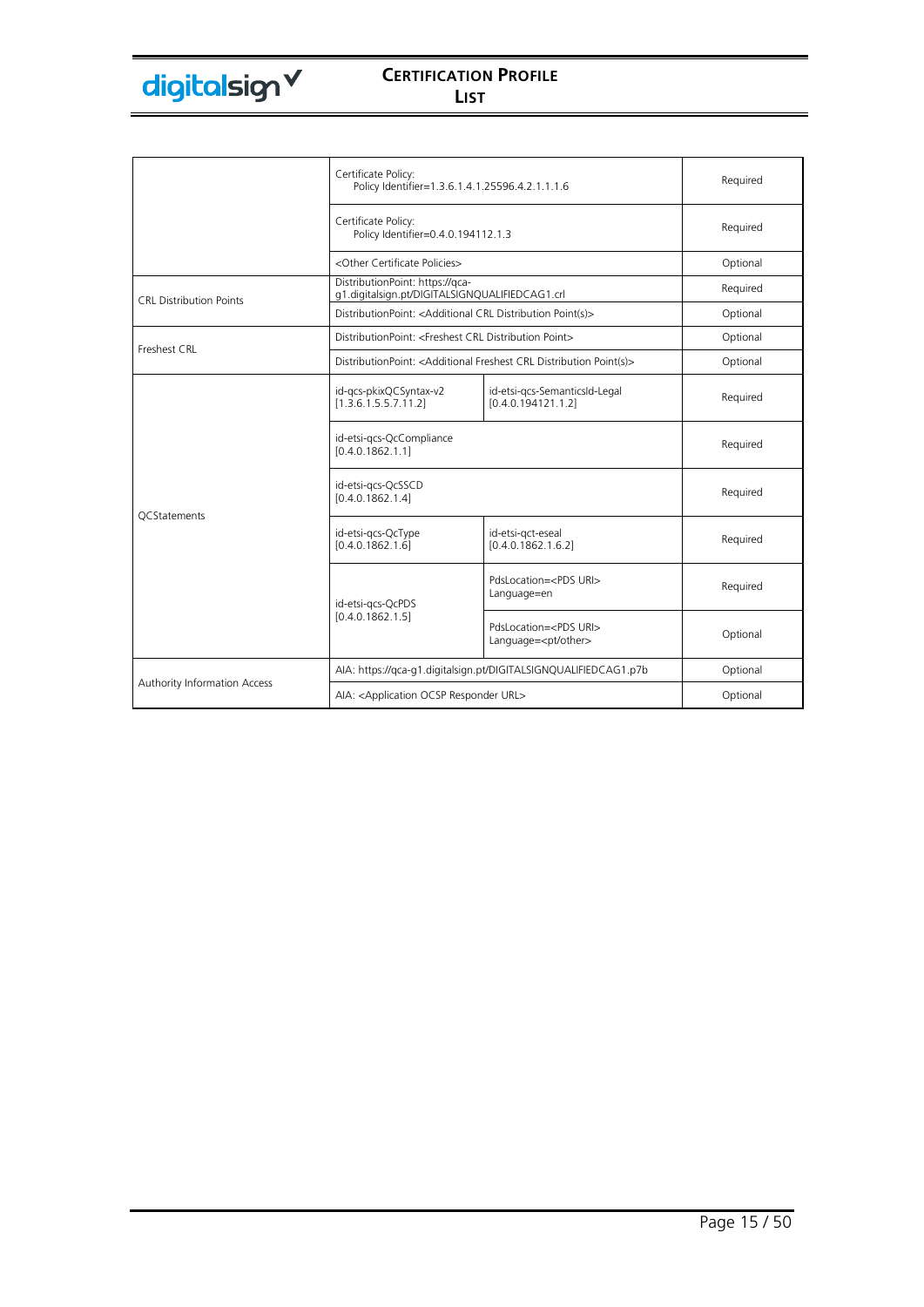# **1.2. DIGITALSIGN QUALIFIED TSA CA G1**

# **OCSP [OID: 1.3.6.1.4.1.25596.4.2.1.2.1.1]**

Certificate used by OCSP Responder to sign and verify the OCSP service's responses regarding the status of the certificates issued by the CA.

|                             | <b>Certificate Component</b>        | <b>Value / Description</b>                                                                                                                                            | <b>Type</b>        |
|-----------------------------|-------------------------------------|-----------------------------------------------------------------------------------------------------------------------------------------------------------------------|--------------------|
| Version                     |                                     | V <sub>3</sub>                                                                                                                                                        | Required           |
| Serial Number (certificate) |                                     | <unique certificate="" number="" of="" serial="" the=""></unique>                                                                                                     | Required           |
| signatureAlgorithm          |                                     | 1.2.840.113549.1.1.13 - sha512WithRSAEncryption                                                                                                                       | Required           |
| Issuer                      |                                     | <issuer ca="" dn=""></issuer>                                                                                                                                         | Required           |
| not Before                  |                                     | <lnitial validity=""></lnitial>                                                                                                                                       | Required           |
| not After                   |                                     | <final validity=""></final>                                                                                                                                           | Required           |
|                             | CN                                  | <ocsp application="" name=""></ocsp>                                                                                                                                  | Required           |
|                             | $\Omega$                            | DigitalSign Certificadora Digital                                                                                                                                     | Required           |
| Subject                     | OU (0 or more)                      | <additional ca="" information="" ra=""></additional>                                                                                                                  | Optional           |
|                             | $\mathsf{C}$                        | PT                                                                                                                                                                    | Required           |
| <b>Basic Constraints</b>    |                                     | CA=False                                                                                                                                                              | Required, Critical |
| Key Usage                   |                                     | Digital Signature                                                                                                                                                     | Required, Critical |
| Extended Key Usage          |                                     | id-kp-OCSP (1.3.6.1.5.5.7.3.9)                                                                                                                                        | Required           |
| Subject Public Key Info     |                                     | RSA (2048 bits or more)                                                                                                                                               | Required           |
| Subject Key Identifier      |                                     | Subject Public Key SHA-1                                                                                                                                              | Required           |
| Authority Key Identifier    |                                     | Issuer Public Key SHA-1                                                                                                                                               | Required           |
| Certificate Policies        |                                     | Certificate Policy:<br>Policy Identifier = 1.3.6.1.4.1.25596.4.1.1<br>Policy Qualifier Info:<br>Policy qualifier $id = CPS$<br>Qualifier = https://pki.digitalsign.pt | Required           |
|                             |                                     | Policy Qualifier Id=User Notice<br>Qualifier: Notice Text= <notice></notice>                                                                                          | Optional           |
|                             |                                     | Certificate Policy:<br>Policy Identifier=1.3.6.1.4.1.25596.4.2.1.2.1.1                                                                                                | Required           |
|                             |                                     | <other certificate="" policies=""></other>                                                                                                                            | Optional           |
| No check extension          |                                     | 1.3.6.1.5.5.7.48.1.5 (05 00)                                                                                                                                          | Required           |
|                             | <b>Authority Information Access</b> | AIA: https://qtsa-g1.digitalsign.pt/DIGITALSIGNQUALIFIEDTSACAG1.p7b                                                                                                   | Optional           |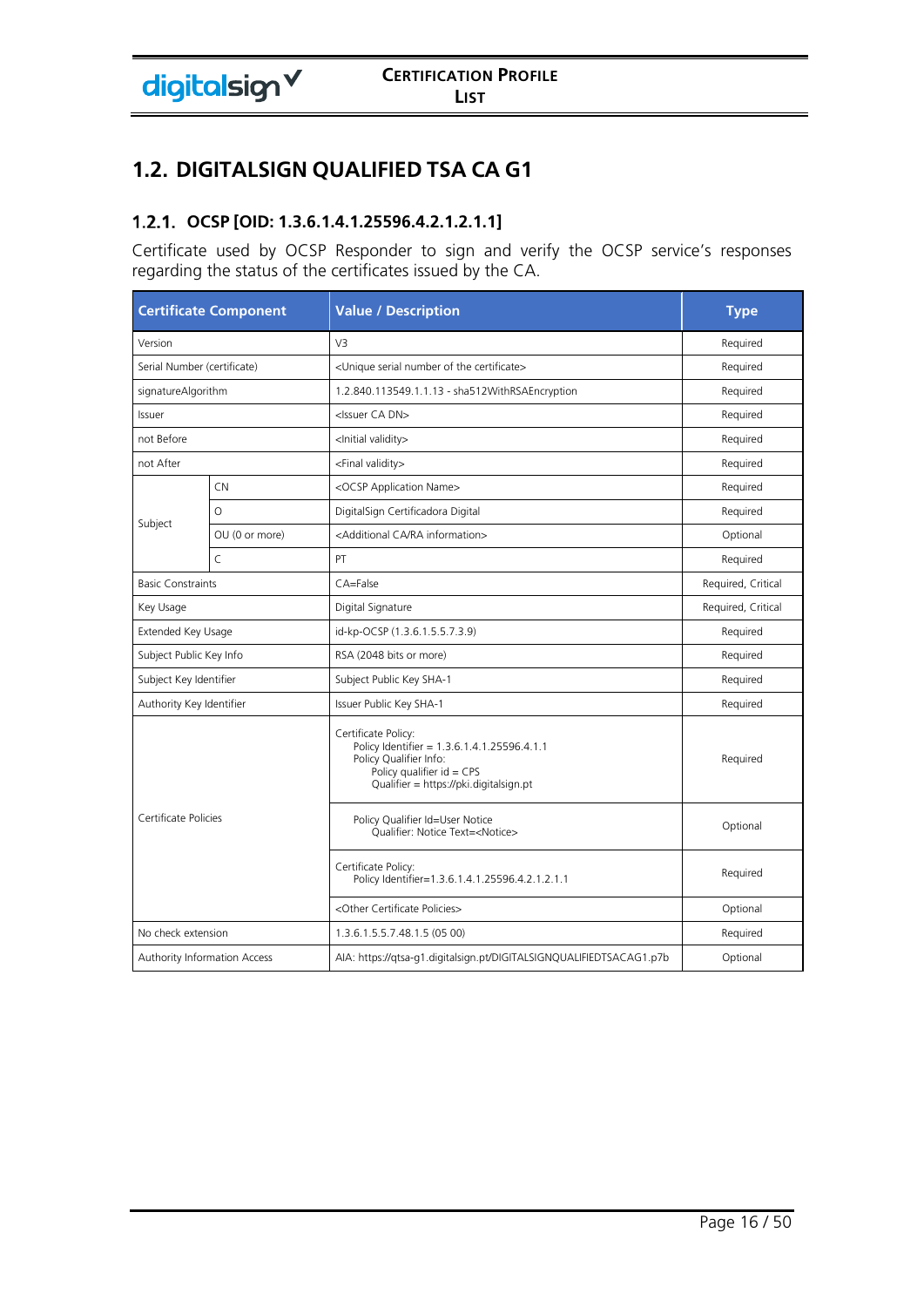### **TIMESTAMP [OID: 1.3.6.1.4.1.25596.4.2.1.2.1.2]**

Certificate used for by TimeStamping Authorities (TSA) to provide eIDAS compliant qualified timestamping services.

| <b>Certificate Component</b>   |                                       | <b>Value / Description</b>                                                                                                                                            | <b>Type</b>        |
|--------------------------------|---------------------------------------|-----------------------------------------------------------------------------------------------------------------------------------------------------------------------|--------------------|
| Version                        |                                       | V <sub>3</sub>                                                                                                                                                        | Required           |
| Serial Number (certificate)    |                                       | <unique certificate="" number="" of="" serial="" the=""></unique>                                                                                                     | Required           |
| signatureAlgorithm             |                                       | Allowed signature algorithm:<br>- 1.2.840.113549.1.1.11 - sha256WithRSAEncryption<br>- 1.2.840.113549.1.1.13 - sha512WithRSAEncryption                                | Required           |
| Issuer                         |                                       | <issuer ca="" dn=""></issuer>                                                                                                                                         | Required           |
| not Before                     |                                       | <lnitial validity=""></lnitial>                                                                                                                                       | Required           |
| not After                      |                                       | <final validity=""></final>                                                                                                                                           | Required           |
|                                | <b>CN</b>                             | <tsa application="" name=""></tsa>                                                                                                                                    | Required           |
|                                | $\circ$                               | DigitalSign Certificadora Digital                                                                                                                                     | Required           |
| Subject                        | Organization Identifier<br>(2.5.4.97) | <organization 319="" 412-1="" according="" en="" etsi="" id,="" to=""></organization>                                                                                 | Required           |
|                                | OU (0 or more)                        | <additional ca="" information="" ra=""></additional>                                                                                                                  | Optional           |
|                                | $\mathsf C$                           | <country of="" subscriber="" the=""></country>                                                                                                                        | Required           |
| <b>Basic Constraints</b>       |                                       | CA=False                                                                                                                                                              | Required, Critical |
|                                |                                       | Digital Signature                                                                                                                                                     | Required, Critical |
| Key Usage                      |                                       | Non Repudiation                                                                                                                                                       | Required, Critical |
| Extended Key Usage             |                                       | Time Stamping (1.3.6.1.5.5.7.3.8)                                                                                                                                     | Required, Critical |
| Subject Public Key Info        |                                       | RSA (2048 bits or more)                                                                                                                                               | Required           |
| Subject Key Identifier         |                                       | Subject Public Key SHA-1                                                                                                                                              | Required           |
| Authority Key Identifier       |                                       | Issuer Public Key SHA-1                                                                                                                                               | Required           |
|                                |                                       | Certificate Policy:<br>Policy Identifier = 1.3.6.1.4.1.25596.4.1.1<br>Policy Qualifier Info:<br>Policy qualifier $id = CPS$<br>Qualifier = https://pki.digitalsign.pt | Required           |
| Certificate Policies           |                                       | Policy Qualifier Id=User Notice<br>Qualifier: Notice Text= <notice></notice>                                                                                          | Optional           |
|                                |                                       | Certificate Policy:<br>Policy Identifier=1.3.6.1.4.1.25596.4.2.1.2.1.2                                                                                                | Required           |
|                                |                                       | <other certificate="" policies=""></other>                                                                                                                            | Optional           |
| <b>CRL Distribution Points</b> |                                       | DistributionPoint: https://qtsa-<br>g1.digitalsign.pt/DIGITALSIGNQUALIFIEDTSACAG1.crl                                                                                 | Required           |
|                                |                                       | DistributionPoint: <additional crl="" distribution="" point(s)=""></additional>                                                                                       | Optional           |
|                                |                                       | DistributionPoint: <freshest crl="" distribution="" point=""></freshest>                                                                                              | Optional           |
| Freshest CRL                   |                                       | DistributionPoint: <additional crl="" distribution="" freshest="" point(s)=""></additional>                                                                           | Optional           |
|                                |                                       | AIA: https://qtsa-q1.digitalsign.pt/DIGITALSIGNQUALIFIEDTSACAG1.p7b                                                                                                   | Optional           |
|                                | Authority Information Access          | AIA: <application ocsp="" responder="" url=""></application>                                                                                                          | Optional           |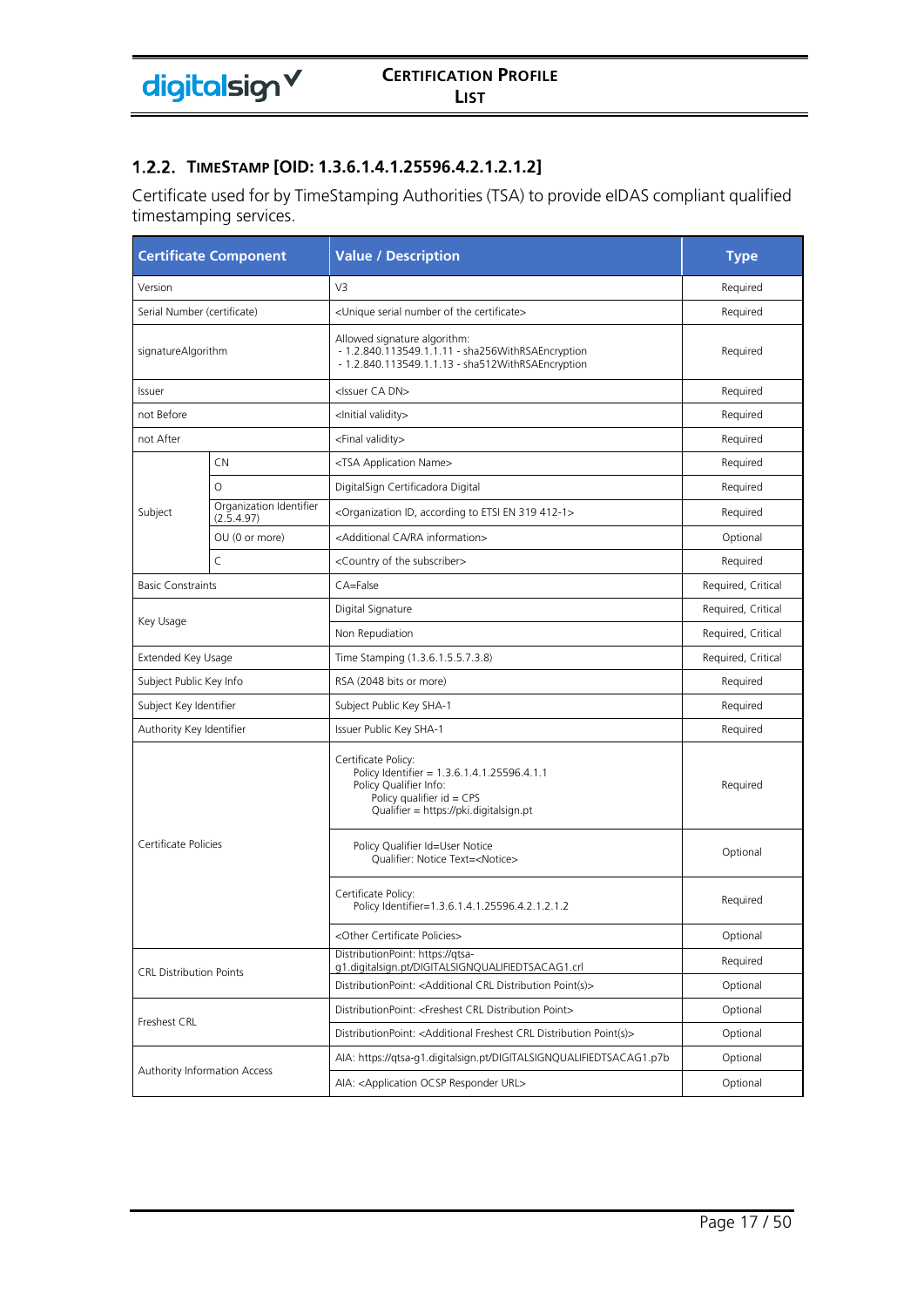# **1.3. DIGITALSIGN CA G1**

# **OCSP [OID: 1.3.6.1.4.1.25596.4.2.1.3.1.1]**

Certificate used by OCSP Responder to sign and verify the OCSP service's responses regarding the status of the certificates issued by the CA.

|                          | <b>Certificate Component</b> | <b>Value / Description</b>                                                                                                                                            | <b>Type</b>        |
|--------------------------|------------------------------|-----------------------------------------------------------------------------------------------------------------------------------------------------------------------|--------------------|
| Version                  |                              | V <sub>3</sub>                                                                                                                                                        | Required           |
|                          | Serial Number (certificate)  | <unique certificate="" number="" of="" serial="" the=""></unique>                                                                                                     | Required           |
| signatureAlgorithm       |                              | 1.2.840.113549.1.1.13 - sha512WithRSAEncryption                                                                                                                       | Required           |
| Issuer                   |                              | <issuer ca="" dn=""></issuer>                                                                                                                                         | Required           |
| not Before               |                              | <lnitial validity=""></lnitial>                                                                                                                                       | Required           |
| not After                |                              | <final validity=""></final>                                                                                                                                           | Required           |
|                          | <b>CN</b>                    | <ocsp application="" name=""></ocsp>                                                                                                                                  | Required           |
|                          | O                            | DigitalSign Certificadora Digital                                                                                                                                     | Required           |
| Subject                  | OU (0 or more)               | <additional ca="" information="" ra=""></additional>                                                                                                                  | Optional           |
|                          | $\mathsf{C}$                 | PT                                                                                                                                                                    | Required           |
| <b>Basic Constraints</b> |                              | CA=False                                                                                                                                                              | Required, Critical |
| Key Usage                |                              | Digital Signature                                                                                                                                                     | Required, Critical |
| Extended Key Usage       |                              | id-kp-OCSP (1.3.6.1.5.5.7.3.9)                                                                                                                                        | Required           |
| Subject Public Key Info  |                              | RSA (2048 bits or more)                                                                                                                                               | Required           |
| Subject Key Identifier   |                              | Subject Public Key SHA-1                                                                                                                                              | Required           |
| Authority Key Identifier |                              | Issuer Public Key SHA-1                                                                                                                                               | Required           |
| Certificate Policies     |                              | Certificate Policy:<br>Policy Identifier = 1.3.6.1.4.1.25596.4.1.1<br>Policy Qualifier Info:<br>Policy qualifier $id = CPS$<br>Qualifier = https://pki.digitalsign.pt | Required           |
|                          |                              | Policy Qualifier Id=User Notice<br>Qualifier: Notice Text= <notice></notice>                                                                                          | Optional           |
|                          |                              | Certificate Policy:<br>Policy Identifier=1.3.6.1.4.1.25596.4.2.1.3.1.1                                                                                                | Required           |
|                          |                              | <other certificate="" policies=""></other>                                                                                                                            | Optional           |
| No check extension       |                              | 1.3.6.1.5.5.7.48.1.5 (05 00)                                                                                                                                          | Required           |
|                          | Authority Information Access | AIA: https://advca-g1.digitalsign.pt/DIGITALSIGNCAG1.p7b                                                                                                              | Optional           |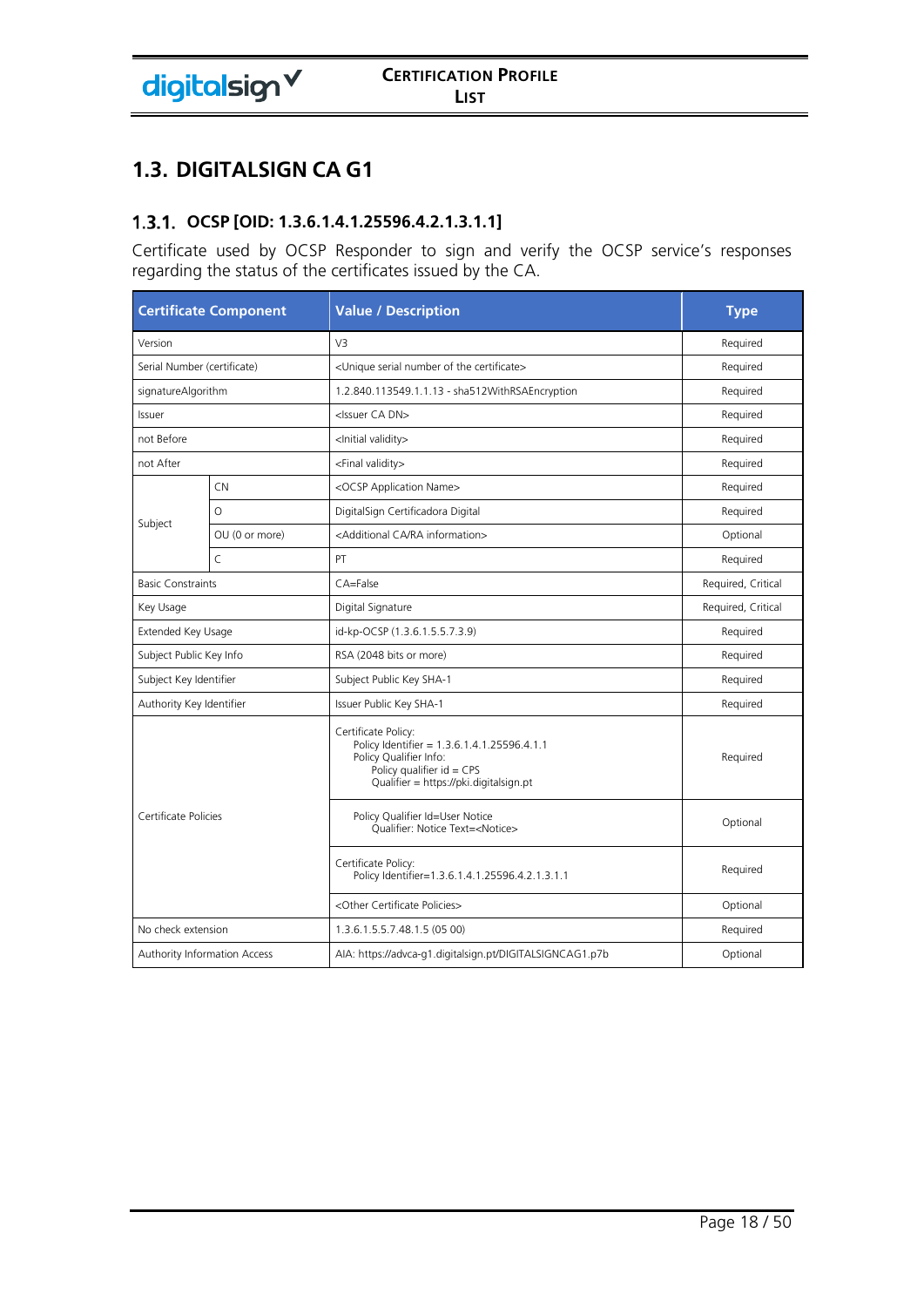#### **BASIC [OID: 1.3.6.1.4.1.25596.4.2.1.3.1.2]**

Certificate used for electronic signature/encryption by natural persons or electronic seal/encryption by legal persons.

This certificate profile aims to identify a natural or a legal person.

| <b>Certificate Component</b>   |                              | <b>Value / Description</b>                                                                                                                                            | <b>Type</b>                                            |
|--------------------------------|------------------------------|-----------------------------------------------------------------------------------------------------------------------------------------------------------------------|--------------------------------------------------------|
| Version                        |                              | V <sub>3</sub>                                                                                                                                                        | Required                                               |
| Serial Number (certificate)    |                              | <unique certificate="" number="" of="" serial="" the=""></unique>                                                                                                     | Required                                               |
| signatureAlgorithm             |                              | Allowed signature algorithm:<br>- 1.2.840.113549.1.1.11 - sha256WithRSAEncryption<br>- 1.2.840.113549.1.1.13 - sha512WithRSAEncryption                                | Required                                               |
| Issuer                         |                              | <issuer ca="" dn=""></issuer>                                                                                                                                         | Required                                               |
| not Before                     |                              | <lnitial validity=""></lnitial>                                                                                                                                       | Required                                               |
| not After                      |                              | <final validity=""></final>                                                                                                                                           | Required                                               |
|                                | CN                           | <name according="" document="" id="" of="" subscriber,="" the="" to=""></name>                                                                                        | Required                                               |
|                                | OU                           | RemoteQSCDManagement                                                                                                                                                  | Rquired (ONLY in case<br>of remote HSM<br>certificate) |
|                                | E                            | <email address=""></email>                                                                                                                                            | Required                                               |
| Subject                        | OU                           | Authentication - Email Authenticated                                                                                                                                  | Required                                               |
|                                | OU (0 or more)               | <additional ca="" information="" ra=""></additional>                                                                                                                  | Optional                                               |
|                                | OU                           | Certificate Profile - Basic                                                                                                                                           | Required                                               |
|                                | $\mathsf{C}$                 | <country of="" subscriber="" the=""></country>                                                                                                                        | Required                                               |
| <b>Basic Constraints</b>       |                              | CA=False                                                                                                                                                              | Required, Critical                                     |
| Key Usage                      |                              | Non Repudiation, Digital Signature, Key Encipherment                                                                                                                  | Required, Critical                                     |
|                                |                              | Client Authentication (1.3.6.1.5.5.7.3.2)                                                                                                                             | Optional                                               |
| Extended Key Usage             |                              | Secure Email (1.3.6.1.5.5.7.3.4)                                                                                                                                      | Required                                               |
| Subject Alternative Name       |                              | RFC822 Name= <email address=""></email>                                                                                                                               | Required                                               |
| Subject Public Key Info        |                              | RSA (2048 bits or more)                                                                                                                                               | Required                                               |
| Subject Key Identifier         |                              | Subject Public Key SHA-1                                                                                                                                              | Required                                               |
| Authority Key Identifier       |                              | Issuer Public Key SHA-1                                                                                                                                               | Required                                               |
|                                |                              | Certificate Policy:<br>Policy Identifier = 1.3.6.1.4.1.25596.4.1.1<br>Policy Qualifier Info:<br>Policy qualifier $id = CPS$<br>Qualifier = https://pki.digitalsign.pt | Required                                               |
| Certificate Policies           |                              | Policy Qualifier Id=User Notice<br>Qualifier: Notice Text= <notice></notice>                                                                                          | Optional                                               |
|                                |                              | Certificate Policy:<br>Policy Identifier=1.3.6.1.4.1.25596.4.2.1.3.1.2                                                                                                | Required                                               |
|                                |                              | <other certificate="" policies=""></other>                                                                                                                            | Optional                                               |
| <b>CRL Distribution Points</b> |                              | DistributionPoint: https://advca-g1.digitalsign.pt/DIGITALSIGNCAG1.crl                                                                                                | Required                                               |
|                                |                              | DistributionPoint: <additional crl="" distribution="" point(s)=""></additional>                                                                                       | Optional                                               |
|                                |                              | DistributionPoint: <freshest crl="" distribution="" point=""></freshest>                                                                                              | Optional                                               |
| Freshest CRL                   |                              | DistributionPoint: <additional crl="" distribution="" freshest="" point(s)=""></additional>                                                                           | Optional                                               |
|                                |                              | AIA: https://advca-g1.digitalsign.pt/DIGITALSIGNCAG1.p7b                                                                                                              | Optional                                               |
|                                | Authority Information Access | AIA: < Application OCSP Responder URL>                                                                                                                                | Optional                                               |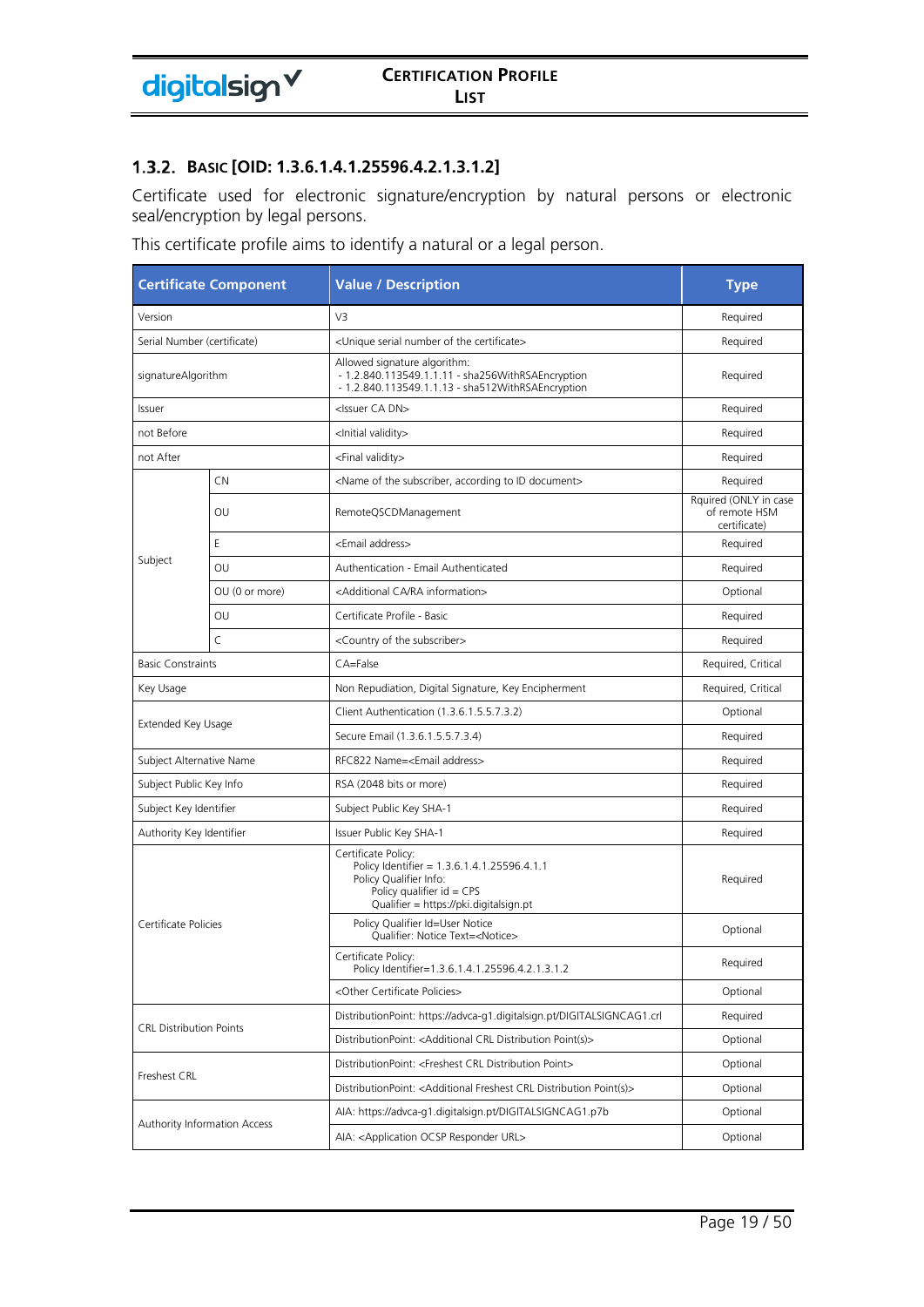### **INDIVIDUAL [OID: 1.3.6.1.4.1.25596.4.2.1.3.1.3]**

Certificate used for electronic signature/encryption by natural persons.

This certificate profile aims to identify a natural person (individual).

| <b>Certificate Component</b> |                             | <b>Value / Description</b>                                                                                                                                            | <b>Type</b>                                            |
|------------------------------|-----------------------------|-----------------------------------------------------------------------------------------------------------------------------------------------------------------------|--------------------------------------------------------|
| Version                      |                             | V3                                                                                                                                                                    | Required                                               |
|                              | Serial Number (certificate) | <unique certificate="" number="" of="" serial="" the=""></unique>                                                                                                     | Required                                               |
| signatureAlgorithm           |                             | Allowed signature algorithm:<br>- 1.2.840.113549.1.1.11 - sha256WithRSAEncryption<br>- 1.2.840.113549.1.1.13 - sha512WithRSAEncryption                                | Required                                               |
| Issuer                       |                             | <issuer ca="" dn=""></issuer>                                                                                                                                         | Required                                               |
| not Before                   |                             | <lnitial validity=""></lnitial>                                                                                                                                       | Required                                               |
| not After                    |                             | <final validity=""></final>                                                                                                                                           | Required                                               |
|                              | CN                          | <name according="" document="" id="" of="" subscriber,="" the="" to=""></name>                                                                                        | Required                                               |
|                              | OU                          | RemoteQSCDManagement                                                                                                                                                  | Rquired (ONLY in case<br>of remote HSM<br>certificate) |
|                              | SERIALNUMBER                | <subscriber (nif="" 319="" 412-1="" according="" cc="" en="" etsi="" id="" other),="" pass="" to=""></subscriber>                                                     | Optional                                               |
|                              | Ε                           | <email address=""></email>                                                                                                                                            | Required                                               |
|                              | T                           | <academic another="" can="" degree="" holder="" or="" that="" the="" use=""></academic>                                                                               | Optional                                               |
|                              | OU                          | Limitation1 - $\langle$ Any limitations for signature use (line 1) $>$                                                                                                | Optional                                               |
|                              | OU                          | Limitation2 - <any (line="" 2)="" for="" limitations="" signature="" use=""></any>                                                                                    | Optional                                               |
| Subject                      | OU                          | Limitation3 - <any (line="" 3)="" for="" limitations="" signature="" use=""></any>                                                                                    | Optional                                               |
|                              | OU                          | Obs1 - <any (line="" 1)="" additional="" comments="" information=""></any>                                                                                            | Optional                                               |
|                              | OU                          | Obs2 - <any (line="" 2)="" additional="" comments="" information=""></any>                                                                                            | Optional                                               |
|                              | OU                          | Obs3 - <any (line="" 3)="" additional="" comments="" information=""></any>                                                                                            | Optional                                               |
|                              | OU                          | Authentication - Identity Authenticated                                                                                                                               | Required                                               |
|                              | OU (0 or more)              | <additional ca="" information="" ra=""></additional>                                                                                                                  | Optional                                               |
|                              | OU                          | Certificate Profile - Individual                                                                                                                                      | Required                                               |
|                              | $\mathsf{C}$                | <country of="" subscriber="" the=""></country>                                                                                                                        | Required                                               |
| <b>Basic Constraints</b>     |                             | CA=False                                                                                                                                                              | Required, Critical                                     |
| Key Usage                    |                             | Non Repudiation, Digital Signature, Key Encipherment                                                                                                                  | Required, Critical                                     |
|                              |                             | Client Authentication (1.3.6.1.5.5.7.3.2)                                                                                                                             | Optional                                               |
| Extended Key Usage           |                             | Secure Email (1.3.6.1.5.5.7.3.4)                                                                                                                                      | Required                                               |
| Subject Alternative Name     |                             | RFC822 Name= <email address=""></email>                                                                                                                               | Required                                               |
| Subject Public Key Info      |                             | RSA (2048 bits or more)                                                                                                                                               | Required                                               |
| Subject Key Identifier       |                             | Subject Public Key SHA-1                                                                                                                                              | Required                                               |
| Authority Key Identifier     |                             | Issuer Public Key SHA-1                                                                                                                                               | Required                                               |
| Certificate Policies         |                             | Certificate Policy:<br>Policy Identifier = 1.3.6.1.4.1.25596.4.1.1<br>Policy Qualifier Info:<br>Policy qualifier $id = CPS$<br>Qualifier = https://pki.digitalsign.pt | Required                                               |
|                              |                             | Policy Qualifier Id=User Notice<br>Qualifier: Notice Text= <notice></notice>                                                                                          | Optional                                               |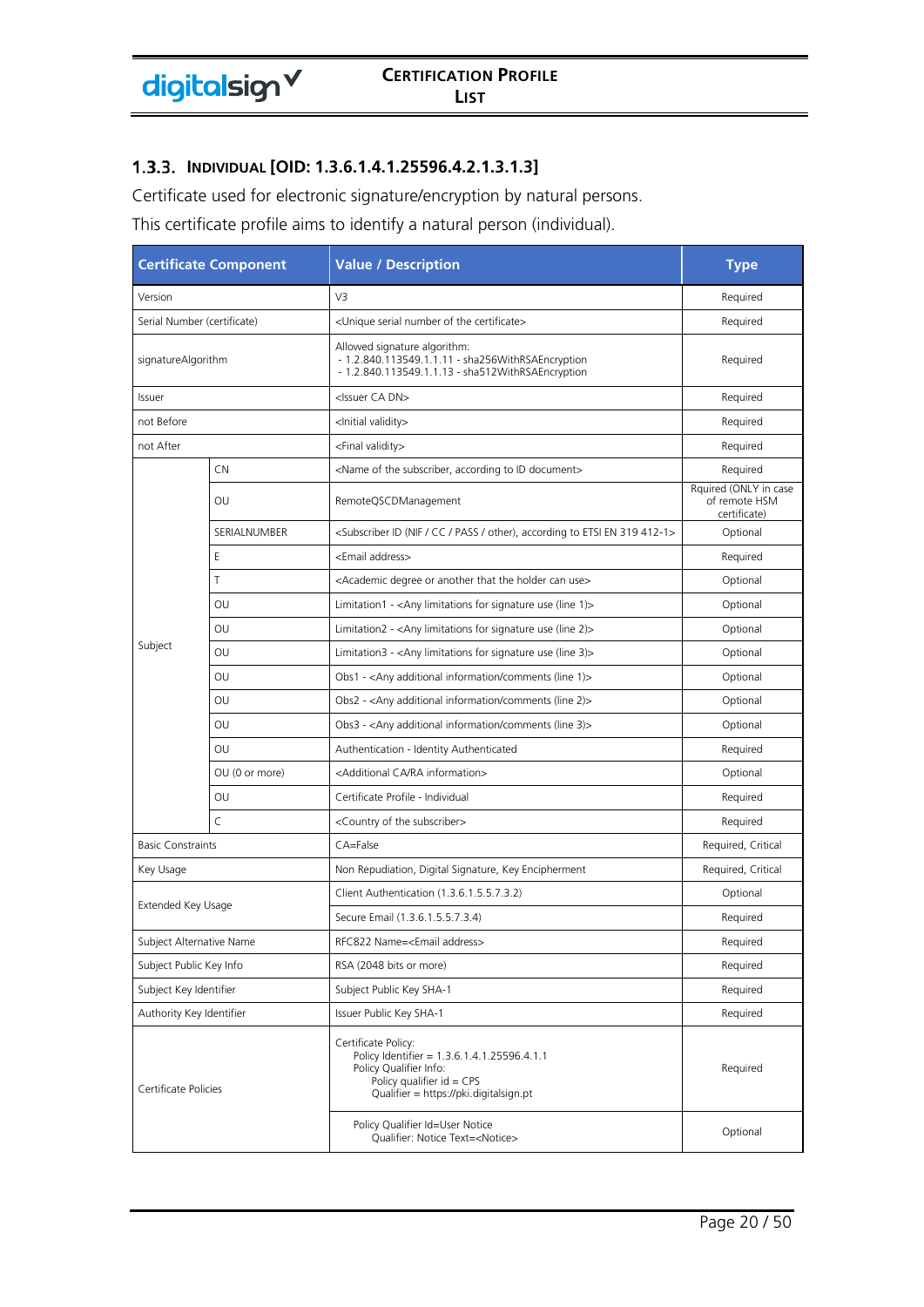

|                                     | Certificate Policy:<br>Policy Identifier=1.3.6.1.4.1.25596.4.2.1.3.1.3                      | Required |
|-------------------------------------|---------------------------------------------------------------------------------------------|----------|
|                                     | <other certificate="" policies=""></other>                                                  | Optional |
| <b>CRL Distribution Points</b>      | DistributionPoint: https://advca-g1.digitalsign.pt/DIGITALSIGNCAG1.crl                      | Required |
|                                     | DistributionPoint: <additional crl="" distribution="" point(s)=""></additional>             | Optional |
| Freshest CRL                        | DistributionPoint: <freshest crl="" distribution="" point=""></freshest>                    | Optional |
|                                     | DistributionPoint: <additional crl="" distribution="" freshest="" point(s)=""></additional> | Optional |
|                                     | AIA: https://advca-q1.digitalsign.pt/DIGITALSIGNCAG1.p7b                                    | Optional |
| <b>Authority Information Access</b> | AIA: <application ocsp="" responder="" url=""></application>                                | Optional |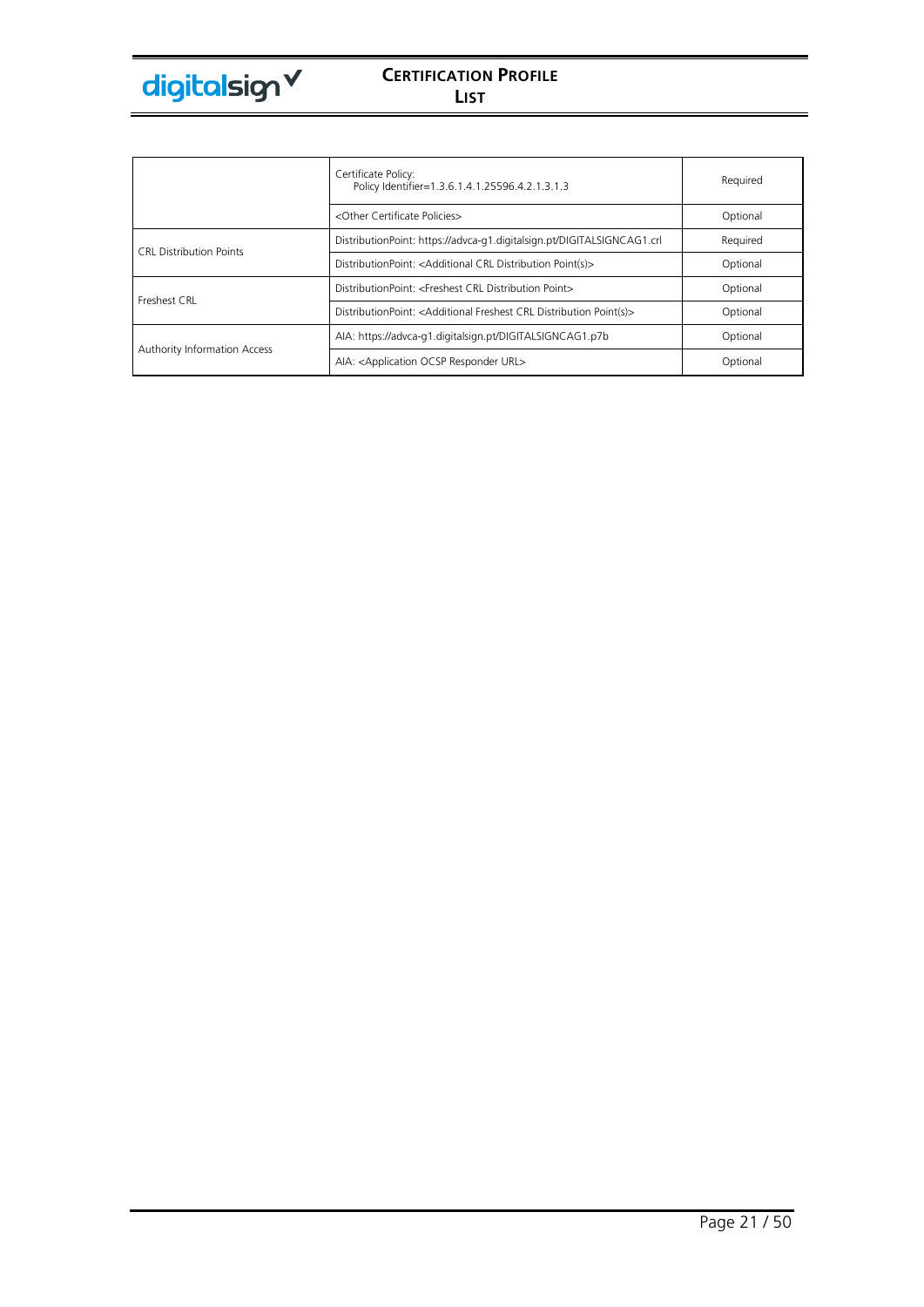#### **MEMBER [OID: 1.3.6.1.4.1.25596.4.2.1.3.1.4]**

Certificate used for electronic signature/encryption by natural persons.

This certificate profile aims to identify a natural person (individual), and the position or function that takes/plays in a specified organization.

| <b>Certificate Component</b> |                                       | <b>Value / Description</b>                                                                                                                                            | <b>Type</b>                                            |
|------------------------------|---------------------------------------|-----------------------------------------------------------------------------------------------------------------------------------------------------------------------|--------------------------------------------------------|
| Version                      |                                       | V <sub>3</sub>                                                                                                                                                        | Required                                               |
|                              | Serial Number (certificate)           | <unique certificate="" number="" of="" serial="" the=""></unique>                                                                                                     | Required                                               |
| signatureAlgorithm           |                                       | Allowed signature algorithm:<br>- 1.2.840.113549.1.1.11 - sha256WithRSAEncryption<br>- 1.2.840.113549.1.1.13 - sha512WithRSAEncryption                                | Required                                               |
| Issuer                       |                                       | <issuer ca="" dn=""></issuer>                                                                                                                                         | Required                                               |
| not Before                   |                                       | <lnitial validity=""></lnitial>                                                                                                                                       | Required                                               |
| not After                    |                                       | <final validity=""></final>                                                                                                                                           | Required                                               |
|                              | CN                                    | <name according="" document="" id="" of="" subscriber,="" the="" to=""></name>                                                                                        | Required                                               |
|                              | OU                                    | RemoteQSCDManagement                                                                                                                                                  | Rquired (ONLY in case<br>of remote HSM<br>certificate) |
|                              | SERIALNUMBER                          | <subscriber (nif="" 319="" 412-1="" according="" cc="" en="" etsi="" id="" other),="" pass="" to=""></subscriber>                                                     | Optional                                               |
|                              | Ε                                     | <email address=""></email>                                                                                                                                            | Required                                               |
|                              | T                                     | <position "0"<br="" (see="" function="" holds="" in="" organization="" subscriber="" that="" the="">field)&gt;</position>                                             | Optional                                               |
|                              | $\Omega$                              | <organization full="" name=""></organization>                                                                                                                         | Required                                               |
|                              | Organization Identifier<br>(2.5.4.97) | <organization 319="" 412-1="" according="" en="" etsi="" id,="" to=""></organization>                                                                                 | Required                                               |
|                              | OU                                    | Limitation1 - <any (line="" 1)="" for="" limitations="" signature="" use=""></any>                                                                                    | Optional                                               |
| Subject                      | OU                                    | Limitation2 - < Any limitations for signature use (line 2)>                                                                                                           | Optional                                               |
|                              | OU                                    | Limitation3 - <any (line="" 3)="" for="" limitations="" signature="" use=""></any>                                                                                    | Optional                                               |
|                              | OU                                    | Obs1 - <any (line="" 1)="" additional="" comments="" information=""></any>                                                                                            | Optional                                               |
|                              | OU                                    | Obs2 - <any (line="" 2)="" additional="" comments="" information=""></any>                                                                                            | Optional                                               |
|                              | OU                                    | Obs3 - <any (line="" 3)="" additional="" comments="" information=""></any>                                                                                            | Optional                                               |
|                              | OU                                    | Authentication - Identity Authenticated                                                                                                                               | Required                                               |
|                              | OU (0 or more)                        | <additional ca="" information="" ra=""></additional>                                                                                                                  | Optional                                               |
|                              | OU                                    | Certificate Profile - Member                                                                                                                                          | Required                                               |
|                              | $\mathsf{C}$                          | <country of="" subscriber="" the=""></country>                                                                                                                        | Required                                               |
| <b>Basic Constraints</b>     |                                       | CA=False                                                                                                                                                              | Required, Critical                                     |
| Key Usage                    |                                       | Non Repudiation, Digital Signature, Key Encipherment                                                                                                                  | Required, Critical                                     |
|                              |                                       | Client Authentication (1.3.6.1.5.5.7.3.2)                                                                                                                             | Optional                                               |
| Extended Key Usage           |                                       | Secure Email (1.3.6.1.5.5.7.3.4)                                                                                                                                      | Required                                               |
| Subject Alternative Name     |                                       | RFC822 Name= <email address=""></email>                                                                                                                               | Required                                               |
| Subject Public Key Info      |                                       | RSA (2048 bits or more)                                                                                                                                               | Required                                               |
| Subject Key Identifier       |                                       | Subject Public Key SHA-1                                                                                                                                              | Required                                               |
| Authority Key Identifier     |                                       | Issuer Public Key SHA-1                                                                                                                                               | Required                                               |
| Certificate Policies         |                                       | Certificate Policy:<br>Policy Identifier = 1.3.6.1.4.1.25596.4.1.1<br>Policy Qualifier Info:<br>Policy qualifier $id = CPS$<br>Qualifier = https://pki.digitalsign.pt | Required                                               |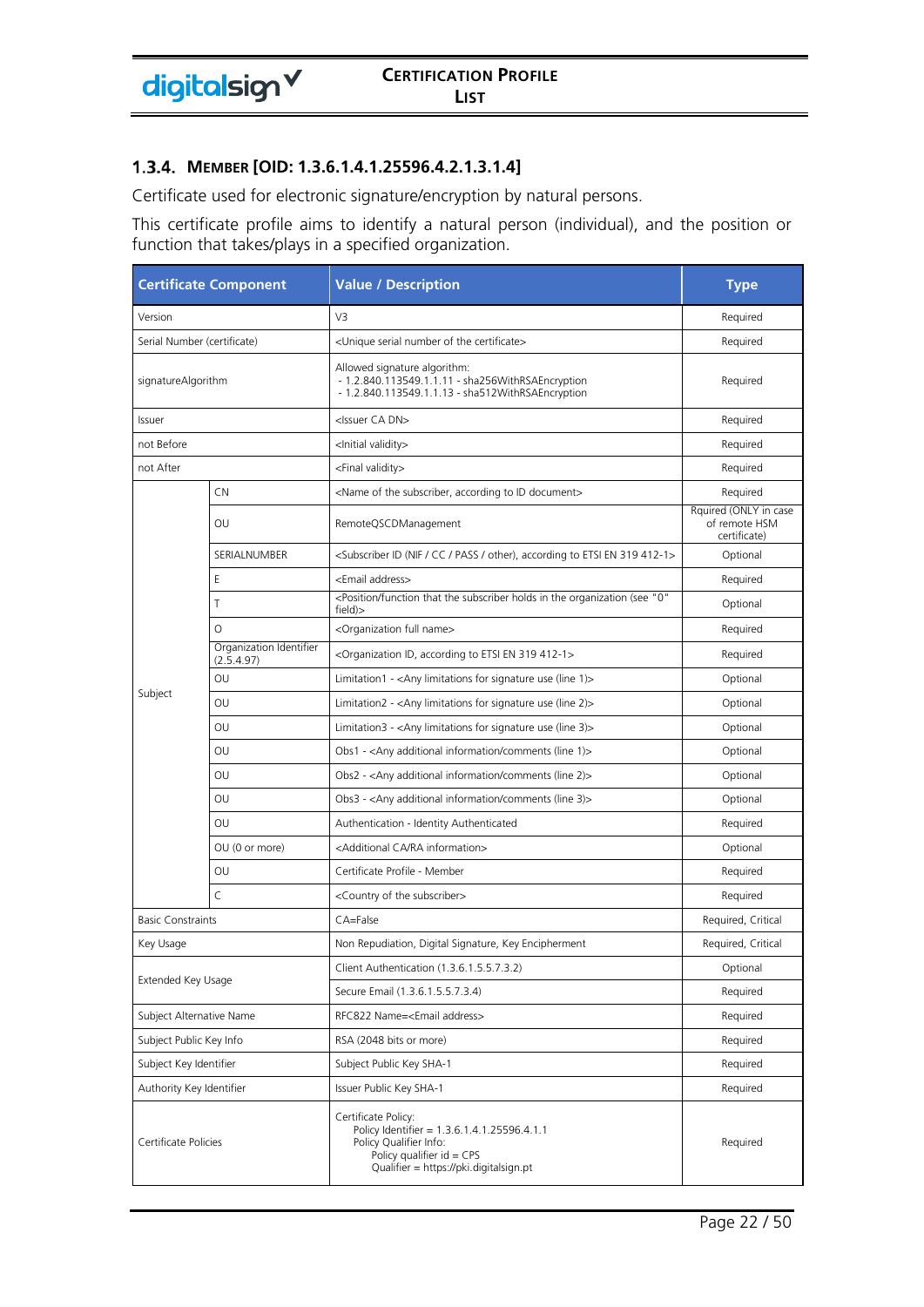|                                     | Policy Qualifier Id=User Notice<br>Qualifier: Notice Text= <notice></notice>                | Optional |
|-------------------------------------|---------------------------------------------------------------------------------------------|----------|
|                                     | Certificate Policy:<br>Policy Identifier=1.3.6.1.4.1.25596.4.2.1.3.1.4                      | Required |
|                                     | <other certificate="" policies=""></other>                                                  | Optional |
| <b>CRL Distribution Points</b>      | DistributionPoint: https://advca-g1.digitalsign.pt/DIGITALSIGNCAG1.crl                      | Required |
|                                     | DistributionPoint: <additional crl="" distribution="" point(s)=""></additional>             | Optional |
| Freshest CRL                        | DistributionPoint: <freshest crl="" distribution="" point=""></freshest>                    | Optional |
|                                     | DistributionPoint: <additional crl="" distribution="" freshest="" point(s)=""></additional> | Optional |
|                                     | AIA: https://advca-g1.digitalsign.pt/DIGITALSIGNCAG1.p7b                                    | Optional |
| <b>Authority Information Access</b> | AIA: <application ocsp="" responder="" url=""></application>                                | Optional |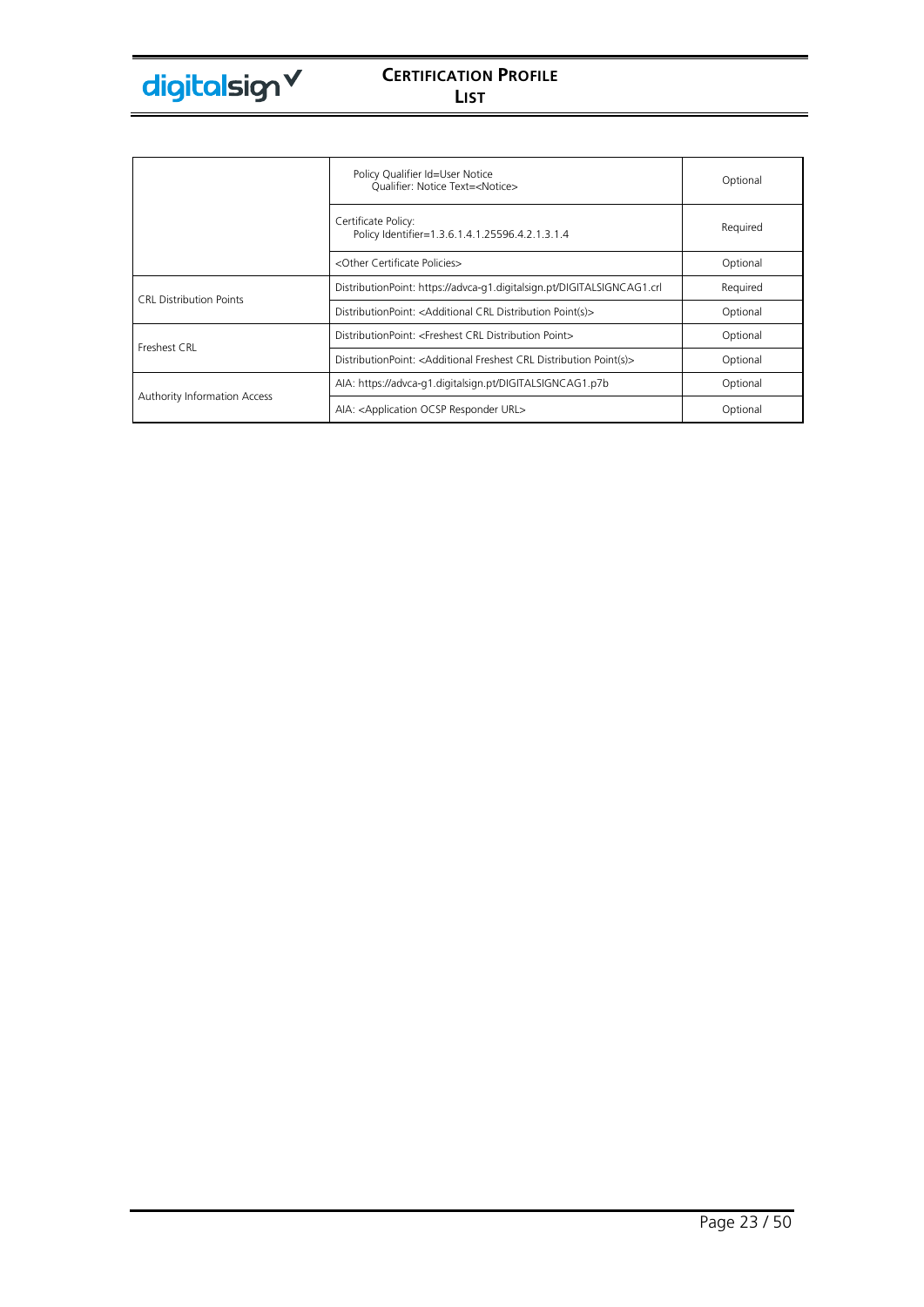# **ORGANIZATION (ESEAL) [OID: 1.3.6.1.4.1.25596.4.2.1.3.1.5]**

Certificate used for electronic seal by legal persons.

This certificate profile aims to identify a legal person (organization).

| <b>Certificate Component</b> |                                       | <b>Value / Description</b>                                                                                                                                            | <b>Type</b>                                            |
|------------------------------|---------------------------------------|-----------------------------------------------------------------------------------------------------------------------------------------------------------------------|--------------------------------------------------------|
| Version                      |                                       | V3                                                                                                                                                                    | Required                                               |
| Serial Number (certificate)  |                                       | <unique certificate="" number="" of="" serial="" the=""></unique>                                                                                                     | Required                                               |
| signatureAlgorithm           |                                       | Allowed signature algorithm:<br>- 1.2.840.113549.1.1.11 - sha256WithRSAEncryption<br>- 1.2.840.113549.1.1.13 - sha512WithRSAEncryption                                | Required                                               |
| Issuer                       |                                       | <issuer ca="" dn=""></issuer>                                                                                                                                         | Required                                               |
| not Before                   |                                       | <lnitial validity=""></lnitial>                                                                                                                                       | Required                                               |
| not After                    |                                       | <final validity=""></final>                                                                                                                                           | Required                                               |
|                              | <b>CN</b>                             | <organization full="" name=""></organization>                                                                                                                         | Required                                               |
|                              | OU                                    | RemoteQSCDManagement                                                                                                                                                  | Rquired (ONLY in case<br>of remote HSM<br>certificate) |
|                              | E                                     | <email address=""></email>                                                                                                                                            | Required                                               |
|                              | $\circ$                               | <organization authorized="" name="" or="" trademark=""></organization>                                                                                                | Required                                               |
|                              | Organization Identifier<br>(2.5.4.97) | <organization 319="" 412-1="" according="" en="" etsi="" id,="" to=""></organization>                                                                                 | Required                                               |
|                              | OU                                    | Limitation1 - $\langle$ Any limitations for signature use (line 1) $>$                                                                                                | Optional                                               |
|                              | OU                                    | Limitation2 - $\langle$ Any limitations for signature use (line 2) $>$                                                                                                | Optional                                               |
| Subject                      | OU                                    | Limitation3 - < Any limitations for signature use (line 3)>                                                                                                           | Optional                                               |
|                              | OU                                    | Obs1 - <any (line="" 1)="" additional="" comments="" information=""></any>                                                                                            | Optional                                               |
|                              | OU                                    | Obs2 - <any (line="" 2)="" additional="" comments="" information=""></any>                                                                                            | Optional                                               |
|                              | OU                                    | Obs3 - <any (line="" 3)="" additional="" comments="" information=""></any>                                                                                            | Optional                                               |
|                              | OU                                    | Authentication - Identity Authenticated                                                                                                                               | Required                                               |
|                              | OU (0 or more)                        | <additional ca="" information="" ra=""></additional>                                                                                                                  | Optional                                               |
|                              | OU                                    | Certificate Profile - Organization                                                                                                                                    | Required                                               |
|                              | $\mathsf{C}$                          | <country of="" subscriber="" the=""></country>                                                                                                                        | Required                                               |
| <b>Basic Constraints</b>     |                                       | $CA = False$                                                                                                                                                          | Required, Critical                                     |
| Key Usage                    |                                       | Non Repudiation, Digital Signature, Key Encipherment                                                                                                                  | Required, Critical                                     |
| Extended Key Usage           |                                       | Client Authentication (1.3.6.1.5.5.7.3.2)                                                                                                                             | Optional                                               |
|                              |                                       | Secure Email (1.3.6.1.5.5.7.3.4)                                                                                                                                      | Required                                               |
| Subject Alternative Name     |                                       | RFC822 Name= <email address=""></email>                                                                                                                               | Required                                               |
| Subject Public Key Info      |                                       | RSA (2048 bits or more)                                                                                                                                               | Required                                               |
| Subject Key Identifier       |                                       | Subject Public Key SHA-1                                                                                                                                              | Required                                               |
| Authority Key Identifier     |                                       | Issuer Public Key SHA-1                                                                                                                                               | Required                                               |
| Certificate Policies         |                                       | Certificate Policy:<br>Policy Identifier = 1.3.6.1.4.1.25596.4.1.1<br>Policy Qualifier Info:<br>Policy qualifier $id = CPS$<br>Qualifier = https://pki.digitalsign.pt | Required                                               |
|                              |                                       | Policy Qualifier Id=User Notice<br>Qualifier: Notice Text= <notice></notice>                                                                                          | Optional                                               |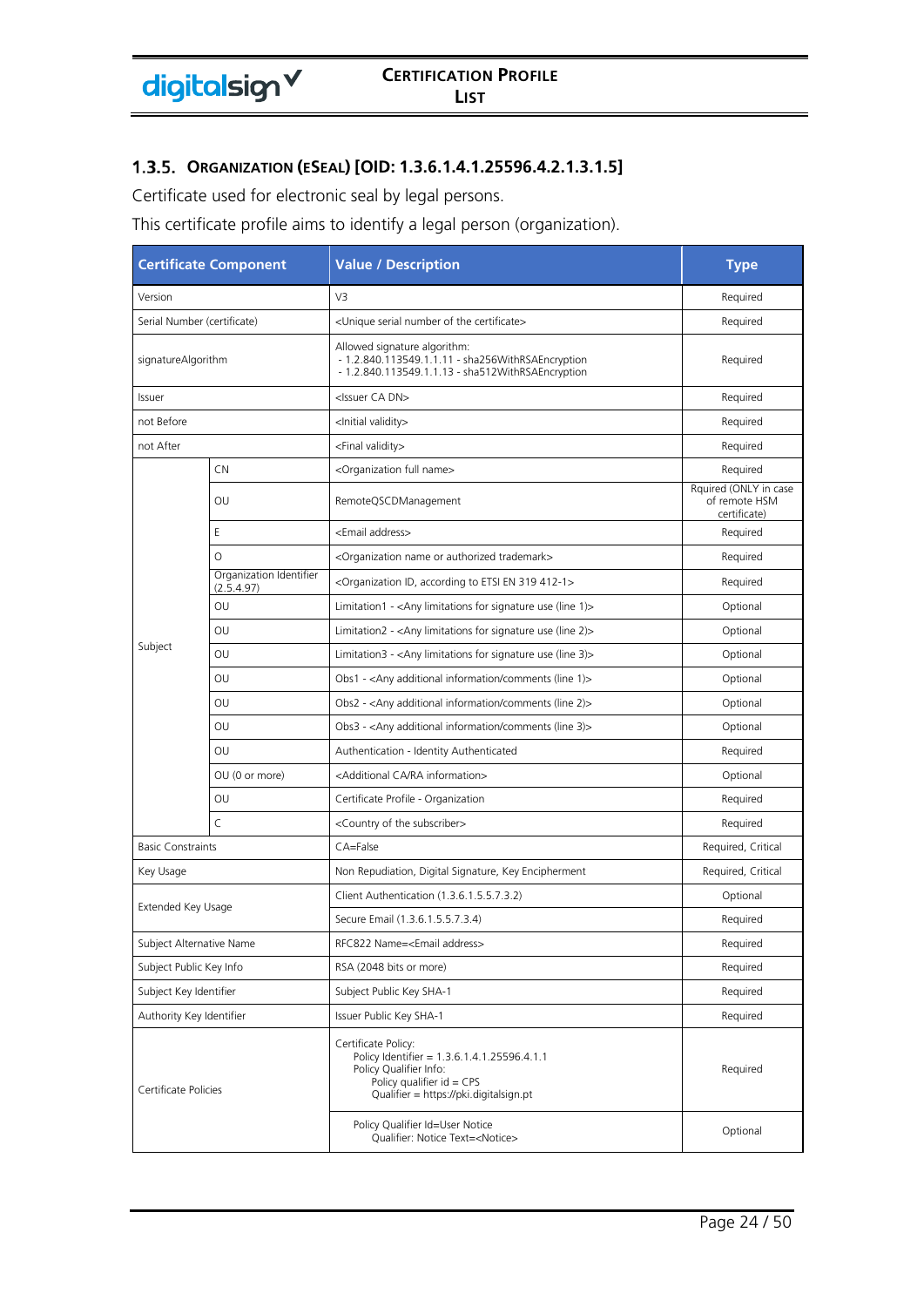

|                                     | Certificate Policy:<br>Policy Identifier=1.3.6.1.4.1.25596.4.2.1.3.1.5                      | Required |
|-------------------------------------|---------------------------------------------------------------------------------------------|----------|
|                                     | <other certificate="" policies=""></other>                                                  | Optional |
| <b>CRL Distribution Points</b>      | DistributionPoint: https://advca-g1.digitalsign.pt/DIGITALSIGNCAG1.crl                      | Required |
|                                     | DistributionPoint: <additional crl="" distribution="" point(s)=""></additional>             | Optional |
| Freshest CRL                        | DistributionPoint: <freshest crl="" distribution="" point=""></freshest>                    | Optional |
|                                     | DistributionPoint: <additional crl="" distribution="" freshest="" point(s)=""></additional> | Optional |
|                                     | AIA: https://advca-g1.digitalsign.pt/DIGITALSIGNCAG1.p7b                                    | Optional |
| <b>Authority Information Access</b> | AIA: <application ocsp="" responder="" url=""></application>                                | Optional |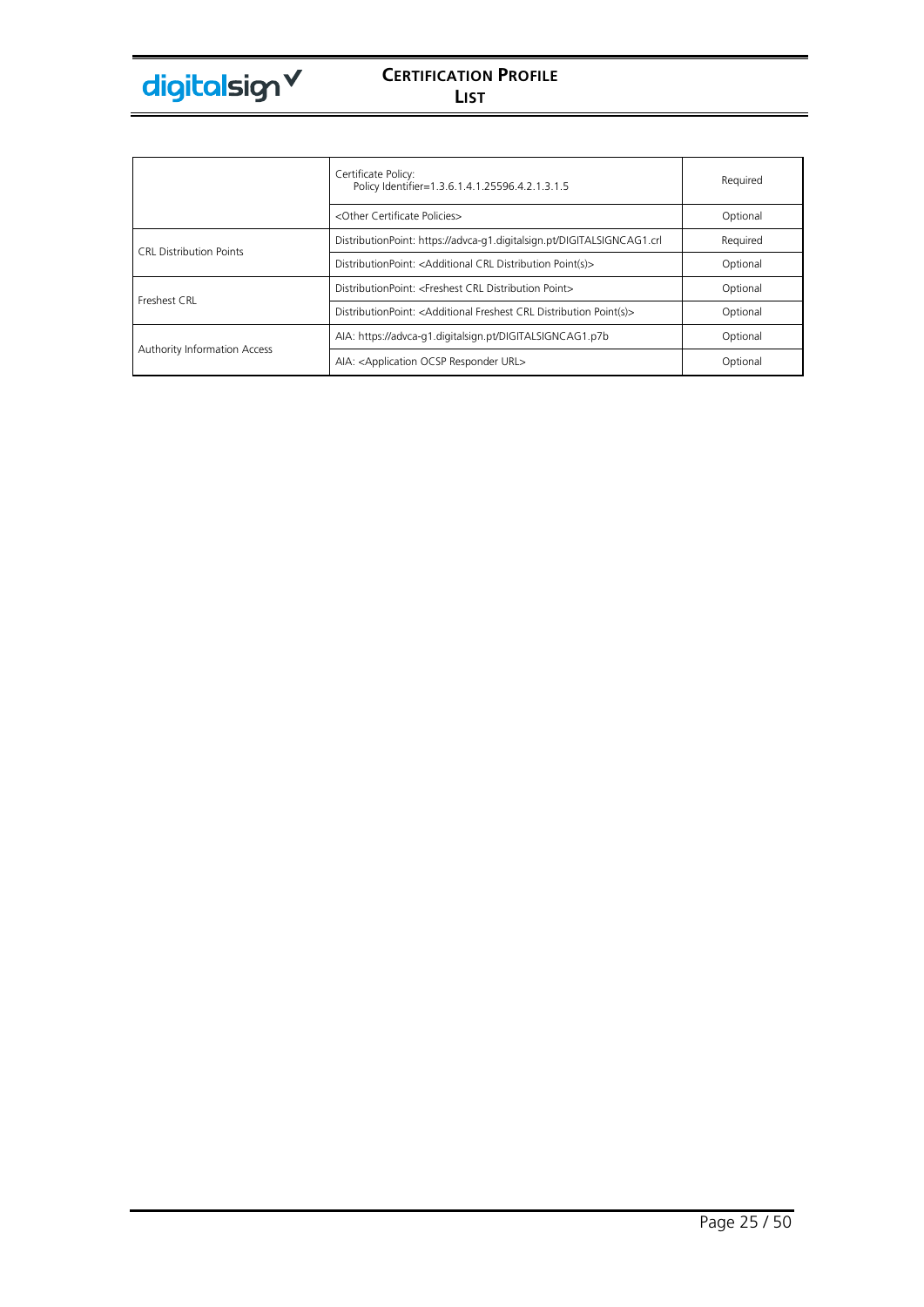# **1.4. DIGITALSIGN TSA CA G1**

# **OCSP [OID: 1.3.6.1.4.1.25596.4.2.1.4.1.1]**

Certificate used by OCSP Responder to sign and verify the OCSP service's responses regarding the status of the certificates issued by the CA.

| <b>Certificate Component</b> |                | <b>Value / Description</b>                                                                                                                                            | <b>Type</b>        |
|------------------------------|----------------|-----------------------------------------------------------------------------------------------------------------------------------------------------------------------|--------------------|
| Version                      |                | V <sub>3</sub>                                                                                                                                                        | Required           |
| Serial Number (certificate)  |                | <unique certificate="" number="" of="" serial="" the=""></unique>                                                                                                     | Required           |
| signatureAlgorithm           |                | 1.2.840.113549.1.1.13 - sha512WithRSAEncryption                                                                                                                       | Required           |
| Issuer                       |                | <issuer ca="" dn=""></issuer>                                                                                                                                         | Required           |
| not Before                   |                | <lnitial validity=""></lnitial>                                                                                                                                       | Required           |
| not After                    |                | <final validity=""></final>                                                                                                                                           | Required           |
|                              | CN.            | <ocsp application="" name=""></ocsp>                                                                                                                                  | Required           |
|                              | $\circ$        | DigitalSign Certificadora Digital                                                                                                                                     | Required           |
| Subject                      | OU (0 or more) | <additional ca="" information="" ra=""></additional>                                                                                                                  | Optional           |
|                              | $\mathsf{C}$   | PT                                                                                                                                                                    | Required           |
| <b>Basic Constraints</b>     |                | CA=False                                                                                                                                                              | Required, Critical |
| Key Usage                    |                | Digital Signature                                                                                                                                                     | Required, Critical |
| Extended Key Usage           |                | id-kp-OCSP (1.3.6.1.5.5.7.3.9)                                                                                                                                        | Required           |
| Subject Public Key Info      |                | RSA (2048 bits or more)                                                                                                                                               | Required           |
| Subject Key Identifier       |                | Subject Public Key SHA-1                                                                                                                                              | Required           |
| Authority Key Identifier     |                | Issuer Public Key SHA-1                                                                                                                                               | Required           |
|                              |                | Certificate Policy:<br>Policy Identifier = 1.3.6.1.4.1.25596.4.1.1<br>Policy Qualifier Info:<br>Policy qualifier $id = CPS$<br>Qualifier = https://pki.digitalsign.pt | Required           |
| Certificate Policies         |                | Policy Qualifier Id=User Notice<br>Oualifier: Notice Text= <notice></notice>                                                                                          | Optional           |
|                              |                | Certificate Policy:<br>Policy Identifier = 1.3.6.1.4.1.25596.4.2.1.4.1.1                                                                                              | Required           |
|                              |                | <other certificate="" policies=""></other>                                                                                                                            | Optional           |
| No check extension           |                | 1.3.6.1.5.5.7.48.1.5 (05 00)                                                                                                                                          | Required           |
| Authority Information Access |                | AIA: https://advtsa-g1.digitalsign.pt/DIGITALSIGNTSACAG1.p7b                                                                                                          | Optional           |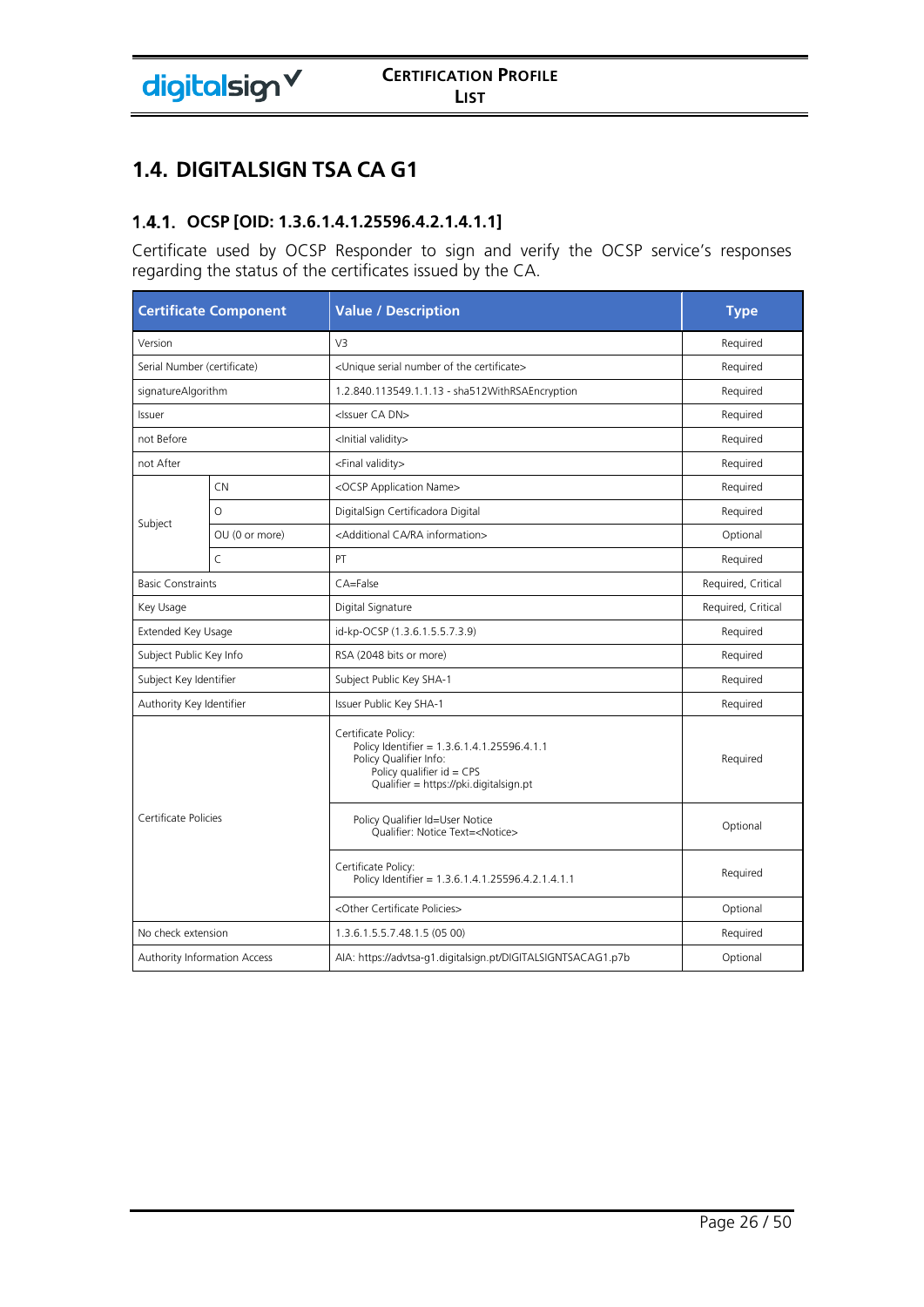### **TIMESTAMP [OID: 1.3.6.1.4.1.25596.4.2.1.4.1.2]**

Certificate used for by TimeStamping Authorities (TSA) to provide timestamping services.

| <b>Certificate Component</b>   |                                       | <b>Value / Description</b>                                                                                                                                            | <b>Type</b>        |  |
|--------------------------------|---------------------------------------|-----------------------------------------------------------------------------------------------------------------------------------------------------------------------|--------------------|--|
| Version                        |                                       | V3                                                                                                                                                                    | Required           |  |
| Serial Number (certificate)    |                                       | <unique certificate="" number="" of="" serial="" the=""></unique>                                                                                                     | Required           |  |
| signatureAlgorithm             |                                       | Allowed signature algorithm:<br>- 1.2.840.113549.1.1.11 - sha256WithRSAEncryption<br>- 1.2.840.113549.1.1.13 - sha512WithRSAEncryption                                | Required           |  |
| Issuer                         |                                       | <issuer ca="" dn=""></issuer>                                                                                                                                         | Required           |  |
| not Before                     |                                       | <lnitial validity=""></lnitial>                                                                                                                                       | Required           |  |
| not After                      |                                       | <final validity=""></final>                                                                                                                                           | Required           |  |
|                                | <b>CN</b>                             | <tsa application="" name=""></tsa>                                                                                                                                    | Required           |  |
|                                | $\circ$                               | DigitalSign Certificadora Digital                                                                                                                                     | Required           |  |
| Subject                        | Organization Identifier<br>(2.5.4.97) | <organization 319="" 412-1="" according="" en="" etsi="" id,="" to=""></organization>                                                                                 | Required           |  |
|                                | OU (0 or more)                        | <additional ca="" information="" ra=""></additional>                                                                                                                  | Optional           |  |
|                                | $\subset$                             | <country of="" subscriber="" the=""></country>                                                                                                                        | Required           |  |
| <b>Basic Constraints</b>       |                                       | CA=False                                                                                                                                                              | Required, Critical |  |
|                                |                                       | Digital Signature                                                                                                                                                     | Required, Critical |  |
| Key Usage                      |                                       | Non Repudiation                                                                                                                                                       | Required, Critical |  |
| Extended Key Usage             |                                       | Time Stamping (1.3.6.1.5.5.7.3.8)                                                                                                                                     | Required, Critical |  |
| Subject Public Key Info        |                                       | RSA (2048 bits or more)                                                                                                                                               | Required           |  |
| Subject Key Identifier         |                                       | Subject Public Key SHA-1                                                                                                                                              | Required           |  |
| Authority Key Identifier       |                                       | Issuer Public Key SHA-1                                                                                                                                               | Required           |  |
|                                |                                       | Certificate Policy:<br>Policy Identifier = 1.3.6.1.4.1.25596.4.1.1<br>Policy Qualifier Info:<br>Policy qualifier $id = CPS$<br>Qualifier = https://pki.digitalsign.pt | Required           |  |
| Certificate Policies           |                                       | Policy Qualifier Id=User Notice<br>Qualifier: Notice Text= <notice></notice>                                                                                          | Optional           |  |
|                                |                                       | Certificate Policy:<br>Policy Identifier=1.3.6.1.4.1.25596.4.2.1.4.1.2                                                                                                | Required           |  |
|                                |                                       | <other certificate="" policies=""></other>                                                                                                                            | Optional           |  |
|                                |                                       | DistributionPoint: https://advtsa-<br>g1.digitalsign.pt/DIGITALSIGNTSACAG1.crl                                                                                        | Required           |  |
| <b>CRL Distribution Points</b> |                                       | DistributionPoint: <additional crl="" distribution="" point(s)=""></additional>                                                                                       | Optional           |  |
|                                |                                       | DistributionPoint: <freshest crl="" distribution="" point=""></freshest>                                                                                              | Optional           |  |
| Freshest CRL                   |                                       | DistributionPoint: <additional crl="" distribution="" freshest="" point(s)=""></additional>                                                                           | Optional           |  |
|                                |                                       | AIA: https://advtsa-g1.digitalsign.pt/DIGITALSIGNTSACAG1.p7b                                                                                                          | Optional           |  |
| Authority Information Access   |                                       | AIA: < Application OCSP Responder URL>                                                                                                                                | Optional           |  |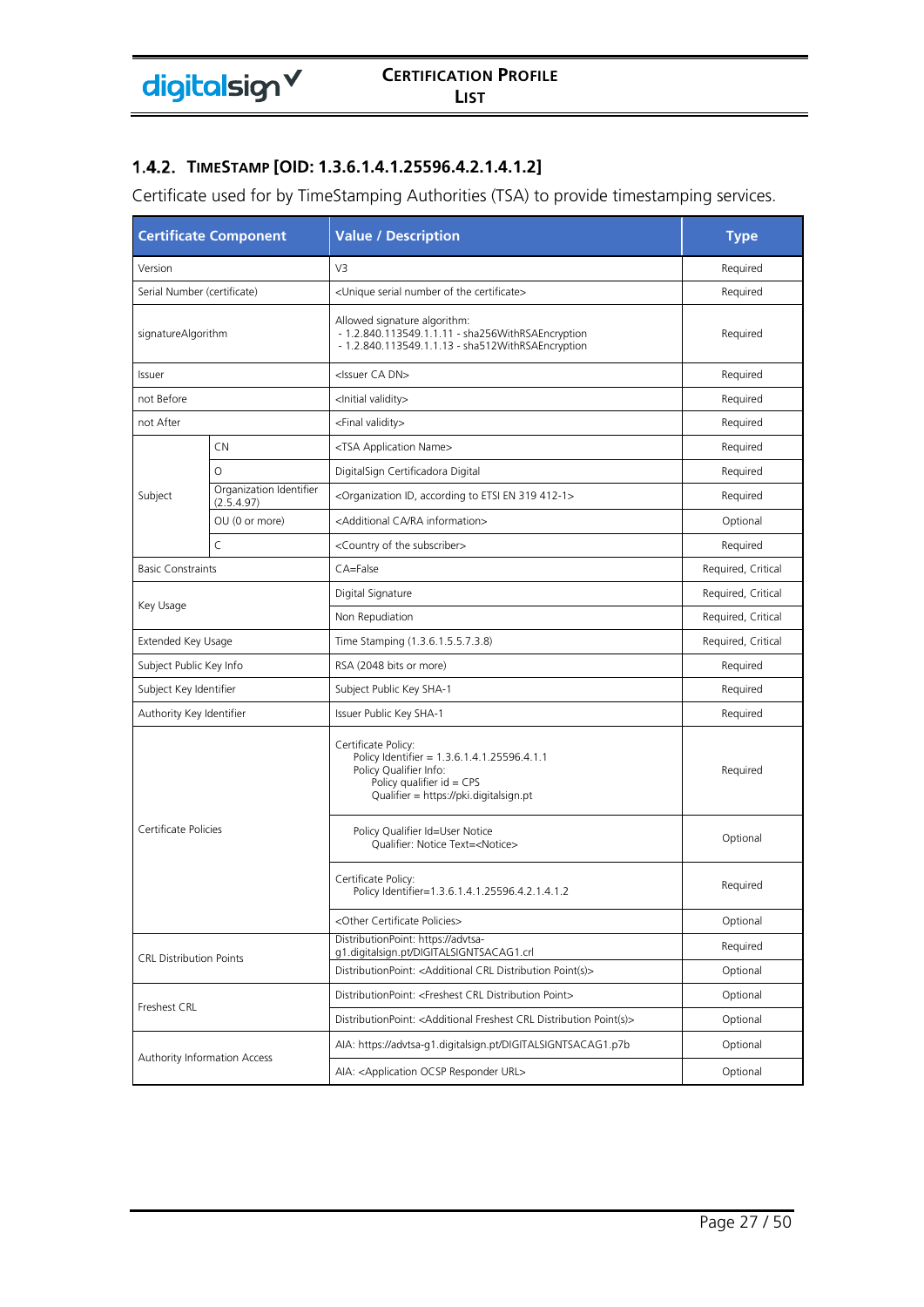# **2. ECDSA HIERARCHY**

# **2.1. DIGITALSIGN QUALIFIED CA V1**

# **OCSP [OID: 1.3.6.1.4.1.25596.4.2.2.1.1.1]**

Certificate used by OCSP Responder to sign and verify the OCSP service's responses regarding the status of the certificates issued by the CA.

| <b>Certificate Component</b> |                | <b>Value / Description</b>                                                                                                                                            | <b>Type</b>        |
|------------------------------|----------------|-----------------------------------------------------------------------------------------------------------------------------------------------------------------------|--------------------|
| Version                      |                | V3                                                                                                                                                                    | Required           |
| Serial Number (certificate)  |                | <unique certificate="" number="" of="" serial="" the=""></unique>                                                                                                     | Required           |
| signatureAlgorithm           |                | 1.2.840.10045.4.3.3 - sha384ECDSA                                                                                                                                     | Required           |
| Issuer                       |                | <issuer ca="" dn=""></issuer>                                                                                                                                         | Required           |
| not Before                   |                | <lnitial validity=""></lnitial>                                                                                                                                       | Required           |
| not After                    |                | <final validity=""></final>                                                                                                                                           | Required           |
|                              | CN             | <ocsp application="" name=""></ocsp>                                                                                                                                  | Required           |
|                              | $\circ$        | DigitalSign Certificadora Digital                                                                                                                                     | Required           |
| Subject                      | OU (0 or more) | <additional ca="" information="" ra=""></additional>                                                                                                                  | Optional           |
|                              | $\mathsf{C}$   | PT                                                                                                                                                                    | Required           |
| <b>Basic Constraints</b>     |                | CA=False                                                                                                                                                              | Required, Critical |
| Key Usage                    |                | Digital Signature                                                                                                                                                     | Required, Critical |
| Extended Key Usage           |                | id-kp-OCSP (1.3.6.1.5.5.7.3.9)                                                                                                                                        | Required           |
| Subject Public Key Info      |                | 1.2.840.10045.2.1 + 1.3.132.0.34 (ECC 384 bits)                                                                                                                       | Required           |
| Subject Key Identifier       |                | Subject Public Key SHA-1                                                                                                                                              | Required           |
| Authority Key Identifier     |                | Issuer Public Key SHA-1                                                                                                                                               | Required           |
|                              |                | Certificate Policy:<br>Policy Identifier = 1.3.6.1.4.1.25596.4.1.1<br>Policy Qualifier Info:<br>Policy qualifier $id = CPS$<br>Qualifier = https://pki.digitalsign.pt | Required           |
| Certificate Policies         |                | Policy Qualifier Id=User Notice<br>Oualifier: Notice Text= <notice></notice>                                                                                          |                    |
|                              |                | Certificate Policy:<br>Policy Identifier=1.3.6.1.4.1.25596.4.2.2.1.1.1                                                                                                | Required           |
|                              |                | <other certificate="" policies=""></other>                                                                                                                            | Optional           |
| No check extension           |                | 1.3.6.1.5.5.7.48.1.5 (05 00)                                                                                                                                          | Required           |
| Authority Information Access |                | AIA: https://qca-v1.digitalsign.pt/DIGITALSIGNQUALIFIEDCAV1.p7b                                                                                                       | Optional           |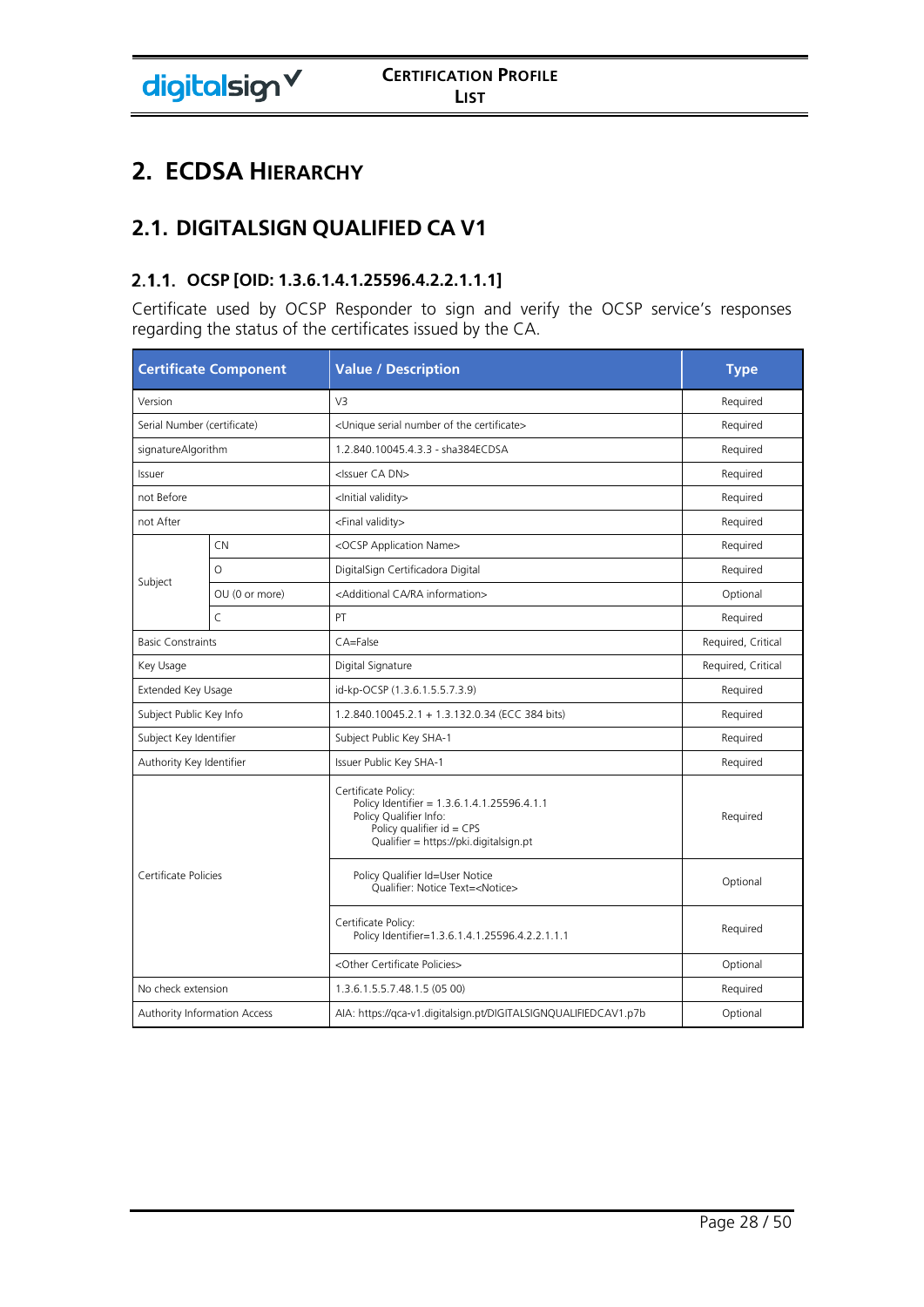#### **INDIVIDUAL [OID: 1.3.6.1.4.1.25596.4.2.2.1.1.2]**

Certificate used for eIDAS compliant qualified signature by natural persons.

This certificate profile aims to identify a natural person (individual).

0.4.0.194112.1.2 [ETSI EN 319411-2 - QCP-n-qscd].

| <b>Certificate Component</b> |                             | <b>Value / Description</b>                                                                                                                                            | <b>Type</b>                                            |
|------------------------------|-----------------------------|-----------------------------------------------------------------------------------------------------------------------------------------------------------------------|--------------------------------------------------------|
| Version                      |                             | V <sub>3</sub>                                                                                                                                                        | Required                                               |
|                              | Serial Number (certificate) | <unique certificate="" number="" of="" serial="" the=""></unique>                                                                                                     | Required                                               |
| signatureAlgorithm           |                             | Allowed signature algorithm:<br>- 1.2.840.10045.4.3.2 - sha256ECDSA<br>- 1.2.840.10045.4.3.3 - sha384ECDSA                                                            | Required                                               |
| Issuer                       |                             | <issuer ca="" dn=""></issuer>                                                                                                                                         | Required                                               |
| not Before                   |                             | <lnitial validity=""></lnitial>                                                                                                                                       | Required                                               |
| not After                    |                             | <final validity=""></final>                                                                                                                                           | Required                                               |
|                              | CN                          | <name according="" document="" id="" of="" subscriber,="" the="" to=""></name>                                                                                        | Required                                               |
|                              | OU                          | RemoteQSCDManagement                                                                                                                                                  | Rquired (ONLY in case<br>of remote HSM<br>certificate) |
|                              | G                           | <given name=""></given>                                                                                                                                               | Required                                               |
|                              | <b>SN</b>                   | <surname></surname>                                                                                                                                                   | Required                                               |
|                              | SERIALNUMBER                | <subscriber (nif="" 319="" 412-1="" according="" cc="" en="" etsi="" id="" other),="" pass="" to=""></subscriber>                                                     | Required                                               |
|                              | Ε                           | <email address=""></email>                                                                                                                                            | Required                                               |
|                              | Τ                           | <academic another="" can="" degree="" holder="" or="" that="" the="" use=""></academic>                                                                               | Optional                                               |
| Subject                      | OU                          | Limitation1 - < Any limitations for signature use (line 1) >                                                                                                          | Optional                                               |
|                              | OU                          | Limitation2 - < Any limitations for signature use (line 2)>                                                                                                           | Optional                                               |
|                              | OU                          | Limitation3 - $\langle$ Any limitations for signature use (line 3) $>$                                                                                                | Optional                                               |
|                              | OU                          | Obs1 - < Any additional information/comments (line 1)>                                                                                                                | Optional                                               |
|                              | OU                          | Obs2 - <any (line="" 2)="" additional="" comments="" information=""></any>                                                                                            | Optional                                               |
|                              | OU                          | Obs3 - <any (line="" 3)="" additional="" comments="" information=""></any>                                                                                            | Optional                                               |
|                              | OU (0 or more)              | <additional ca="" information="" ra=""></additional>                                                                                                                  | Optional                                               |
|                              | OU                          | Certificate Profile - Qualified Certificate - Individual                                                                                                              | Required                                               |
|                              | $\mathsf{C}$                | <country of="" subscriber="" the=""></country>                                                                                                                        | Required                                               |
| <b>Basic Constraints</b>     |                             | CA=False                                                                                                                                                              | Required, Critical                                     |
| Key Usage                    |                             | Non Repudiation                                                                                                                                                       | Required, Critical                                     |
| Extended Key Usage           |                             | Client Authentication (1.3.6.1.5.5.7.3.2)                                                                                                                             | Required                                               |
|                              |                             | Secure Email (1.3.6.1.5.5.7.3.4)                                                                                                                                      | Required                                               |
| Subject Alternative Name     |                             | RFC822 Name= <email address=""></email>                                                                                                                               | Required                                               |
| Subject Public Key Info      |                             | 1.2.840.10045.2.1 + 1.2.840.10045.3.1.7 (ECC 256 bits)                                                                                                                | Required                                               |
| Subject Key Identifier       |                             | Subject Public Key SHA-1                                                                                                                                              | Required                                               |
| Authority Key Identifier     |                             | Issuer Public Key SHA-1                                                                                                                                               | Required                                               |
| Certificate Policies         |                             | Certificate Policy:<br>Policy Identifier = 1.3.6.1.4.1.25596.4.1.1<br>Policy Qualifier Info:<br>Policy qualifier $id = CPS$<br>Qualifier = https://pki.digitalsign.pt | Required                                               |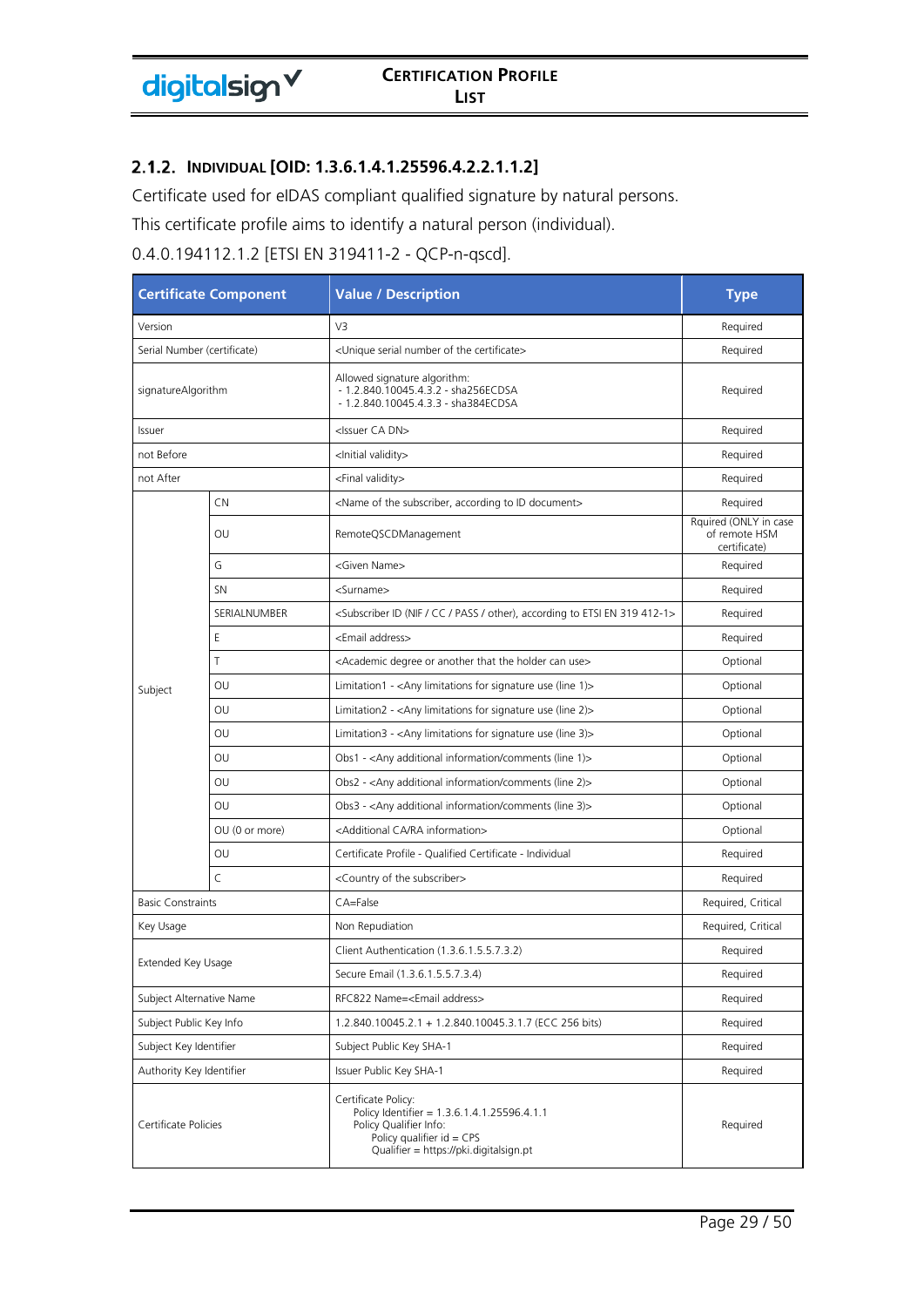|                                | Policy Qualifier Id=User Notice<br>Oualifier: Notice Text= <notice></notice>      |                                                                 | Optional |
|--------------------------------|-----------------------------------------------------------------------------------|-----------------------------------------------------------------|----------|
|                                | Certificate Policy:<br>Policy Identifier=1.3.6.1.4.1.25596.4.2.2.1.1.2            |                                                                 | Required |
|                                | Certificate Policy:<br>Policy Identifier=0.4.0.194112.1.2                         |                                                                 | Required |
|                                | <other certificate="" policies=""></other>                                        |                                                                 | Optional |
| <b>CRL Distribution Points</b> | DistributionPoint: https://gca-<br>v1.digitalsign.pt/DIGITALSIGNQUALIFIEDCAV1.crl |                                                                 | Required |
|                                | DistributionPoint: < Additional CRL Distribution Point(s)>                        |                                                                 | Optional |
|                                | DistributionPoint: <freshest crl="" distribution="" point=""></freshest>          |                                                                 | Optional |
| Freshest CRL                   | DistributionPoint: < Additional Freshest CRL Distribution Point(s)>               |                                                                 | Optional |
|                                | id-gcs-pkixQCSyntax-v2<br>[1.3.6.1.5.5.7.11.2]                                    | id-etsi-gcs-semanticsId-Natural<br>[0.4.0.194121.1.1]           | Required |
|                                | id-etsi-gcs-QcCompliance<br>[0.4.0.1862.1.1]                                      |                                                                 | Required |
| <b>QCStatements</b>            | id-etsi-gcs-QcSSCD<br>[0.4.0.1862.1.4]                                            |                                                                 | Required |
|                                | id-etsi-gcs-QcType<br>[0.4.0.1862.1.6]                                            | id-etsi-gct-esign<br>[0.4.0.1862.1.6.1]                         | Required |
|                                | id-etsi-gcs-QcPDS                                                                 | PdsLocation= <pds uri=""><br/>Language=en</pds>                 | Required |
|                                | [0.4.0.1862.1.5]                                                                  | PdsLocation= <pds uri=""><br/>Language=<pt other=""></pt></pds> | Optional |
|                                |                                                                                   | AIA: https://qca-v1.digitalsign.pt/DIGITALSIGNQUALIFIEDCAV1.p7b | Optional |
| Authority Information Access   | AIA: <application ocsp="" responder="" url=""></application>                      |                                                                 | Optional |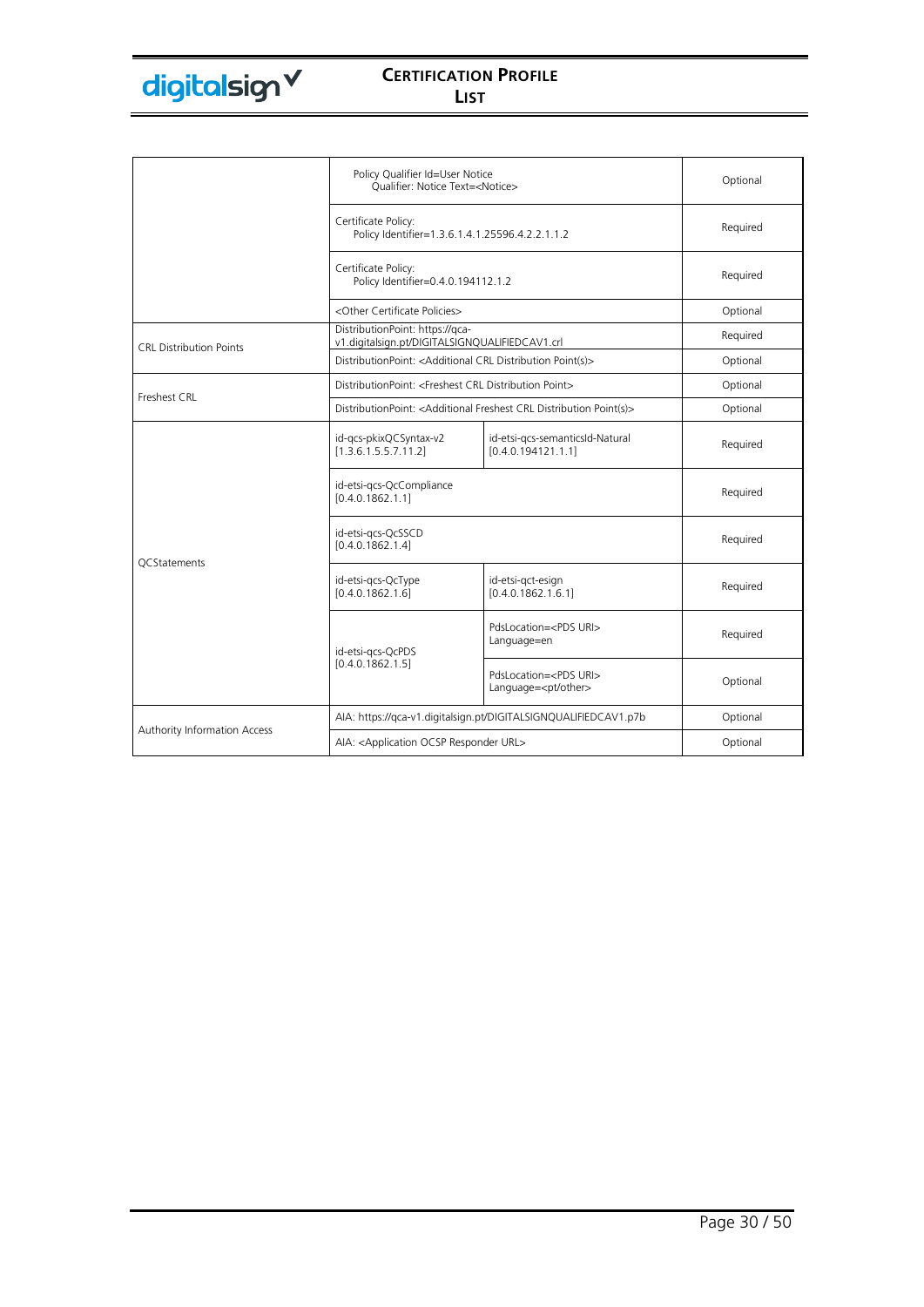Certificate used for eIDAS compliant qualified signature by natural persons.

This certificate profile aims to identify a natural person (individual), and their entitlement in the fulfilment of his/her profession. Usually this type of certificate is issued to members of professional associations, where the entitlement should be checked with his/her association.

| <b>Certificate Component</b> |                          | <b>Value / Description</b>                                                                                                           | <b>Type</b>                                            |
|------------------------------|--------------------------|--------------------------------------------------------------------------------------------------------------------------------------|--------------------------------------------------------|
| Version                      |                          | V3                                                                                                                                   | Required                                               |
| Serial Number (certificate)  |                          | <unique certificate="" number="" of="" serial="" the=""></unique>                                                                    | Required                                               |
| signatureAlgorithm           |                          | Allowed signature algorithm:<br>- 1.2.840.10045.4.3.2 - sha256ECDSA<br>- 1.2.840.10045.4.3.3 - sha384ECDSA                           | Required                                               |
| Issuer                       |                          | <issuer ca="" dn=""></issuer>                                                                                                        | Required                                               |
| not Before                   |                          | <lnitial validity=""></lnitial>                                                                                                      | Required                                               |
| not After                    |                          | <final validity=""></final>                                                                                                          | Required                                               |
|                              | CN                       | <name according="" document="" id="" of="" subscriber,="" the="" to=""></name>                                                       | Required                                               |
|                              | OU                       | RemoteQSCDManagement                                                                                                                 | Rquired (ONLY in case<br>of remote HSM<br>certificate) |
|                              | G                        | <given name=""></given>                                                                                                              | Required                                               |
|                              | <b>SN</b>                | <surname></surname>                                                                                                                  | Required                                               |
|                              | SERIALNUMBER             | <subscriber (nif="" 319="" 412-1="" according="" cc="" en="" etsi="" id="" other),="" pass="" to=""></subscriber>                    | Required                                               |
|                              | Ε                        | <email address=""></email>                                                                                                           | Required                                               |
|                              | T                        | <academic another="" can="" degree="" holder="" or="" that="" the="" use=""></academic>                                              | Optional                                               |
|                              | OU                       | Entitlement - <professional professional<br="" qualification="" the="" verified="" with="">association or similar&gt;</professional> | Required                                               |
| Subject                      | OU                       | Limitation1 - < Any limitations for signature use (line 1) >                                                                         | Optional                                               |
|                              | OU                       | Limitation2 - < Any limitations for signature use (line 2)>                                                                          | Optional                                               |
|                              | OU                       | Limitation3 - $\langle$ Any limitations for signature use (line 3) $>$                                                               | Optional                                               |
|                              | OU                       | Obs1 - <any (line="" 1)="" additional="" comments="" information=""></any>                                                           | Optional                                               |
|                              | OU                       | Obs2 - <any (line="" 2)="" additional="" comments="" information=""></any>                                                           | Optional                                               |
|                              | OU                       | Obs3 - <any (line="" 3)="" additional="" comments="" information=""></any>                                                           | Optional                                               |
|                              | OU (0 or more)           | <additional ca="" information="" ra=""></additional>                                                                                 | Optional                                               |
|                              | OU                       | Certificate Profile - Qualified Certificate - Professional                                                                           | Required                                               |
|                              | $\mathsf{C}$             | <country of="" subscriber="" the=""></country>                                                                                       | Required                                               |
| <b>Basic Constraints</b>     |                          | CA=False                                                                                                                             | Required, Critical                                     |
| Key Usage                    |                          | Non Repudiation                                                                                                                      | Required, Critical                                     |
| Extended Key Usage           |                          | Client Authentication (1.3.6.1.5.5.7.3.2)                                                                                            | Required                                               |
|                              |                          | Secure Email (1.3.6.1.5.5.7.3.4)                                                                                                     | Required                                               |
|                              | Subject Alternative Name | RFC822 Name= <email address=""></email>                                                                                              | Required                                               |
| Subject Public Key Info      |                          | 1.2.840.10045.2.1 + 1.2.840.10045.3.1.7 (ECC 256 bits)                                                                               | Required                                               |
| Subject Key Identifier       |                          | Subject Public Key SHA-1                                                                                                             | Required                                               |
| Authority Key Identifier     |                          | Issuer Public Key SHA-1                                                                                                              | Required                                               |

#### 0.4.0.194112.1.2 [ETSI EN 319411-2 - QCP-n-qscd].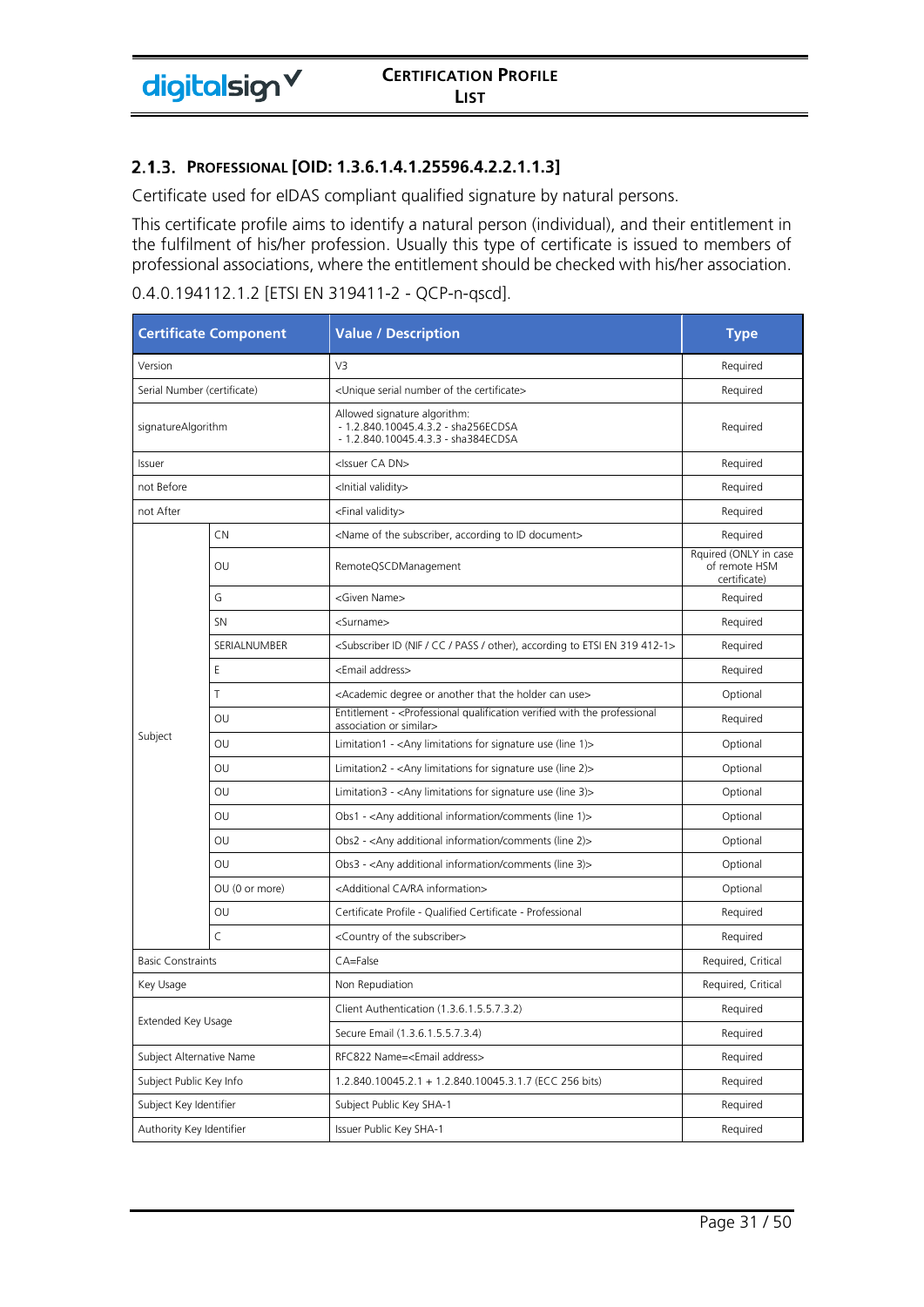|                                | Certificate Policy:<br>Policy Identifier = 1.3.6.1.4.1.25596.4.1.1<br>Policy Qualifier Info:<br>Policy qualifier $id = CPS$<br>Qualifier = https://pki.digitalsign.pt |                                                                 | Required |
|--------------------------------|-----------------------------------------------------------------------------------------------------------------------------------------------------------------------|-----------------------------------------------------------------|----------|
| Certificate Policies           | Policy Qualifier Id=User Notice<br>Qualifier: Notice Text= <notice></notice>                                                                                          |                                                                 | Optional |
|                                | Certificate Policy:<br>Policy Identifier=1.3.6.1.4.1.25596.4.2.2.1.1.3                                                                                                |                                                                 | Required |
|                                | Certificate Policy:<br>Policy Identifier=0.4.0.194112.1.2                                                                                                             |                                                                 | Required |
|                                | <other certificate="" policies=""></other>                                                                                                                            |                                                                 | Optional |
|                                | DistributionPoint: https://qca-<br>v1.digitalsign.pt/DIGITALSIGNQUALIFIEDCAV1.crl                                                                                     |                                                                 | Required |
| <b>CRL Distribution Points</b> |                                                                                                                                                                       | DistributionPoint: < Additional CRL Distribution Point(s)>      |          |
| Freshest CRL                   | DistributionPoint: <freshest crl="" distribution="" point=""></freshest>                                                                                              |                                                                 | Optional |
|                                | DistributionPoint: < Additional Freshest CRL Distribution Point(s)>                                                                                                   |                                                                 | Optional |
|                                | id-qcs-pkixQCSyntax-v2<br>[1.3.6.1.5.5.7.11.2]                                                                                                                        | id-etsi-qcs-semanticsId-Natural<br>[0.4.0.194121.1.1]           | Required |
|                                | id-etsi-gcs-QcCompliance<br>[0.4.0.1862.1.1]                                                                                                                          |                                                                 | Required |
|                                | id-etsi-gcs-QcSSCD<br>[0.4.0.1862.1.4]                                                                                                                                |                                                                 | Required |
| QCStatements                   | id-etsi-gcs-QcType<br>[0.4.0.1862.1.6]                                                                                                                                | id-etsi-gct-esign<br>[0.4.0.1862.1.6.1]                         | Required |
|                                | id-etsi-gcs-QcPDS                                                                                                                                                     | PdsLocation= <pds uri=""><br/>Language=en</pds>                 | Required |
|                                | [0.4.0.1862.1.5]                                                                                                                                                      | PdsLocation= <pds uri=""><br/>Language=<pt other=""></pt></pds> | Optional |
|                                | AIA: https://qca-v1.digitalsign.pt/DIGITALSIGNQUALIFIEDCAV1.p7b                                                                                                       |                                                                 | Optional |
| Authority Information Access   | AIA: < Application OCSP Responder URL>                                                                                                                                |                                                                 | Optional |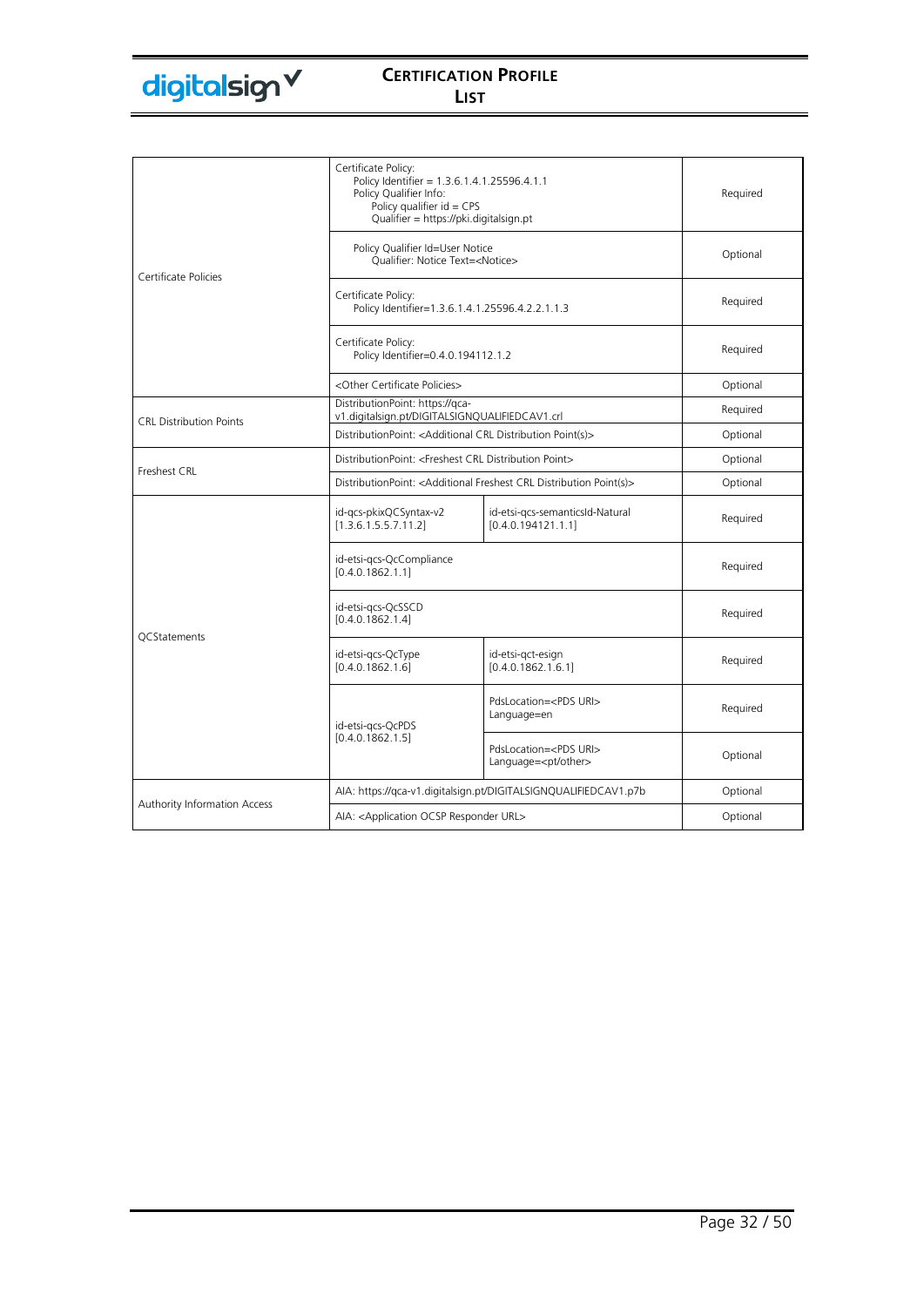#### **MEMBER [OID: 1.3.6.1.4.1.25596.4.2.2.1.1.4]**

digitalsign V

Certificate used for eIDAS compliant qualified signature by natural persons.

This certificate profile aims to identify a natural person (individual), and the position or function that takes/plays in a specified organization.

### 0.4.0.194112.1.2 [ETSI EN 319411-2 - QCP-n-qscd].

| <b>Certificate Component</b> |                                       | <b>Value / Description</b>                                                                                        | <b>Type</b>                                            |
|------------------------------|---------------------------------------|-------------------------------------------------------------------------------------------------------------------|--------------------------------------------------------|
| Version                      |                                       | V3                                                                                                                | Required                                               |
| Serial Number (certificate)  |                                       | <unique certificate="" number="" of="" serial="" the=""></unique>                                                 | Required                                               |
| signatureAlgorithm           |                                       | Allowed signature algorithm:<br>- 1.2.840.10045.4.3.2 - sha256ECDSA<br>- 1.2.840.10045.4.3.3 - sha384ECDSA        | Required                                               |
| Issuer                       |                                       | <issuer ca="" dn=""></issuer>                                                                                     | Required                                               |
| not Before                   |                                       | <lnitial validity=""></lnitial>                                                                                   | Required                                               |
| not After                    |                                       | <final validity=""></final>                                                                                       | Required                                               |
|                              | <b>CN</b>                             | <name according="" document="" id="" of="" subscriber,="" the="" to=""></name>                                    | Required                                               |
|                              | OU                                    | RemoteQSCDManagement                                                                                              | Rquired (ONLY in case<br>of remote HSM<br>certificate) |
|                              | G                                     | <given name=""></given>                                                                                           | Required                                               |
|                              | <b>SN</b>                             | <surname></surname>                                                                                               | Required                                               |
|                              | SERIALNUMBER                          | <subscriber (nif="" 319="" 412-1="" according="" cc="" en="" etsi="" id="" other),="" pass="" to=""></subscriber> | Required                                               |
|                              | Ε                                     | <email address=""></email>                                                                                        | Required                                               |
|                              | Τ                                     | <academic another="" can="" degree="" holder="" or="" that="" the="" use=""></academic>                           | Optional                                               |
|                              | OU                                    | Entitlement - < Position/function that the subscriber holds in the<br>organization (see "0" field)>               | Required                                               |
|                              | $\circ$                               | <organization full="" name=""></organization>                                                                     | Required                                               |
| Subject                      | Organization Identifier<br>(2.5.4.97) | <organization 319="" 412-1="" according="" en="" etsi="" id,="" to=""></organization>                             | Required                                               |
|                              | OU                                    | Limitation1 - < Any limitations for signature use (line $1$ ) >                                                   | Optional                                               |
|                              | OU                                    | Limitation2 - <any (line="" 2)="" for="" limitations="" signature="" use=""></any>                                | Optional                                               |
|                              | OU                                    | Limitation3 - $\langle$ Any limitations for signature use (line 3) $>$                                            | Optional                                               |
|                              | OU                                    | Obs1 - <any (line="" 1)="" additional="" comments="" information=""></any>                                        | Optional                                               |
|                              | OU                                    | Obs2 - <any (line="" 2)="" additional="" comments="" information=""></any>                                        | Optional                                               |
|                              | OU                                    | Obs3 - <any (line="" 3)="" additional="" comments="" information=""></any>                                        | Optional                                               |
|                              | OU (0 or more)                        | <additional ca="" information="" ra=""></additional>                                                              | Optional                                               |
|                              | OU                                    | Certificate Profile - Qualified Certificate - Member                                                              | Required                                               |
|                              | C                                     | <country of="" subscriber="" the=""></country>                                                                    | Required                                               |
| <b>Basic Constraints</b>     |                                       | CA=False                                                                                                          | Required, Critical                                     |
| Key Usage                    |                                       | Non Repudiation                                                                                                   | Required, Critical                                     |
|                              |                                       | Client Authentication (1.3.6.1.5.5.7.3.2)                                                                         | Required                                               |
| Extended Key Usage           |                                       | Secure Email (1.3.6.1.5.5.7.3.4)                                                                                  | Required                                               |
| Subject Alternative Name     |                                       | RFC822 Name= <email address=""></email>                                                                           | Required                                               |
| Subject Public Key Info      |                                       | 1.2.840.10045.2.1 + 1.2.840.10045.3.1.7 (ECC 256 bits)                                                            | Required                                               |
| Subject Key Identifier       |                                       | Subject Public Key SHA-1                                                                                          | Required                                               |
| Authority Key Identifier     |                                       | Issuer Public Key SHA-1                                                                                           | Required                                               |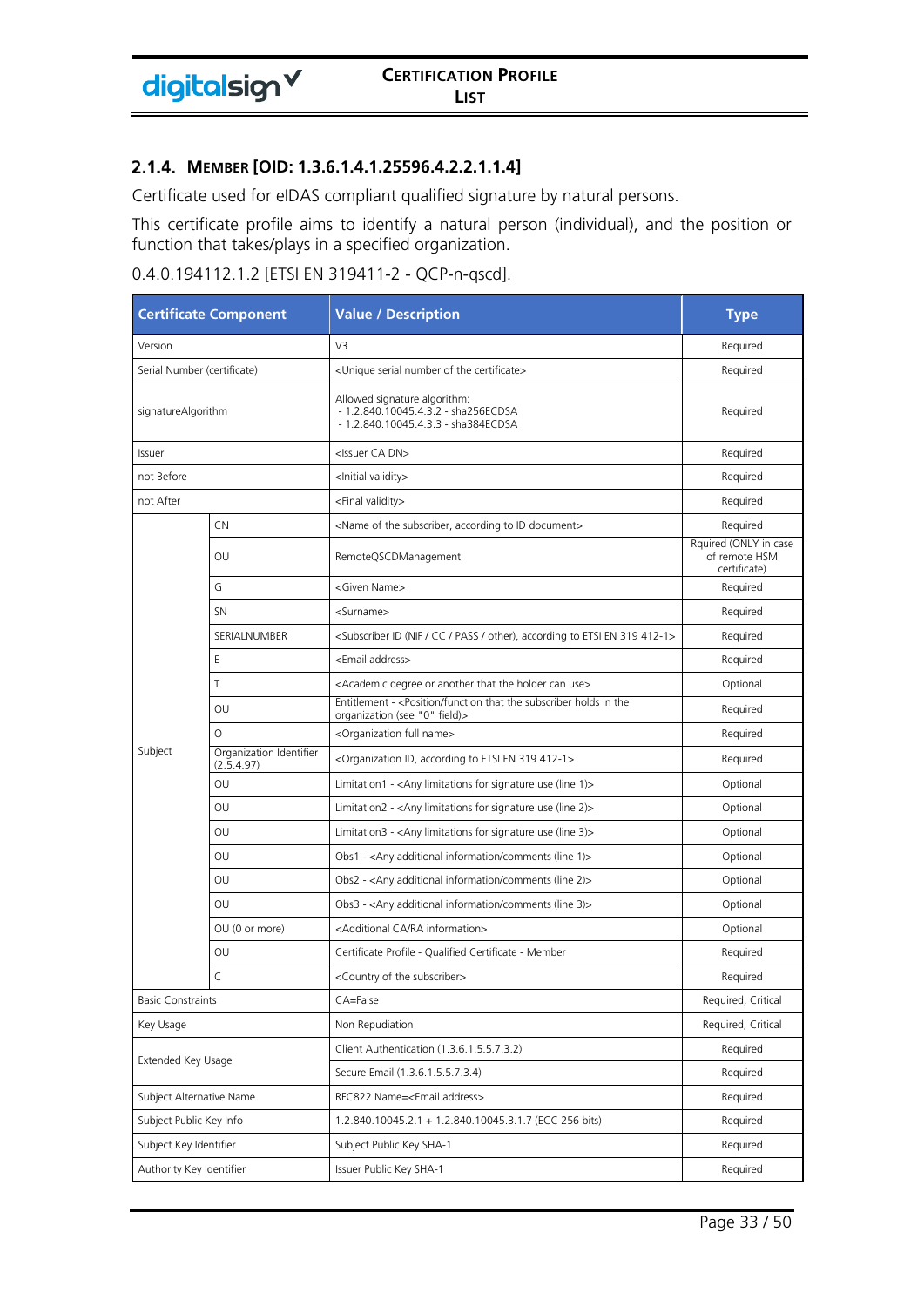|                                | Certificate Policy:<br>Policy Identifier = 1.3.6.1.4.1.25596.4.1.1<br>Policy Qualifier Info:<br>Policy qualifier $id = CPS$<br>Qualifier = https://pki.digitalsign.pt |                                                                                                              | Required |
|--------------------------------|-----------------------------------------------------------------------------------------------------------------------------------------------------------------------|--------------------------------------------------------------------------------------------------------------|----------|
| Certificate Policies           | Policy Qualifier Id=User Notice<br>Oualifier: Notice Text= <notice></notice>                                                                                          |                                                                                                              | Optional |
|                                | Certificate Policy:<br>Policy Identifier=1.3.6.1.4.1.25596.4.2.2.1.1.4                                                                                                |                                                                                                              | Required |
|                                | Certificate Policy:<br>Policy Identifier=0.4.0.194112.1.2                                                                                                             |                                                                                                              | Required |
|                                | <other certificate="" policies=""></other>                                                                                                                            |                                                                                                              | Optional |
|                                | DistributionPoint: https://gca-<br>v1.digitalsign.pt/DIGITALSIGNQUALIFIEDCAV1.crl                                                                                     |                                                                                                              | Required |
| <b>CRL Distribution Points</b> | DistributionPoint: <additional crl="" distribution="" point(s)=""></additional>                                                                                       |                                                                                                              | Optional |
|                                | DistributionPoint: <freshest crl="" distribution="" point=""></freshest>                                                                                              |                                                                                                              | Optional |
| Freshest CRL                   | DistributionPoint: <additional crl="" distribution="" freshest="" point(s)=""></additional>                                                                           |                                                                                                              | Optional |
|                                | id-gcs-pkixQCSyntax-v2<br>[1.3.6.1.5.5.7.11.2]                                                                                                                        | id-etsi-gcs-semanticsId-Natural<br>[0.4.0.194121.1.1]<br>id-etsi-gcs-SemanticsId-Legal<br>[0.4.0.194121.1.2] | Required |
|                                | id-etsi-gcs-QcCompliance<br>[0.4.0.1862.1.1]                                                                                                                          |                                                                                                              | Required |
| <b>OCStatements</b>            | id-etsi-gcs-QcSSCD<br>[0.4.0.1862.1.4]                                                                                                                                |                                                                                                              | Required |
|                                | id-etsi-gcs-QcType<br>[0.4.0.1862.1.6]                                                                                                                                | id-etsi-gct-esign<br>[0.4.0.1862.1.6.1]                                                                      | Required |
|                                | id-etsi-gcs-QcPDS                                                                                                                                                     | PdsLocation= <pds uri=""><br/>Language=en</pds>                                                              | Required |
|                                | [0.4.0.1862.1.5]                                                                                                                                                      | PdsLocation= <pds uri=""><br/>Language=<pt other=""></pt></pds>                                              | Optional |
|                                | AIA: https://qca-v1.digitalsign.pt/DIGITALSIGNQUALIFIEDCAV1.p7b                                                                                                       |                                                                                                              | Optional |
| Authority Information Access   | AIA: <application ocsp="" responder="" url=""></application>                                                                                                          |                                                                                                              | Optional |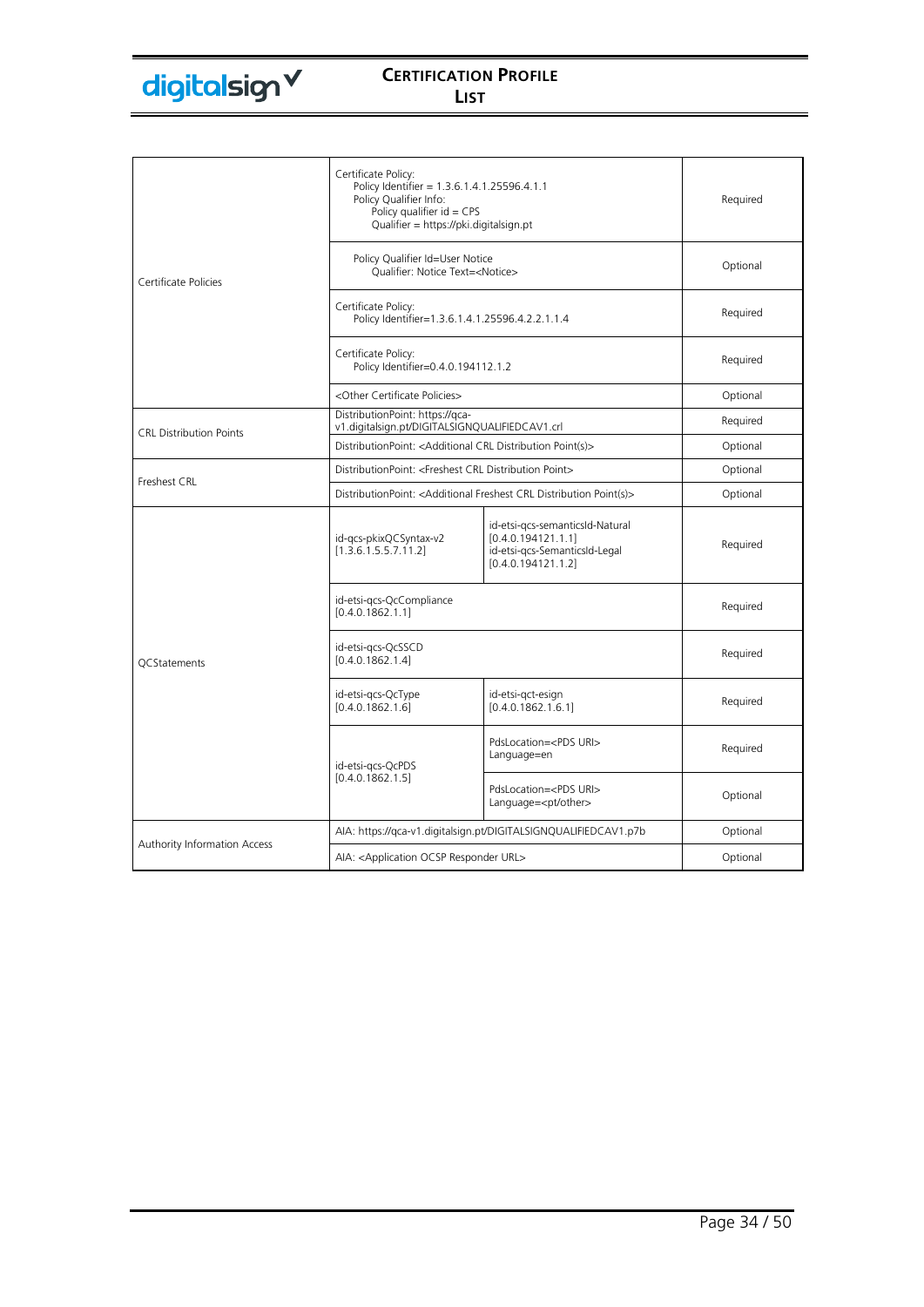Certificate used for eIDAS compliant qualified signature by natural persons.

This certificate profile aims to identify a natural person (individual) as legal representative or attorney of a specified organization.

| 0.4.0.194112.1.2 [ETSI EN 319411-2 - QCP-n-qscd]. |  |  |  |
|---------------------------------------------------|--|--|--|
|---------------------------------------------------|--|--|--|

| <b>Certificate Component</b> |                                       | <b>Value / Description</b>                                                                                               | <b>Type</b>                                            |
|------------------------------|---------------------------------------|--------------------------------------------------------------------------------------------------------------------------|--------------------------------------------------------|
| Version                      |                                       | V3                                                                                                                       | Required                                               |
| Serial Number (certificate)  |                                       | <unique certificate="" number="" of="" serial="" the=""></unique>                                                        | Required                                               |
| signatureAlgorithm           |                                       | Allowed signature algorithm:<br>- 1.2.840.10045.4.3.2 - sha256ECDSA<br>- 1.2.840.10045.4.3.3 - sha384ECDSA               | Required                                               |
| Issuer                       |                                       | <issuer ca="" dn=""></issuer>                                                                                            | Required                                               |
| not Before                   |                                       | <lnitial validity=""></lnitial>                                                                                          | Required                                               |
| not After                    |                                       | <final validity=""></final>                                                                                              | Required                                               |
|                              | CN                                    | <name according="" document="" id="" of="" subscriber,="" the="" to=""></name>                                           | Required                                               |
|                              | OU                                    | RemoteQSCDManagement                                                                                                     | Rquired (ONLY in case<br>of remote HSM<br>certificate) |
|                              | G                                     | <given name=""></given>                                                                                                  | Required                                               |
|                              | <b>SN</b>                             | <surname></surname>                                                                                                      | Required                                               |
|                              | SERIALNUMBER                          | <subscriber (nif="" 319="" 412-1="" according="" cc="" en="" etsi="" id="" other),="" pass="" to=""></subscriber>        | Required                                               |
|                              | Ε                                     | <email address=""></email>                                                                                               | Required                                               |
|                              | T                                     | <academic another="" can="" degree="" holder="" or="" that="" the="" use=""></academic>                                  | Optional                                               |
|                              | OU                                    | Entitlement - < Powers of representation/qualification that the subscriber<br>holds in the organization (see "0" field)> | Required                                               |
|                              | $\Omega$                              | <organization full="" name=""></organization>                                                                            | Required                                               |
| Subject                      | Organization Identifier<br>(2.5.4.97) | <organization 319="" 412-1="" according="" en="" etsi="" id,="" to=""></organization>                                    | Required                                               |
|                              | OU                                    | Limitation1 - $\langle$ Any limitations for signature use (line 1) $>$                                                   | Optional                                               |
|                              | OU                                    | Limitation2 - $\langle$ Any limitations for signature use (line 2) $>$                                                   | Optional                                               |
|                              | OU                                    | Limitation3 - $\langle$ Any limitations for signature use (line 3) $>$                                                   | Optional                                               |
|                              | OU                                    | Obs1 - <any (line="" 1)="" additional="" comments="" information=""></any>                                               | Optional                                               |
|                              | OU                                    | Obs2 - <any (line="" 2)="" additional="" comments="" information=""></any>                                               | Optional                                               |
|                              | OU                                    | Obs3 - <any (line="" 3)="" additional="" comments="" information=""></any>                                               | Optional                                               |
|                              | OU (0 or more)                        | <additional ca="" information="" ra=""></additional>                                                                     | Optional                                               |
|                              | OU                                    | Certificate Profile - Qualified Certificate - Representative                                                             | Required                                               |
|                              | C                                     | <country of="" subscriber="" the=""></country>                                                                           | Required                                               |
| <b>Basic Constraints</b>     |                                       | CA=False                                                                                                                 | Required, Critical                                     |
| Key Usage                    |                                       | Non Repudiation                                                                                                          | Required, Critical                                     |
|                              |                                       | Client Authentication (1.3.6.1.5.5.7.3.2)                                                                                | Required                                               |
| Extended Key Usage           |                                       | Secure Email (1.3.6.1.5.5.7.3.4)                                                                                         | Required                                               |
| Subject Alternative Name     |                                       | RFC822 Name= <email address=""></email>                                                                                  | Required                                               |
| Subject Public Key Info      |                                       | 1.2.840.10045.2.1 + 1.2.840.10045.3.1.7 (ECC 256 bits)                                                                   | Required                                               |
| Subject Key Identifier       |                                       | Subject Public Key SHA-1                                                                                                 | Required                                               |
| Authority Key Identifier     |                                       | Issuer Public Key SHA-1                                                                                                  | Required                                               |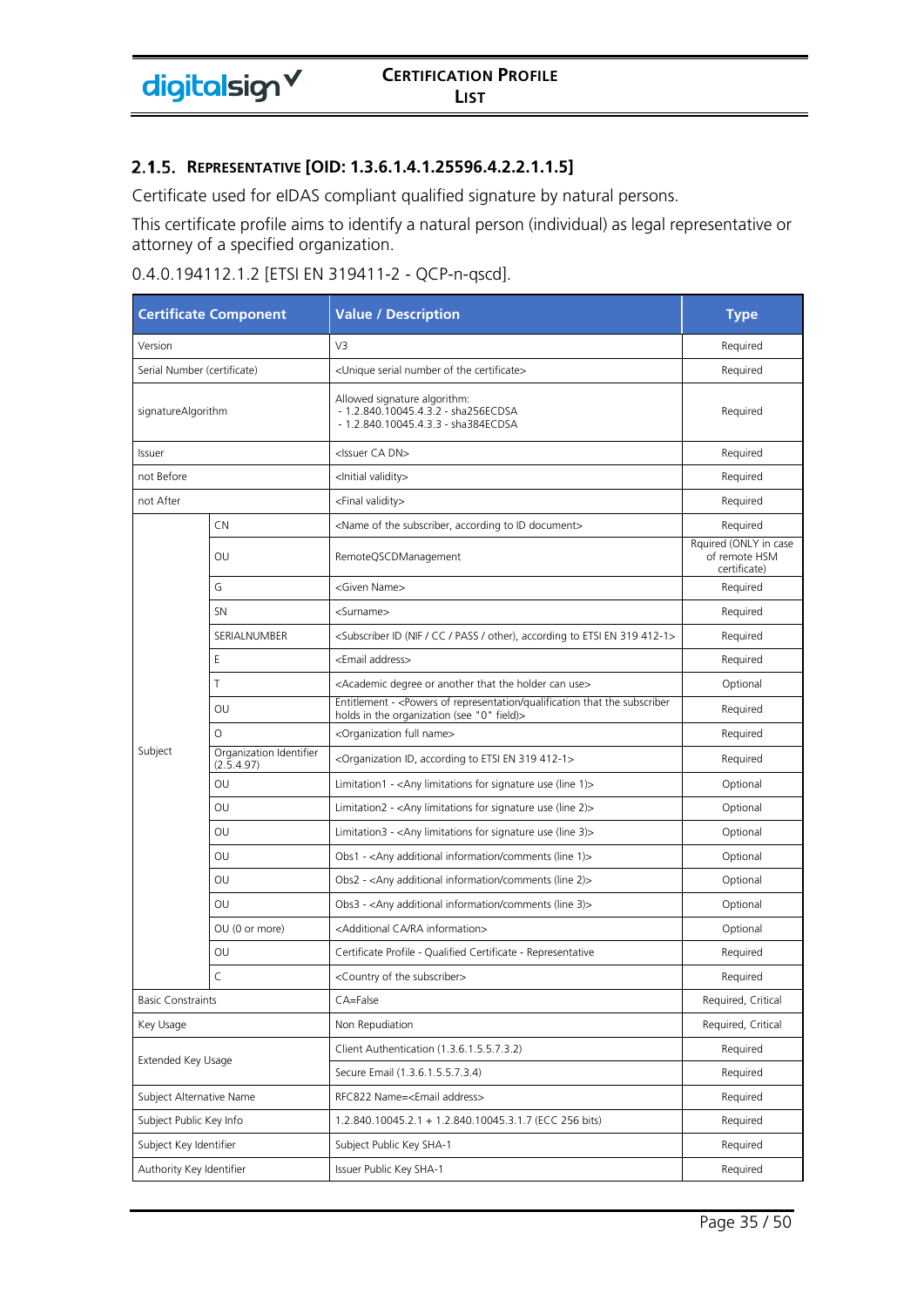|                                     | Certificate Policy:<br>Policy Identifier = 1.3.6.1.4.1.25596.4.1.1<br>Policy Qualifier Info:<br>Policy qualifier $id = CPS$<br>Qualifier = https://pki.digitalsign.pt |                                                                                                              | Required |
|-------------------------------------|-----------------------------------------------------------------------------------------------------------------------------------------------------------------------|--------------------------------------------------------------------------------------------------------------|----------|
| Certificate Policies                | Policy Qualifier Id=User Notice<br>Qualifier: Notice Text= <notice></notice>                                                                                          |                                                                                                              | Optional |
|                                     | Certificate Policy:<br>Policy Identifier=1.3.6.1.4.1.25596.4.2.2.1.1.5                                                                                                |                                                                                                              | Required |
|                                     | Certificate Policy:<br>Policy Identifier=0.4.0.194112.1.2                                                                                                             |                                                                                                              | Required |
|                                     | <other certificate="" policies=""></other>                                                                                                                            |                                                                                                              | Optional |
|                                     | DistributionPoint: https://qca-<br>v1.digitalsign.pt/DIGITALSIGNQUALIFIEDCAV1.crl                                                                                     |                                                                                                              | Required |
| <b>CRL Distribution Points</b>      | DistributionPoint: < Additional CRL Distribution Point(s)>                                                                                                            |                                                                                                              | Optional |
|                                     | DistributionPoint: <freshest crl="" distribution="" point=""></freshest>                                                                                              |                                                                                                              | Optional |
| Freshest CRL                        | DistributionPoint: <additional crl="" distribution="" freshest="" point(s)=""></additional>                                                                           |                                                                                                              | Optional |
|                                     | id-gcs-pkixQCSyntax-v2<br>[1.3.6.1.5.5.7.11.2]                                                                                                                        | id-etsi-qcs-semanticsId-Natural<br>[0.4.0.194121.1.1]<br>id-etsi-gcs-SemanticsId-Legal<br>[0.4.0.194121.1.2] | Required |
|                                     | id-etsi-gcs-QcCompliance<br>[0.4.0.1862.1.1]                                                                                                                          |                                                                                                              | Required |
| <b>OCStatements</b>                 | id-etsi-gcs-QcSSCD<br>[0.4.0.1862.1.4]                                                                                                                                |                                                                                                              | Required |
|                                     | id-etsi-gcs-QcType<br>[0.4.0.1862.1.6]                                                                                                                                | id-etsi-gct-esign<br>[0.4.0.1862.1.6.1]                                                                      | Required |
|                                     | id-etsi-gcs-QcPDS                                                                                                                                                     | PdsLocation= <pds uri=""><br/>Language=en</pds>                                                              | Required |
|                                     | [0.4.0.1862.1.5]                                                                                                                                                      | PdsLocation= <pds uri=""><br/>Language=<pt other=""></pt></pds>                                              | Optional |
|                                     | AIA: https://qca-v1.digitalsign.pt/DIGITALSIGNQUALIFIEDCAV1.p7b                                                                                                       |                                                                                                              | Optional |
| <b>Authority Information Access</b> | AIA: < Application OCSP Responder URL>                                                                                                                                |                                                                                                              | Optional |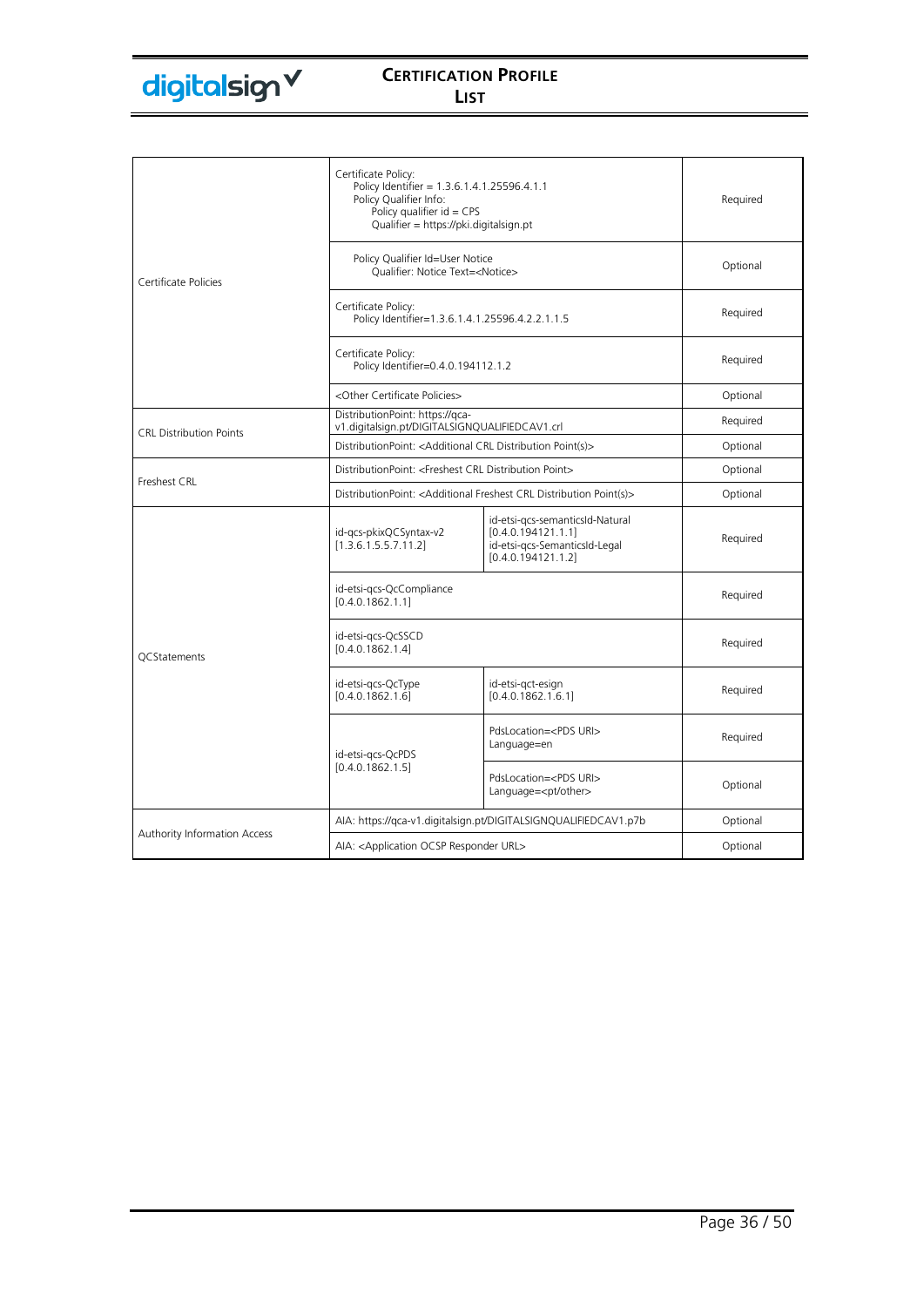# **ORGANIZATION (ESEAL) [OID: 1.3.6.1.4.1.25596.4.2.2.1.1.6]**

Certificate used for eIDAS compliant qualified seal by legal persons.

0.4.0.194112.1.3 [ETSI EN 319411-2 - QCP-l-qscd].

| <b>Certificate Component</b> |                                       | <b>Value / Description</b>                                                                                                                                            | <b>Type</b>                                            |
|------------------------------|---------------------------------------|-----------------------------------------------------------------------------------------------------------------------------------------------------------------------|--------------------------------------------------------|
| Version                      |                                       | V3                                                                                                                                                                    | Required                                               |
| Serial Number (certificate)  |                                       | <unique certificate="" number="" of="" serial="" the=""></unique>                                                                                                     | Required                                               |
| signatureAlgorithm           |                                       | Allowed signature algorithm:<br>- 1.2.840.10045.4.3.2 - sha256ECDSA<br>- 1.2.840.10045.4.3.3 - sha384ECDSA                                                            | Required                                               |
| Issuer                       |                                       | <issuer ca="" dn=""></issuer>                                                                                                                                         | Required                                               |
| not Before                   |                                       | <lnitial validity=""></lnitial>                                                                                                                                       | Required                                               |
| not After                    |                                       | <final validity=""></final>                                                                                                                                           | Required                                               |
|                              | CN                                    | <organization authorized="" name="" or="" trademark=""></organization>                                                                                                | Required                                               |
|                              | OU                                    | RemoteQSCDManagement                                                                                                                                                  | Rquired (ONLY in case<br>of remote HSM<br>certificate) |
|                              | Ε                                     | <email address=""></email>                                                                                                                                            | Required                                               |
|                              | $\circ$                               | <organization full="" name=""></organization>                                                                                                                         | Required                                               |
|                              | Organization Identifier<br>(2.5.4.97) | <organization 319="" 412-1="" according="" en="" etsi="" id,="" to=""></organization>                                                                                 | Required                                               |
|                              | OU                                    | Limitation1 - < Any limitations for signature use (line 1) >                                                                                                          | Optional                                               |
| Subject                      | OU                                    | Limitation2 - < Any limitations for signature use (line 2)>                                                                                                           | Optional                                               |
|                              | OU                                    | Limitation $3 -$ <any (line="" <math="" for="" limitations="" signature="" use="">3)&gt;</any>                                                                        | Optional                                               |
|                              | OU                                    | Obs1 - <any (line="" 1)="" additional="" comments="" information=""></any>                                                                                            | Optional                                               |
|                              | OU                                    | Obs2 - <any (line="" 2)="" additional="" comments="" information=""></any>                                                                                            | Optional                                               |
|                              | OU                                    | Obs3 - <any (line="" 3)="" additional="" comments="" information=""></any>                                                                                            | Optional                                               |
|                              | OU (0 or more)                        | <additional ca="" information="" ra=""></additional>                                                                                                                  | Optional                                               |
|                              | OU                                    | Certificate Profile - Qualified Certificate - Organization                                                                                                            | Required                                               |
|                              | $\mathsf{C}$                          | <country of="" subscriber="" the=""></country>                                                                                                                        | Required                                               |
| <b>Basic Constraints</b>     |                                       | CA=False                                                                                                                                                              | Required, Critical                                     |
| Key Usage                    |                                       | Non Repudiation                                                                                                                                                       | Required, Critical                                     |
|                              |                                       | Client Authentication (1.3.6.1.5.5.7.3.2)                                                                                                                             | Required                                               |
| Extended Key Usage           |                                       | Secure Email (1.3.6.1.5.5.7.3.4)                                                                                                                                      | Required                                               |
| Subject Alternative Name     |                                       | RFC822 Name= <email address=""></email>                                                                                                                               | Required                                               |
| Subject Public Key Info      |                                       | 1.2.840.10045.2.1 + 1.2.840.10045.3.1.7 (ECC 256 bits)                                                                                                                | Required                                               |
| Subject Key Identifier       |                                       | Subject Public Key SHA-1                                                                                                                                              | Required                                               |
| Authority Key Identifier     |                                       | Issuer Public Key SHA-1                                                                                                                                               | Required                                               |
| Certificate Policies         |                                       | Certificate Policy:<br>Policy Identifier = 1.3.6.1.4.1.25596.4.1.1<br>Policy Qualifier Info:<br>Policy qualifier $id = CPS$<br>Qualifier = https://pki.digitalsign.pt | Required                                               |
|                              |                                       | Policy Qualifier Id=User Notice<br>Qualifier: Notice Text= <notice></notice>                                                                                          | Optional                                               |
|                              |                                       | Certificate Policy:<br>Policy Identifier=1.3.6.1.4.1.25596.4.2.2.1.1.6                                                                                                | Required                                               |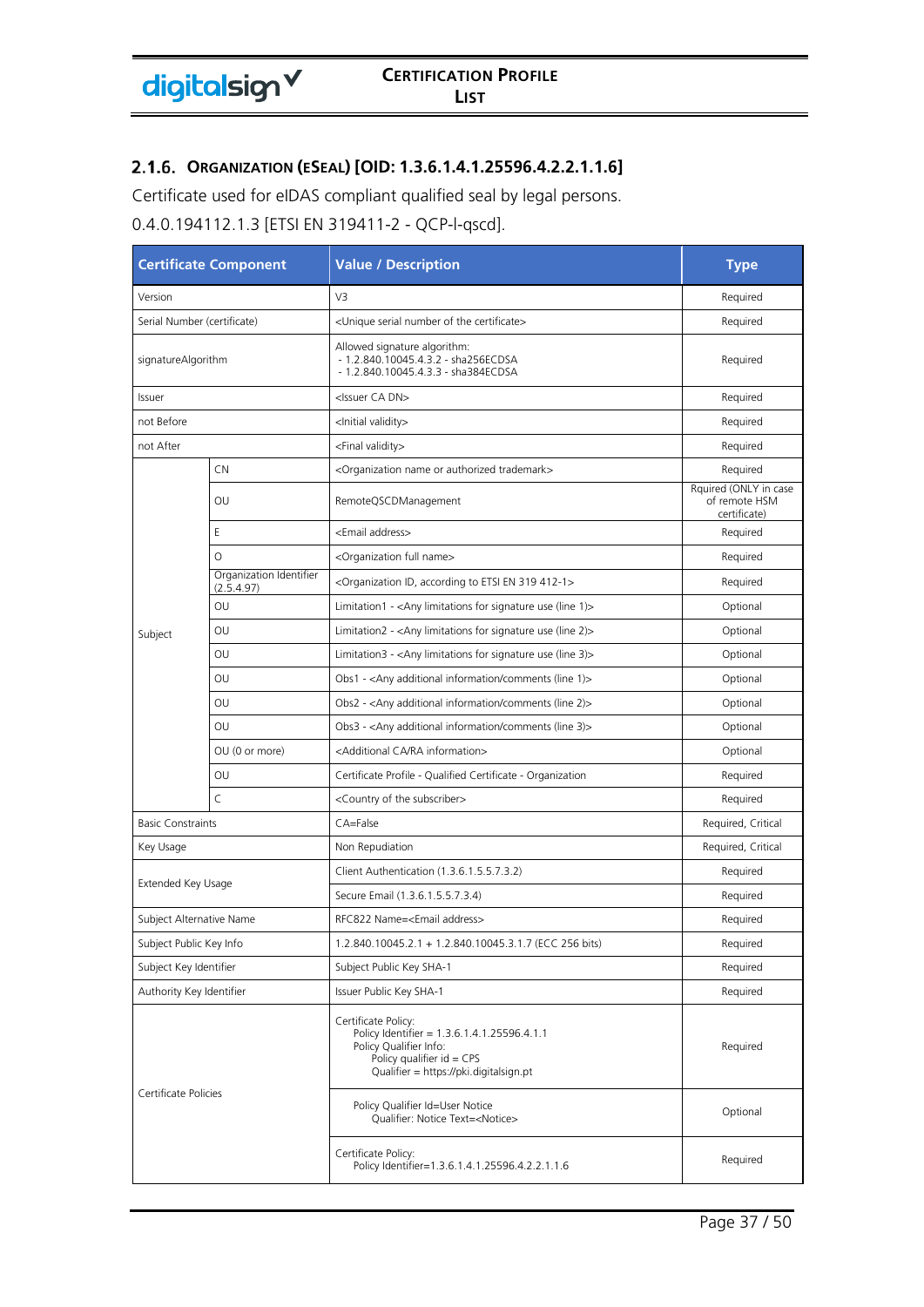

|                                | Certificate Policy:<br>Policy Identifier=0.4.0.194112.1.3                         |                                                                                             | Required |
|--------------------------------|-----------------------------------------------------------------------------------|---------------------------------------------------------------------------------------------|----------|
|                                | <other certificate="" policies=""></other>                                        |                                                                                             | Optional |
| <b>CRL Distribution Points</b> | DistributionPoint: https://qca-<br>v1.digitalsign.pt/DIGITALSIGNQUALIFIEDCAV1.crl |                                                                                             | Required |
|                                | DistributionPoint: < Additional CRL Distribution Point(s)>                        |                                                                                             | Optional |
| Freshest CRL                   | DistributionPoint: <freshest crl="" distribution="" point=""></freshest>          |                                                                                             | Optional |
|                                |                                                                                   | DistributionPoint: <additional crl="" distribution="" freshest="" point(s)=""></additional> | Optional |
|                                | id-gcs-pkixQCSyntax-v2<br>[1.3.6.1.5.5.7.11.2]                                    | id-etsi-gcs-SemanticsId-Legal<br>[0.4.0.194121.1.2]                                         | Required |
|                                | id-etsi-gcs-QcCompliance<br>[0.4.0.1862.1.1]                                      |                                                                                             | Required |
| <b>OCStatements</b>            | id-etsi-gcs-QcSSCD<br>[0.4.0.1862.1.4]                                            |                                                                                             | Required |
|                                | id-etsi-gcs-QcType<br>[0.4.0.1862.1.6]                                            | id-etsi-gct-eseal<br>[0.4.0.1862.1.6.2]                                                     | Required |
|                                | id-etsi-gcs-QcPDS                                                                 | PdsLocation= <pds uri=""><br/>Language=en</pds>                                             | Required |
|                                | [0.4.0.1862.1.5]                                                                  | PdsLocation= <pds uri=""><br/>Language=<pt other=""></pt></pds>                             | Optional |
|                                | AIA: https://qca-v1.digitalsign.pt/DIGITALSIGNQUALIFIEDCAV1.p7b                   |                                                                                             | Optional |
| Authority Information Access   | AIA: < Application OCSP Responder URL>                                            |                                                                                             | Optional |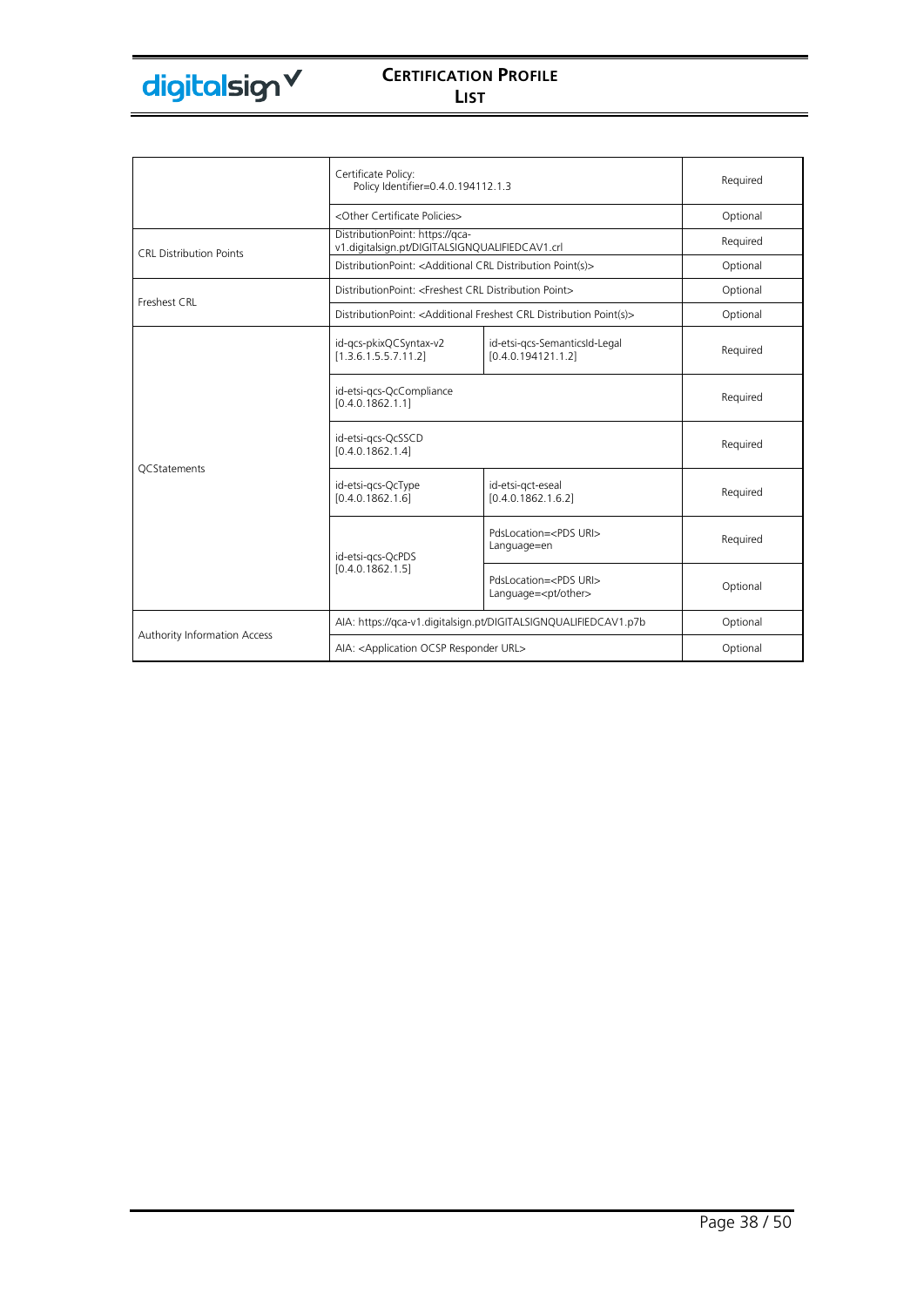# **2.2. DIGITALSIGN QUALIFIED TSA V1**

# **OCSP [OID: 1.3.6.1.4.1.25596.4.2.2.2.1.1]**

Certificate used by OCSP Responder to sign and verify the OCSP service's responses regarding the status of the certificates issued by the CA.

|                             | <b>Certificate Component</b> | <b>Value / Description</b>                                                                                                                                            | <b>Type</b>        |
|-----------------------------|------------------------------|-----------------------------------------------------------------------------------------------------------------------------------------------------------------------|--------------------|
| Version                     |                              | V <sub>3</sub>                                                                                                                                                        | Required           |
| Serial Number (certificate) |                              | <unique certificate="" number="" of="" serial="" the=""></unique>                                                                                                     | Required           |
| signatureAlgorithm          |                              | 1.2.840.10045.4.3.3 - sha384ECDSA                                                                                                                                     | Required           |
| Issuer                      |                              | <issuer ca="" dn=""></issuer>                                                                                                                                         | Required           |
| not Before                  |                              | <lnitial validity=""></lnitial>                                                                                                                                       | Required           |
| not After                   |                              | <final validity=""></final>                                                                                                                                           | Required           |
|                             | CN                           | <ocsp application="" name=""></ocsp>                                                                                                                                  | Required           |
|                             | $\Omega$                     | DigitalSign Certificadora Digital                                                                                                                                     | Required           |
| Subject                     | OU (0 or more)               | <additional ca="" information="" ra=""></additional>                                                                                                                  | Optional           |
|                             | $\mathsf{C}$                 | PT                                                                                                                                                                    | Required           |
| <b>Basic Constraints</b>    |                              | CA=False                                                                                                                                                              | Required, Critical |
| Key Usage                   |                              | Digital Signature                                                                                                                                                     | Required, Critical |
| Extended Key Usage          |                              | id-kp-OCSP (1.3.6.1.5.5.7.3.9)                                                                                                                                        | Required           |
| Subject Public Key Info     |                              | 1.2.840.10045.2.1 + 1.3.132.0.34 (ECC 384 bits)                                                                                                                       | Required           |
| Subject Key Identifier      |                              | Subject Public Key SHA-1                                                                                                                                              | Required           |
| Authority Key Identifier    |                              | Issuer Public Key SHA-1                                                                                                                                               | Required           |
| Certificate Policies        |                              | Certificate Policy:<br>Policy Identifier = 1.3.6.1.4.1.25596.4.1.1<br>Policy Qualifier Info:<br>Policy qualifier $id = CPS$<br>Qualifier = https://pki.digitalsign.pt | Required           |
|                             |                              | Policy Qualifier Id=User Notice<br>Qualifier: Notice Text= <notice></notice>                                                                                          | Optional           |
|                             |                              | Certificate Policy:<br>Policy Identifier=1.3.6.1.4.1.25596.4.2.2.2.1.1                                                                                                | Required           |
|                             |                              | <other certificate="" policies=""></other>                                                                                                                            | Optional           |
| No check extension          |                              | 1.3.6.1.5.5.7.48.1.5 (05 00)                                                                                                                                          | Required           |
|                             | Authority Information Access | AIA: https://qtsa-v1.digitalsign.pt/DIGITALSIGNQUALIFIEDTSACAV1.p7b                                                                                                   | Optional           |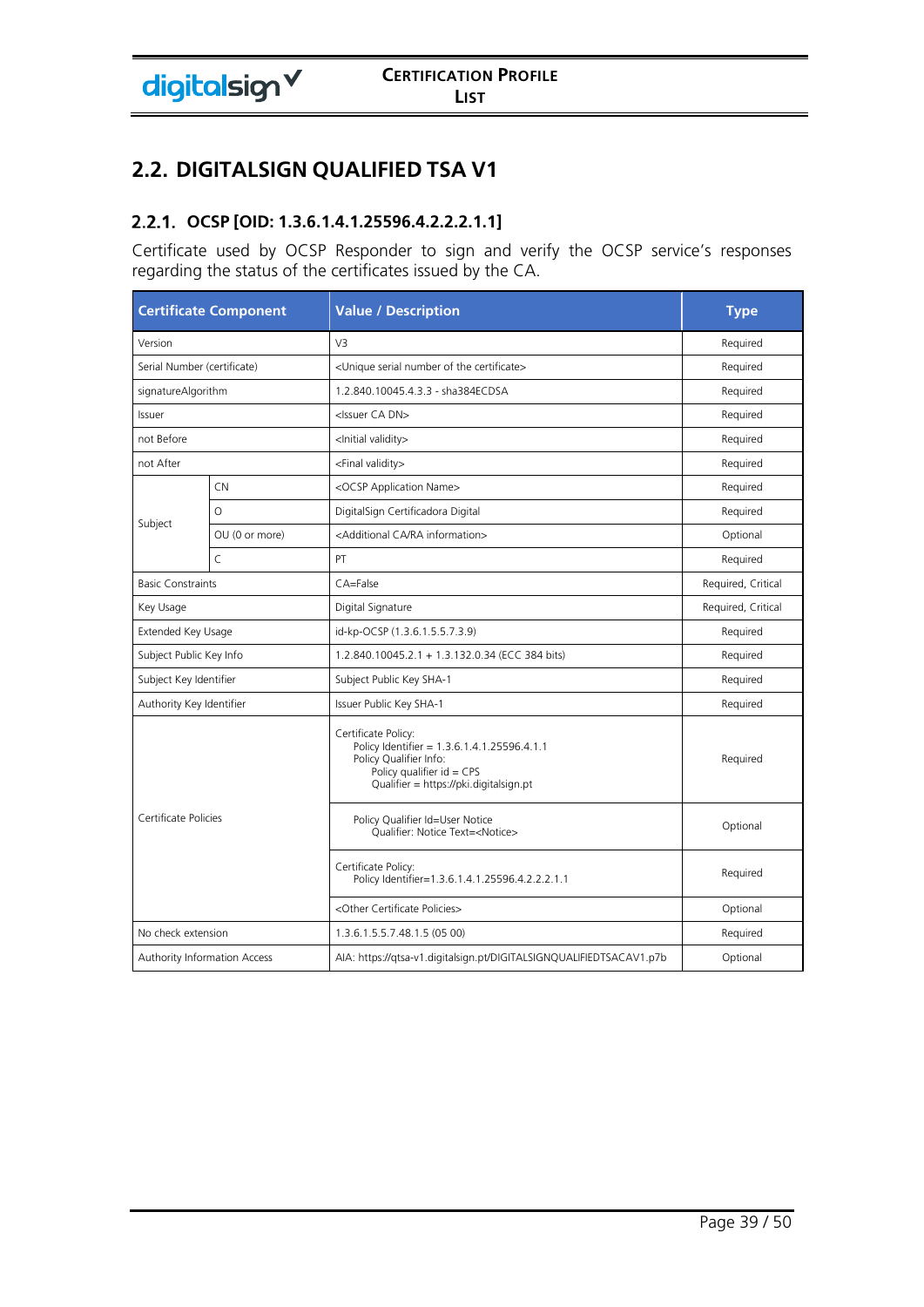### **TIMESTAMP [OID: 1.3.6.1.4.1.25596.4.2.2.2.1.2]**

Certificate used for by TimeStamping Authorities (TSA) to provide eIDAS compliant qualified timestamping services.

| <b>Certificate Component</b>   |                                       | <b>Value / Description</b>                                                                                                                                            | <b>Type</b>        |
|--------------------------------|---------------------------------------|-----------------------------------------------------------------------------------------------------------------------------------------------------------------------|--------------------|
| Version                        |                                       | V3                                                                                                                                                                    | Required           |
| Serial Number (certificate)    |                                       | <unique certificate="" number="" of="" serial="" the=""></unique>                                                                                                     | Required           |
| signatureAlgorithm             |                                       | 1.2.840.10045.4.3.3 - sha384ECDSA                                                                                                                                     | Required           |
| Issuer                         |                                       | <issuer ca="" dn=""></issuer>                                                                                                                                         | Required           |
| not Before                     |                                       | <lnitial validity=""></lnitial>                                                                                                                                       | Required           |
| not After                      |                                       | <final validity=""></final>                                                                                                                                           | Required           |
|                                | <b>CN</b>                             | <tsa application="" name=""></tsa>                                                                                                                                    | Required           |
|                                | $\circ$                               | DigitalSign Certificadora Digital                                                                                                                                     | Required           |
| Subject                        | Organization Identifier<br>(2.5.4.97) | <organization 319="" 412-1="" according="" en="" etsi="" id,="" to=""></organization>                                                                                 | Required           |
|                                | OU (0 or more)                        | <additional ca="" information="" ra=""></additional>                                                                                                                  | Optional           |
|                                | $\subset$                             | <country of="" subscriber="" the=""></country>                                                                                                                        | Required           |
| <b>Basic Constraints</b>       |                                       | CA=False                                                                                                                                                              | Required, Critical |
|                                |                                       | Digital Signature                                                                                                                                                     | Required, Critical |
| Key Usage                      |                                       | Non Repudiation                                                                                                                                                       | Required, Critical |
| Extended Key Usage             |                                       | Time Stamping (1.3.6.1.5.5.7.3.8)                                                                                                                                     | Required, Critical |
| Subject Public Key Info        |                                       | 1.2.840.10045.2.1 + 1.3.132.0.34 (ECC 384 bits)                                                                                                                       | Required           |
| Subject Key Identifier         |                                       | Subject Public Key SHA-1                                                                                                                                              | Required           |
| Authority Key Identifier       |                                       | Issuer Public Key SHA-1                                                                                                                                               | Required           |
|                                |                                       | Certificate Policy:<br>Policy Identifier = 1.3.6.1.4.1.25596.4.1.1<br>Policy Qualifier Info:<br>Policy qualifier $id = CPS$<br>Qualifier = https://pki.digitalsign.pt | Required           |
| Certificate Policies           |                                       | Policy Qualifier Id=User Notice<br>Qualifier: Notice Text= <notice></notice>                                                                                          | Optional           |
|                                |                                       | Certificate Policy:<br>Policy Identifier=1.3.6.1.4.1.25596.4.2.2.2.1.2                                                                                                | Required           |
|                                |                                       | <other certificate="" policies=""></other>                                                                                                                            | Optional           |
| <b>CRL Distribution Points</b> |                                       | DistributionPoint: https://qtsa-<br>v1.digitalsign.pt/DIGITALSIGNTOUALIFIEDTSACAV1.crl                                                                                | Required           |
|                                |                                       | DistributionPoint: <additional crl="" distribution="" point(s)=""></additional>                                                                                       | Optional           |
| Freshest CRL                   |                                       | DistributionPoint: <freshest crl="" distribution="" point=""></freshest>                                                                                              | Optional           |
|                                |                                       | DistributionPoint: <additional crl="" distribution="" freshest="" point(s)=""></additional>                                                                           | Optional           |
|                                |                                       | AIA: https://qtsa-v1.digitalsign.pt/DIGITALSIGNQUALIFIEDTSACAV1.p7b                                                                                                   | Optional           |
|                                | Authority Information Access          | AIA: < Application OCSP Responder URL>                                                                                                                                | Optional           |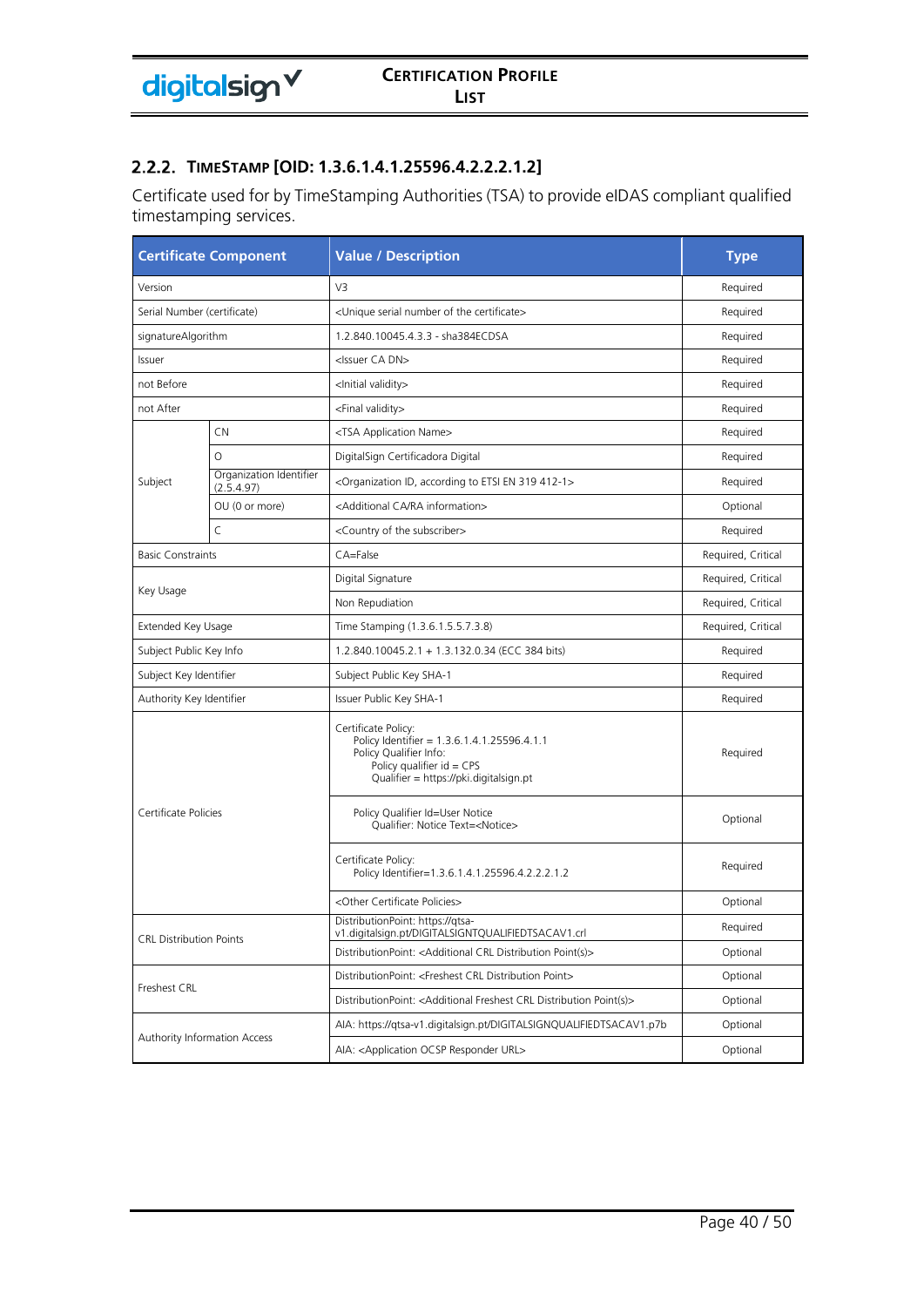# **2.3. DIGITALSIGN CA V1**

# **OCSP [OID: 1.3.6.1.4.1.25596.4.2.2.3.1.1]**

Certificate used by OCSP Responder to sign and verify the OCSP service's responses regarding the status of the certificates issued by the CA.

|                             | <b>Certificate Component</b>        | <b>Value / Description</b>                                                                                                                                            | <b>Type</b>        |
|-----------------------------|-------------------------------------|-----------------------------------------------------------------------------------------------------------------------------------------------------------------------|--------------------|
| Version                     |                                     | V3                                                                                                                                                                    | Required           |
| Serial Number (certificate) |                                     | <unique certificate="" number="" of="" serial="" the=""></unique>                                                                                                     | Required           |
| signatureAlgorithm          |                                     | 1.2.840.10045.4.3.3 - sha384ECDSA                                                                                                                                     | Required           |
| Issuer                      |                                     | <issuer ca="" dn=""></issuer>                                                                                                                                         | Required           |
| not Before                  |                                     | <lnitial validity=""></lnitial>                                                                                                                                       | Required           |
| not After                   |                                     | <final validity=""></final>                                                                                                                                           | Required           |
|                             | CN                                  | <ocsp application="" name=""></ocsp>                                                                                                                                  | Required           |
|                             | $\circ$                             | DigitalSign Certificadora Digital                                                                                                                                     | Required           |
| Subject                     | OU (0 or more)                      | <additional ca="" information="" ra=""></additional>                                                                                                                  | Optional           |
|                             | $\overline{C}$                      | PT                                                                                                                                                                    | Required           |
| <b>Basic Constraints</b>    |                                     | $CA = False$                                                                                                                                                          | Required, Critical |
| Key Usage                   |                                     | Digital Signature                                                                                                                                                     | Required, Critical |
| Extended Key Usage          |                                     | id-kp-OCSP (1.3.6.1.5.5.7.3.9)                                                                                                                                        | Required           |
| Subject Public Key Info     |                                     | 1.2.840.10045.2.1 + 1.3.132.0.34 (ECC 384 bits)                                                                                                                       | Required           |
| Subject Key Identifier      |                                     | Subject Public Key SHA-1                                                                                                                                              | Required           |
| Authority Key Identifier    |                                     | Issuer Public Key SHA-1                                                                                                                                               | Required           |
| Certificate Policies        |                                     | Certificate Policy:<br>Policy Identifier = 1.3.6.1.4.1.25596.4.1.1<br>Policy Qualifier Info:<br>Policy qualifier $id = CPS$<br>Qualifier = https://pki.digitalsign.pt | Required           |
|                             |                                     | Policy Qualifier Id=User Notice<br>Qualifier: Notice Text= <notice></notice>                                                                                          | Optional           |
|                             |                                     | Certificate Policy:<br>Policy Identifier=1.3.6.1.4.1.25596.4.2.2.3.1.1                                                                                                | Required           |
|                             |                                     | <other certificate="" policies=""></other>                                                                                                                            | Optional           |
| No check extension          |                                     | 1.3.6.1.5.5.7.48.1.5 (05 00)                                                                                                                                          | Required           |
|                             | <b>Authority Information Access</b> | AIA: https://advca-v1.digitalsign.pt/DIGITALSIGNCAV1.p7b                                                                                                              | Optional           |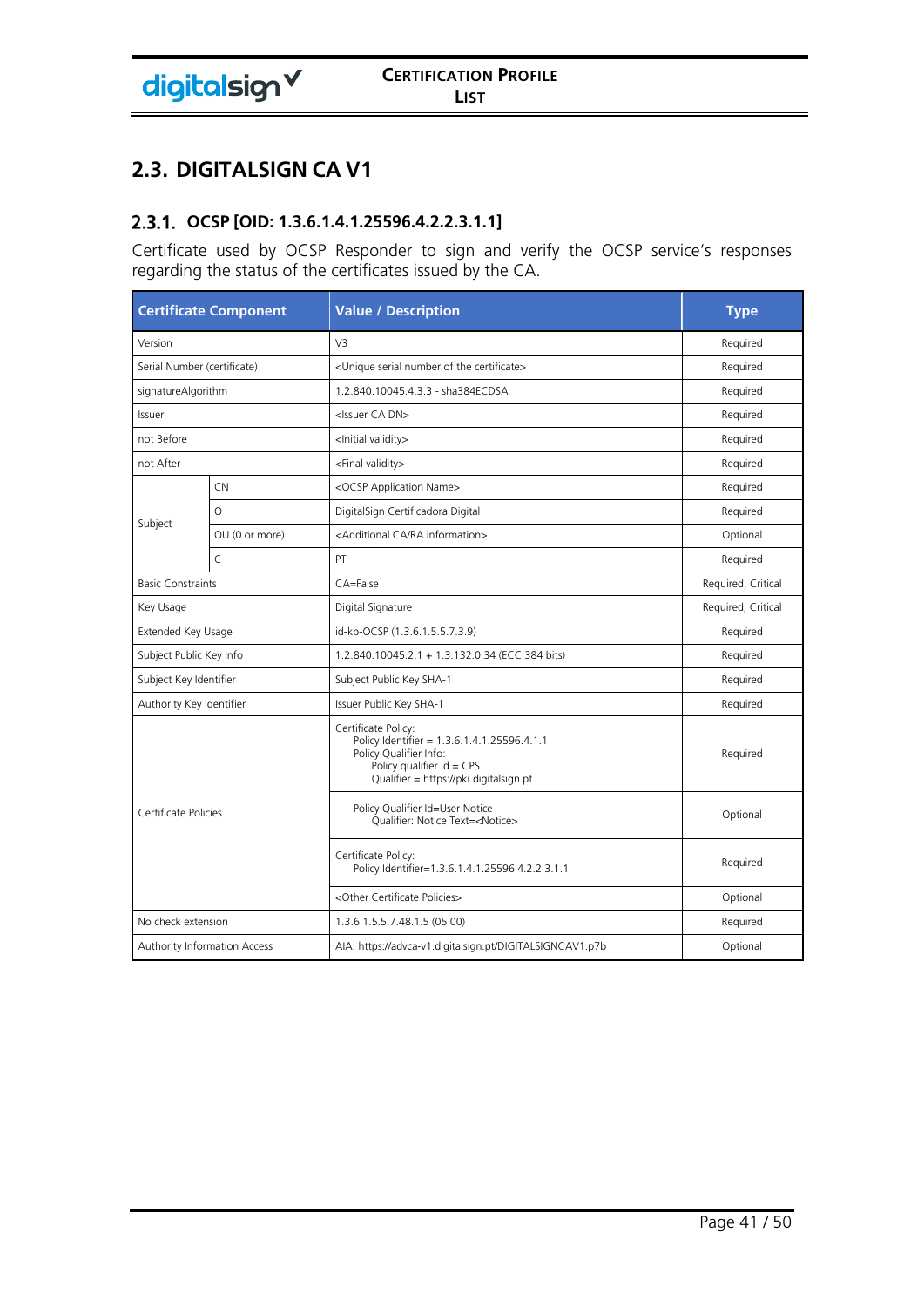#### **BASIC [OID: 1.3.6.1.4.1.25596.4.2.2.3.1.2]**

Certificate used for electronic signature/encryption by natural persons or electronic seal/encryption by legal persons.

This certificate profile aims to identify a natural or a legal person.

|                                | <b>Certificate Component</b>        | <b>Value / Description</b>                                                                                                                                            | <b>Type</b>                                            |
|--------------------------------|-------------------------------------|-----------------------------------------------------------------------------------------------------------------------------------------------------------------------|--------------------------------------------------------|
| Version                        |                                     | V3                                                                                                                                                                    | Required                                               |
| Serial Number (certificate)    |                                     | <unique certificate="" number="" of="" serial="" the=""></unique>                                                                                                     | Required                                               |
| signatureAlgorithm             |                                     | Allowed signature algorithm:<br>- 1.2.840.10045.4.3.2 - sha256ECDSA<br>- 1.2.840.10045.4.3.3 - sha384ECDSA                                                            | Required                                               |
| Issuer                         |                                     | <issuer ca="" dn=""></issuer>                                                                                                                                         | Required                                               |
| not Before                     |                                     | <lnitial validity=""></lnitial>                                                                                                                                       | Required                                               |
| not After                      |                                     | <final validity=""></final>                                                                                                                                           | Required                                               |
|                                | CN                                  | <name according="" document="" id="" of="" subscriber,="" the="" to=""></name>                                                                                        | Required                                               |
|                                | OU                                  | RemoteQSCDManagement                                                                                                                                                  | Rquired (ONLY in case<br>of remote HSM<br>certificate) |
|                                | E.                                  | <email address=""></email>                                                                                                                                            | Required                                               |
| Subject                        | OU                                  | Authentication - Email Authenticated                                                                                                                                  | Required                                               |
|                                | OU (0 or more)                      | <additional ca="" information="" ra=""></additional>                                                                                                                  | Optional                                               |
|                                | OU                                  | Certificate Profile - Basic                                                                                                                                           | Required                                               |
|                                | $\mathsf{C}$                        | <country of="" subscriber="" the=""></country>                                                                                                                        | Required                                               |
| <b>Basic Constraints</b>       |                                     | CA=False                                                                                                                                                              | Required, Critical                                     |
| Key Usage                      |                                     | Non Repudiation, Digital Signature, Key Encipherment                                                                                                                  | Required, Critical                                     |
| Extended Key Usage             |                                     | Client Authentication (1.3.6.1.5.5.7.3.2)                                                                                                                             | Required                                               |
|                                |                                     | Secure Email (1.3.6.1.5.5.7.3.4)                                                                                                                                      | Required                                               |
| Subject Alternative Name       |                                     | RFC822 Name= <email address=""></email>                                                                                                                               | Required                                               |
| Subject Public Key Info        |                                     | 1.2.840.10045.2.1 + 1.2.840.10045.3.1.7 (ECC 256 bits)                                                                                                                | Required                                               |
| Subject Key Identifier         |                                     | Subject Public Key SHA-1                                                                                                                                              | Required                                               |
| Authority Key Identifier       |                                     | Issuer Public Key SHA-1                                                                                                                                               | Required                                               |
|                                |                                     | Certificate Policy:<br>Policy Identifier = 1.3.6.1.4.1.25596.4.1.1<br>Policy Qualifier Info:<br>Policy qualifier $id = CPS$<br>Qualifier = https://pki.digitalsign.pt | Required                                               |
| Certificate Policies           |                                     | Policy Qualifier Id=User Notice<br>Qualifier: Notice Text= <notice></notice>                                                                                          | Optional                                               |
|                                |                                     | Certificate Policy:<br>Policy Identifier=1.3.6.1.4.1.25596.4.2.2.3.1.2                                                                                                | Required                                               |
|                                |                                     | <other certificate="" policies=""></other>                                                                                                                            | Optional                                               |
| <b>CRL Distribution Points</b> |                                     | DistributionPoint: https://advca-v1.digitalsign.pt/DIGITALSIGNCAV1.crl                                                                                                | Required                                               |
|                                |                                     | DistributionPoint: <additional crl="" distribution="" point(s)=""></additional>                                                                                       | Optional                                               |
| Freshest CRL                   |                                     | DistributionPoint: <freshest crl="" distribution="" point=""></freshest>                                                                                              | Optional                                               |
|                                |                                     | DistributionPoint: <additional crl="" distribution="" freshest="" point(s)=""></additional>                                                                           | Optional                                               |
|                                | <b>Authority Information Access</b> | AIA: https://advca-v1.digitalsign.pt/DIGITALSIGNCAV1.p7b                                                                                                              | Optional                                               |
|                                |                                     | AIA: <application ocsp="" responder="" url=""></application>                                                                                                          | Optional                                               |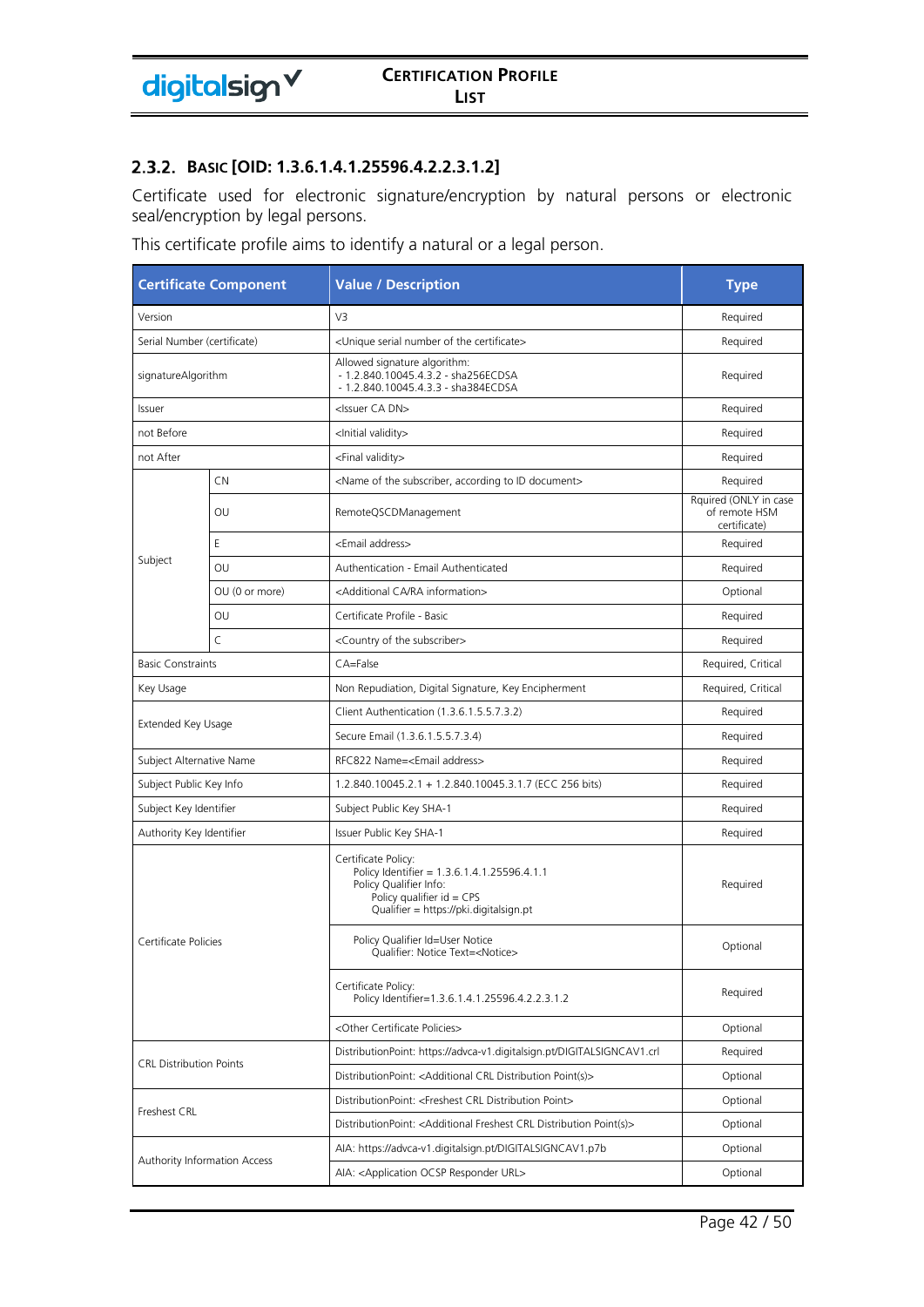### **INDIVIDUAL [OID: 1.3.6.1.4.1.25596.4.2.2.3.1.3]**

Certificate used for electronic signature/encryption by natural persons.

This certificate profile aims to identify a natural person (individual).

| <b>Certificate Component</b> |                             | <b>Value / Description</b>                                                                                                                                            | <b>Type</b>                                            |
|------------------------------|-----------------------------|-----------------------------------------------------------------------------------------------------------------------------------------------------------------------|--------------------------------------------------------|
| Version                      |                             | V3                                                                                                                                                                    | Required                                               |
|                              | Serial Number (certificate) | <unique certificate="" number="" of="" serial="" the=""></unique>                                                                                                     | Required                                               |
| signatureAlgorithm           |                             | Allowed signature algorithm:<br>- 1.2.840.10045.4.3.2 - sha256ECDSA<br>- 1.2.840.10045.4.3.3 - sha384ECDSA                                                            | Required                                               |
| Issuer                       |                             | <issuer ca="" dn=""></issuer>                                                                                                                                         | Required                                               |
| not Before                   |                             | <lnitial validity=""></lnitial>                                                                                                                                       | Required                                               |
| not After                    |                             | <final validity=""></final>                                                                                                                                           | Required                                               |
|                              | CN                          | <name according="" document="" id="" of="" subscriber,="" the="" to=""></name>                                                                                        | Required                                               |
|                              | OU                          | RemoteQSCDManagement                                                                                                                                                  | Rquired (ONLY in case<br>of remote HSM<br>certificate) |
|                              | SERIALNUMBER                | <subscriber (nif="" 319="" 412-1="" according="" cc="" en="" etsi="" id="" other),="" pass="" to=""></subscriber>                                                     | Optional                                               |
|                              | Ε                           | <email address=""></email>                                                                                                                                            | Required                                               |
|                              | T                           | <academic another="" can="" degree="" holder="" or="" that="" the="" use=""></academic>                                                                               | Optional                                               |
|                              | OU                          | Limitation1 - <any (line="" 1)="" for="" limitations="" signature="" use=""></any>                                                                                    | Optional                                               |
|                              | OU                          | Limitation2 - <any (line="" 2)="" for="" limitations="" signature="" use=""></any>                                                                                    | Optional                                               |
| Subject                      | OU                          | Limitation3 - <any (line="" 3)="" for="" limitations="" signature="" use=""></any>                                                                                    | Optional                                               |
|                              | OU                          | Obs1 - <any (line="" 1)="" additional="" comments="" information=""></any>                                                                                            | Optional                                               |
|                              | OU                          | Obs2 - <any (line="" 2)="" additional="" comments="" information=""></any>                                                                                            | Optional                                               |
|                              | OU                          | Obs3 - <any (line="" 3)="" additional="" comments="" information=""></any>                                                                                            | Optional                                               |
|                              | OU                          | Authentication - Identity Authenticated                                                                                                                               | Required                                               |
|                              | OU (0 or more)              | <additional ca="" information="" ra=""></additional>                                                                                                                  | Optional                                               |
|                              | OU                          | Certificate Profile - Individual                                                                                                                                      | Required                                               |
|                              | $\mathsf{C}$                | <country of="" subscriber="" the=""></country>                                                                                                                        | Required                                               |
| <b>Basic Constraints</b>     |                             | CA=False                                                                                                                                                              | Required, Critical                                     |
| Key Usage                    |                             | Non Repudiation, Digital Signature, Key Encipherment                                                                                                                  | Required, Critical                                     |
|                              |                             | Client Authentication (1.3.6.1.5.5.7.3.2)                                                                                                                             | Required                                               |
| Extended Key Usage           |                             | Secure Email (1.3.6.1.5.5.7.3.4)                                                                                                                                      | Required                                               |
| Subject Alternative Name     |                             | RFC822 Name= <email address=""></email>                                                                                                                               | Required                                               |
| Subject Public Key Info      |                             | 1.2.840.10045.2.1 + 1.2.840.10045.3.1.7 (ECC 256 bits)                                                                                                                | Required                                               |
| Subject Key Identifier       |                             | Subject Public Key SHA-1                                                                                                                                              | Required                                               |
| Authority Key Identifier     |                             | Issuer Public Key SHA-1                                                                                                                                               | Required                                               |
| Certificate Policies         |                             | Certificate Policy:<br>Policy Identifier = 1.3.6.1.4.1.25596.4.1.1<br>Policy Qualifier Info:<br>Policy qualifier $id = CPS$<br>Qualifier = https://pki.digitalsign.pt | Required                                               |
|                              |                             | Policy Qualifier Id=User Notice<br>Qualifier: Notice Text= <notice></notice>                                                                                          | Optional                                               |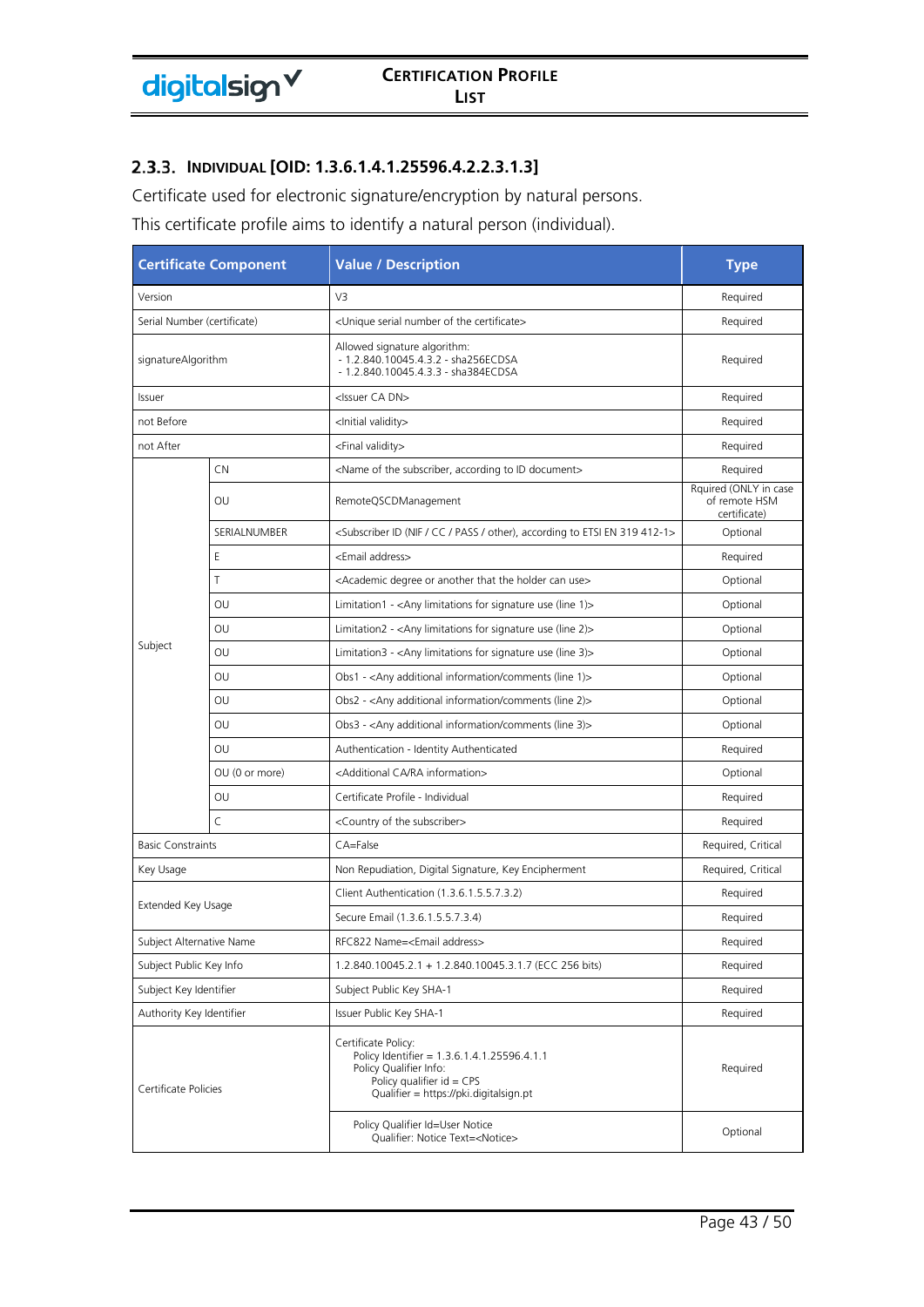

|                                | Certificate Policy:<br>Policy Identifier=1.3.6.1.4.1.25596.4.2.2.3.1.3                      | Required |
|--------------------------------|---------------------------------------------------------------------------------------------|----------|
|                                | <other certificate="" policies=""></other>                                                  | Optional |
| <b>CRL Distribution Points</b> | DistributionPoint: https://advca-v1.digitalsign.pt/DIGITALSIGNCAV1.crl                      | Required |
|                                | DistributionPoint: <additional crl="" distribution="" point(s)=""></additional>             | Optional |
| Freshest CRL                   | DistributionPoint: <freshest crl="" distribution="" point=""></freshest>                    | Optional |
|                                | DistributionPoint: <additional crl="" distribution="" freshest="" point(s)=""></additional> | Optional |
|                                | AIA: https://advca-v1.digitalsign.pt/DIGITALSIGNCAV1.p7b                                    | Optional |
| Authority Information Access   | AIA: < Application OCSP Responder URL>                                                      | Optional |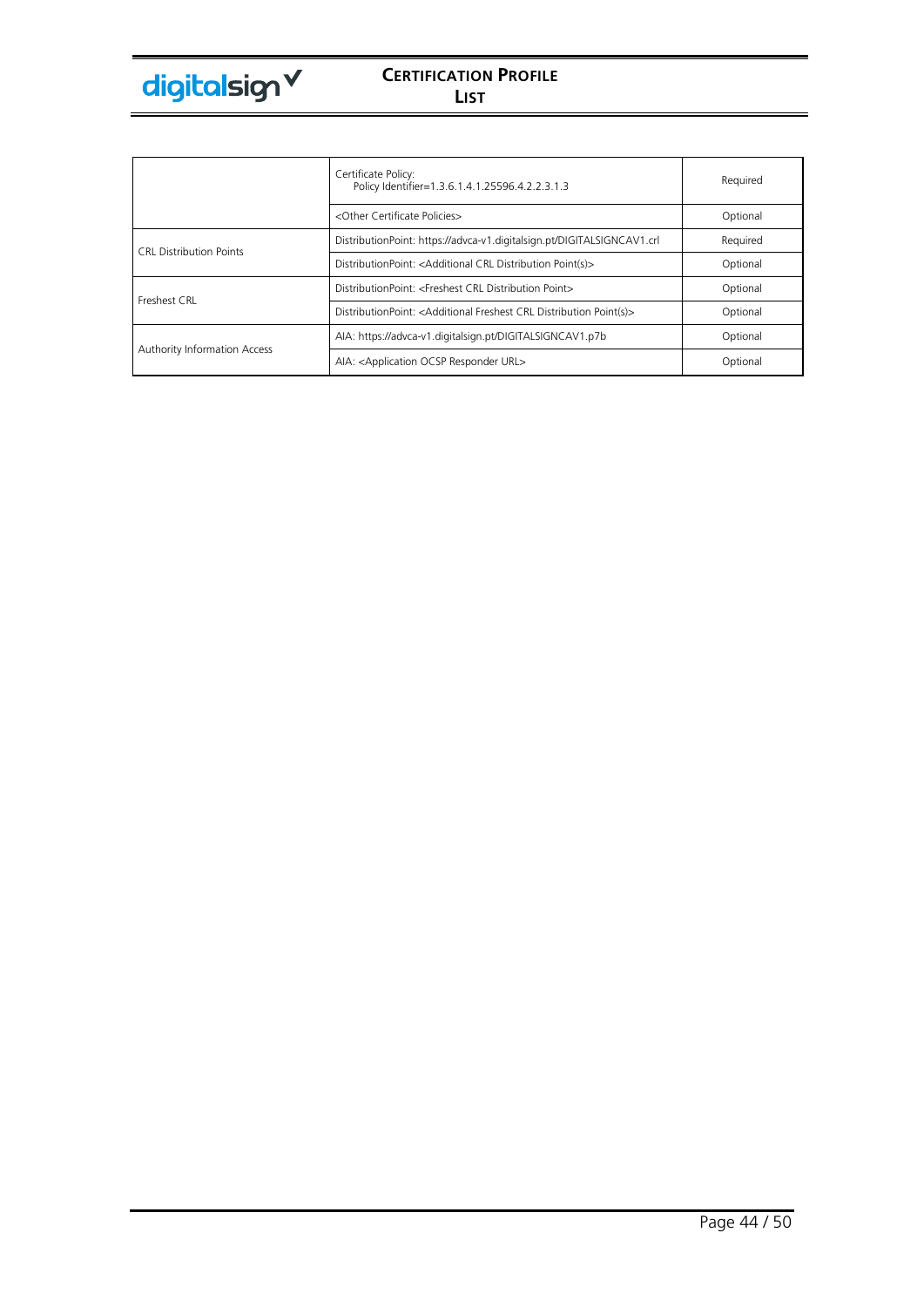#### **MEMBER [OID: 1.3.6.1.4.1.25596.4.2.2.3.1.4]**

Certificate used for electronic signature/encryption by natural persons.

This certificate profile aims to identify a natural person (individual), and the position or function that takes/plays in a specified organization.

| <b>Certificate Component</b> |                                       | <b>Value / Description</b>                                                                                                                                            | <b>Type</b>                                            |
|------------------------------|---------------------------------------|-----------------------------------------------------------------------------------------------------------------------------------------------------------------------|--------------------------------------------------------|
| Version                      |                                       | V3                                                                                                                                                                    | Required                                               |
| Serial Number (certificate)  |                                       | <unique certificate="" number="" of="" serial="" the=""></unique>                                                                                                     | Required                                               |
| signatureAlgorithm           |                                       | Allowed signature algorithm:<br>- 1.2.840.10045.4.3.2 - sha256ECDSA<br>- 1.2.840.10045.4.3.3 - sha384ECDSA                                                            | Required                                               |
| Issuer                       |                                       | <issuer ca="" dn=""></issuer>                                                                                                                                         | Required                                               |
| not Before                   |                                       | <lnitial validity=""></lnitial>                                                                                                                                       | Required                                               |
| not After                    |                                       | <final validity=""></final>                                                                                                                                           | Required                                               |
|                              | CN                                    | <name according="" document="" id="" of="" subscriber,="" the="" to=""></name>                                                                                        | Required                                               |
|                              | OU                                    | RemoteQSCDManagement                                                                                                                                                  | Rquired (ONLY in case<br>of remote HSM<br>certificate) |
|                              | SERIALNUMBER                          | <subscriber (nif="" 319="" 412-1="" according="" cc="" en="" etsi="" id="" other),="" pass="" to=""></subscriber>                                                     | Optional                                               |
|                              | Ε                                     | <email address=""></email>                                                                                                                                            | Required                                               |
|                              | T                                     | <position "0"<br="" (see="" function="" holds="" in="" organization="" subscriber="" that="" the="">field)&gt;</position>                                             | Optional                                               |
|                              | $\circ$                               | <organization full="" name=""></organization>                                                                                                                         | Required                                               |
|                              | Organization Identifier<br>(2.5.4.97) | <organization 319="" 412-1="" according="" en="" etsi="" id,="" to=""></organization>                                                                                 | Required                                               |
|                              | OU                                    | Limitation1 - < Any limitations for signature use (line 1) >                                                                                                          | Optional                                               |
| Subject                      | OU                                    | Limitation2 - <any (line="" 2)="" for="" limitations="" signature="" use=""></any>                                                                                    | Optional                                               |
|                              | OU                                    | Limitation3 - < Any limitations for signature use (line 3)>                                                                                                           | Optional                                               |
|                              | OU                                    | Obs1 - <any (line="" 1)="" additional="" comments="" information=""></any>                                                                                            | Optional                                               |
|                              | OU                                    | Obs2 - <any (line="" 2)="" additional="" comments="" information=""></any>                                                                                            | Optional                                               |
|                              | OU                                    | Obs3 - <any (line="" 3)="" additional="" comments="" information=""></any>                                                                                            | Optional                                               |
|                              | OU                                    | Authentication - Identity Authenticated                                                                                                                               | Required                                               |
|                              | OU (0 or more)                        | <additional ca="" information="" ra=""></additional>                                                                                                                  | Optional                                               |
|                              | OU                                    | Certificate Profile - Member                                                                                                                                          | Required                                               |
|                              | $\mathsf{C}$                          | <country of="" subscriber="" the=""></country>                                                                                                                        | Required                                               |
| <b>Basic Constraints</b>     |                                       | CA=False                                                                                                                                                              | Required, Critical                                     |
| Key Usage                    |                                       | Non Repudiation, Digital Signature, Key Encipherment                                                                                                                  | Required, Critical                                     |
| Extended Key Usage           |                                       | Client Authentication (1.3.6.1.5.5.7.3.2)                                                                                                                             | Required                                               |
|                              |                                       | Secure Email (1.3.6.1.5.5.7.3.4)                                                                                                                                      | Required                                               |
| Subject Alternative Name     |                                       | RFC822 Name= <email address=""></email>                                                                                                                               | Required                                               |
| Subject Public Key Info      |                                       | 1.2.840.10045.2.1 + 1.2.840.10045.3.1.7 (ECC 256 bits)                                                                                                                | Required                                               |
| Subject Key Identifier       |                                       | Subject Public Key SHA-1                                                                                                                                              | Required                                               |
| Authority Key Identifier     |                                       | Issuer Public Key SHA-1                                                                                                                                               | Required                                               |
| Certificate Policies         |                                       | Certificate Policy:<br>Policy Identifier = 1.3.6.1.4.1.25596.4.1.1<br>Policy Qualifier Info:<br>Policy qualifier $id = CPS$<br>Qualifier = https://pki.digitalsign.pt | Required                                               |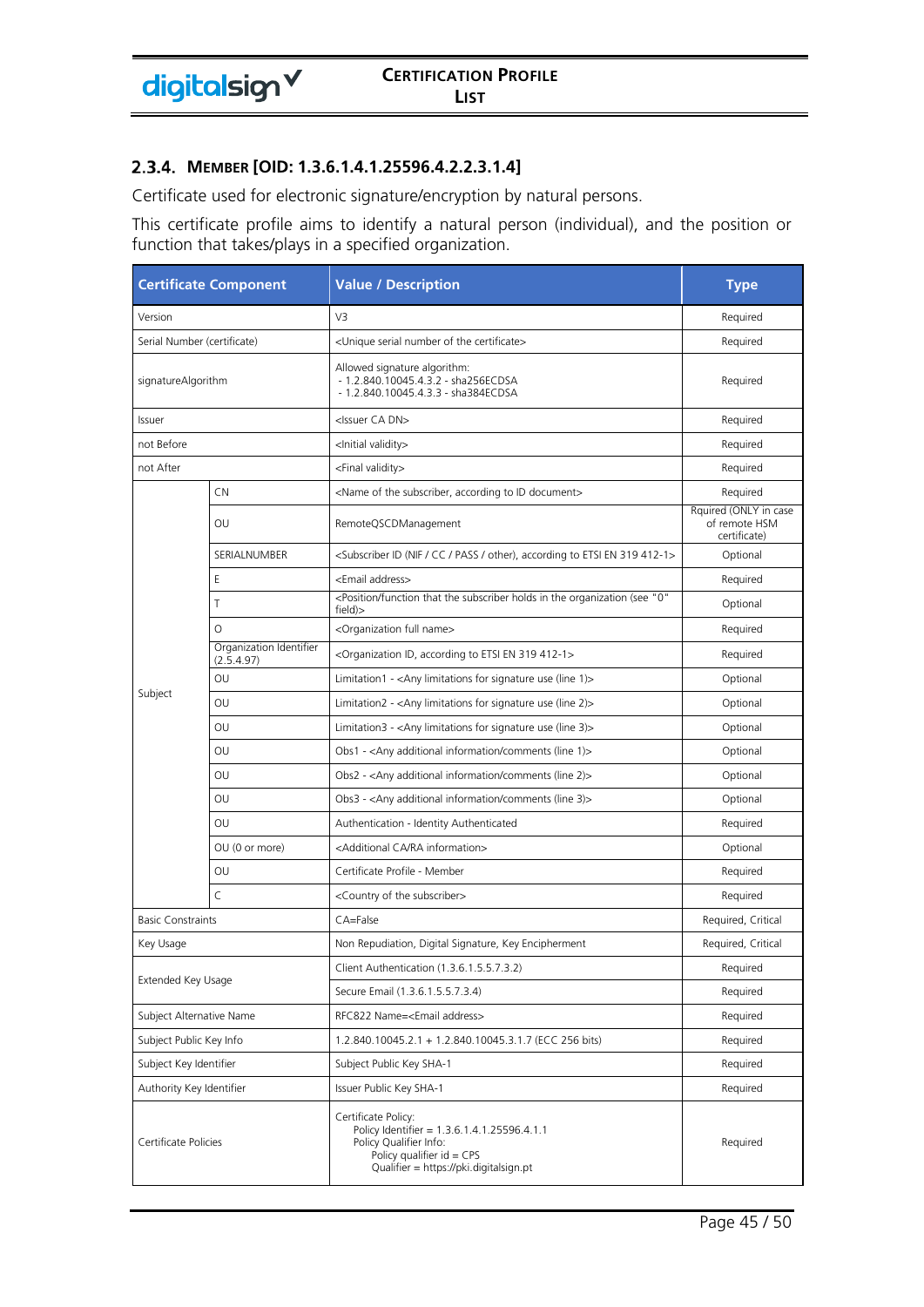|                                     | Policy Qualifier Id=User Notice<br>Qualifier: Notice Text= <notice></notice>                | Optional |
|-------------------------------------|---------------------------------------------------------------------------------------------|----------|
|                                     | Certificate Policy:<br>Policy Identifier=1.3.6.1.4.1.25596.4.2.2.3.1.4                      | Required |
|                                     | <other certificate="" policies=""></other>                                                  | Optional |
| <b>CRL Distribution Points</b>      | DistributionPoint: https://advca-v1.digitalsign.pt/DIGITALSIGNCAV1.crl                      | Required |
|                                     | DistributionPoint: <additional crl="" distribution="" point(s)=""></additional>             | Optional |
| Freshest CRL                        | DistributionPoint: <freshest crl="" distribution="" point=""></freshest>                    | Optional |
|                                     | DistributionPoint: <additional crl="" distribution="" freshest="" point(s)=""></additional> | Optional |
|                                     | AIA: https://advca-v1.digitalsign.pt/DIGITALSIGNCAV1.p7b                                    | Optional |
| <b>Authority Information Access</b> | AIA: <application ocsp="" responder="" url=""></application>                                | Optional |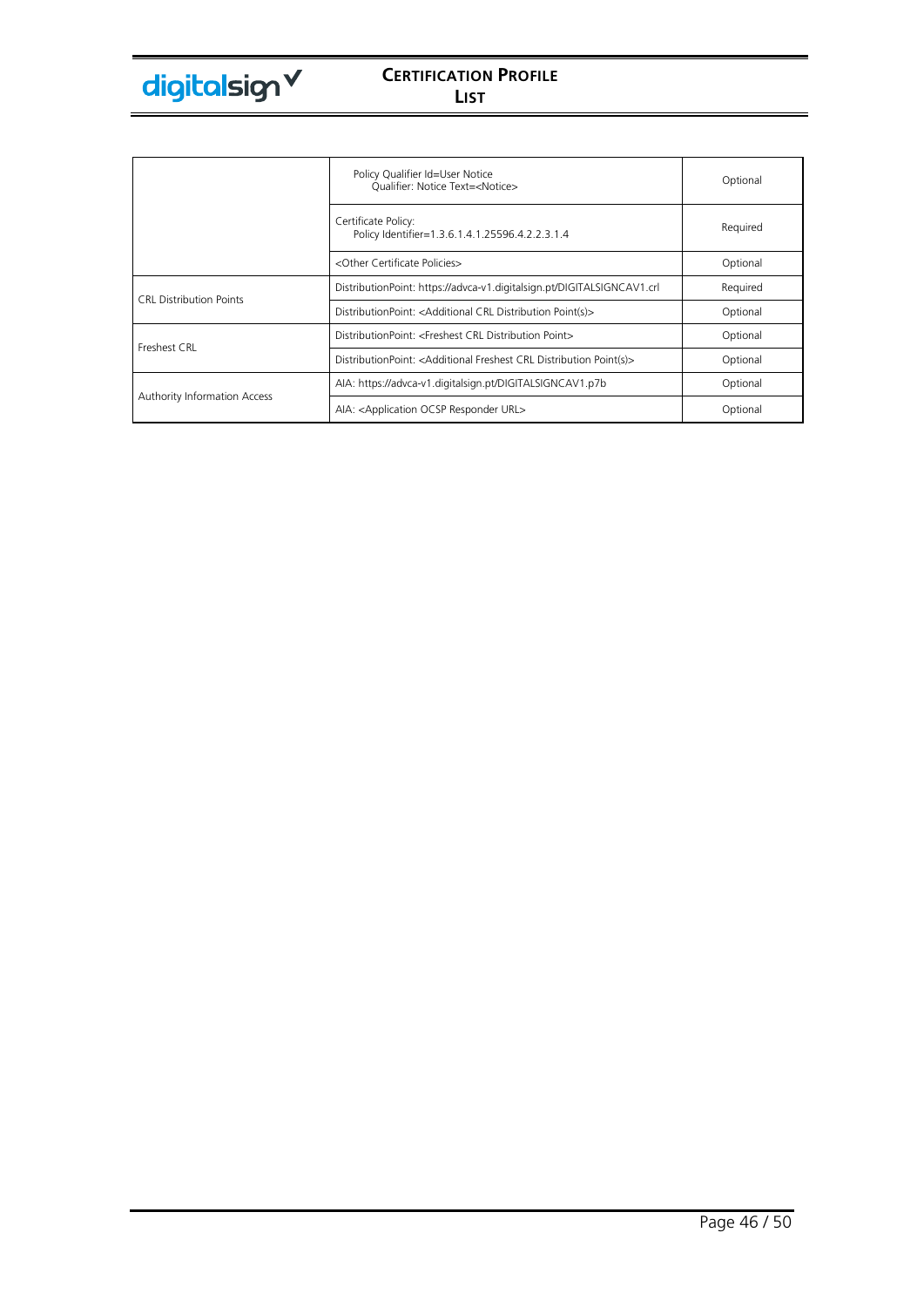# **ORGANIZATION (ESEAL) [OID: 1.3.6.1.4.1.25596.4.2.2.3.1.5]**

Certificate used for electronic seal by legal persons.

This certificate profile aims to identify a legal person (organization).

| <b>Certificate Component</b> |                                       | <b>Value / Description</b>                                                                                                                                            | <b>Type</b>                                            |
|------------------------------|---------------------------------------|-----------------------------------------------------------------------------------------------------------------------------------------------------------------------|--------------------------------------------------------|
| Version                      |                                       | V3                                                                                                                                                                    | Required                                               |
| Serial Number (certificate)  |                                       | <unique certificate="" number="" of="" serial="" the=""></unique>                                                                                                     | Required                                               |
| signatureAlgorithm           |                                       | Allowed signature algorithm:<br>- 1.2.840.10045.4.3.2 - sha256ECDSA<br>- 1.2.840.10045.4.3.3 - sha384ECDSA                                                            | Required                                               |
| Issuer                       |                                       | <issuer ca="" dn=""></issuer>                                                                                                                                         | Required                                               |
| not Before                   |                                       | <lnitial validity=""></lnitial>                                                                                                                                       | Required                                               |
| not After                    |                                       | <final validity=""></final>                                                                                                                                           | Required                                               |
|                              | CN                                    | <organization authorized="" name="" or="" trademark=""></organization>                                                                                                | Required                                               |
|                              | OU                                    | RemoteQSCDManagement                                                                                                                                                  | Rquired (ONLY in case<br>of remote HSM<br>certificate) |
|                              | E                                     | <email address=""></email>                                                                                                                                            | Required                                               |
|                              | $\circ$                               | <organization full="" name=""></organization>                                                                                                                         | Required                                               |
|                              | Organization Identifier<br>(2.5.4.97) | <organization 319="" 412-1="" according="" en="" etsi="" id,="" to=""></organization>                                                                                 | Required                                               |
|                              | OU                                    | Limitation1 - < Any limitations for signature use (line 1) >                                                                                                          | Optional                                               |
|                              | OU                                    | Limitation2 - < Any limitations for signature use (line 2)>                                                                                                           | Optional                                               |
| Subject                      | OU                                    | Limitation3 - < Any limitations for signature use (line 3)>                                                                                                           | Optional                                               |
|                              | OU                                    | Obs1 - < Any additional information/comments (line 1)>                                                                                                                | Optional                                               |
|                              | OU                                    | Obs2 - <any (line="" 2)="" additional="" comments="" information=""></any>                                                                                            | Optional                                               |
|                              | OU                                    | Obs3 - <any (line="" 3)="" additional="" comments="" information=""></any>                                                                                            | Optional                                               |
|                              | OU                                    | Authentication - Identity Authenticated                                                                                                                               | Required                                               |
|                              | OU (0 or more)                        | <additional ca="" information="" ra=""></additional>                                                                                                                  | Optional                                               |
|                              | OU                                    | Certificate Profile - Organization                                                                                                                                    | Required                                               |
|                              | $\mathsf{C}$                          | <country of="" subscriber="" the=""></country>                                                                                                                        | Required                                               |
| <b>Basic Constraints</b>     |                                       | CA=False                                                                                                                                                              | Required, Critical                                     |
| Key Usage                    |                                       | Non Repudiation, Digital Signature, Key Encipherment                                                                                                                  | Required, Critical                                     |
| Extended Key Usage           |                                       | Client Authentication (1.3.6.1.5.5.7.3.2)                                                                                                                             | Required                                               |
|                              |                                       | Secure Email (1.3.6.1.5.5.7.3.4)                                                                                                                                      | Required                                               |
| Subject Alternative Name     |                                       | RFC822 Name= <email address=""></email>                                                                                                                               | Required                                               |
| Subject Public Key Info      |                                       | 1.2.840.10045.2.1 + 1.2.840.10045.3.1.7 (ECC 256 bits)                                                                                                                | Required                                               |
| Subject Key Identifier       |                                       | Subject Public Key SHA-1                                                                                                                                              | Required                                               |
| Authority Key Identifier     |                                       | Issuer Public Key SHA-1                                                                                                                                               | Required                                               |
| Certificate Policies         |                                       | Certificate Policy:<br>Policy Identifier = 1.3.6.1.4.1.25596.4.1.1<br>Policy Qualifier Info:<br>Policy qualifier $id = CPS$<br>Qualifier = https://pki.digitalsign.pt | Required                                               |
|                              |                                       | Policy Qualifier Id=User Notice<br>Qualifier: Notice Text= <notice></notice>                                                                                          | Optional                                               |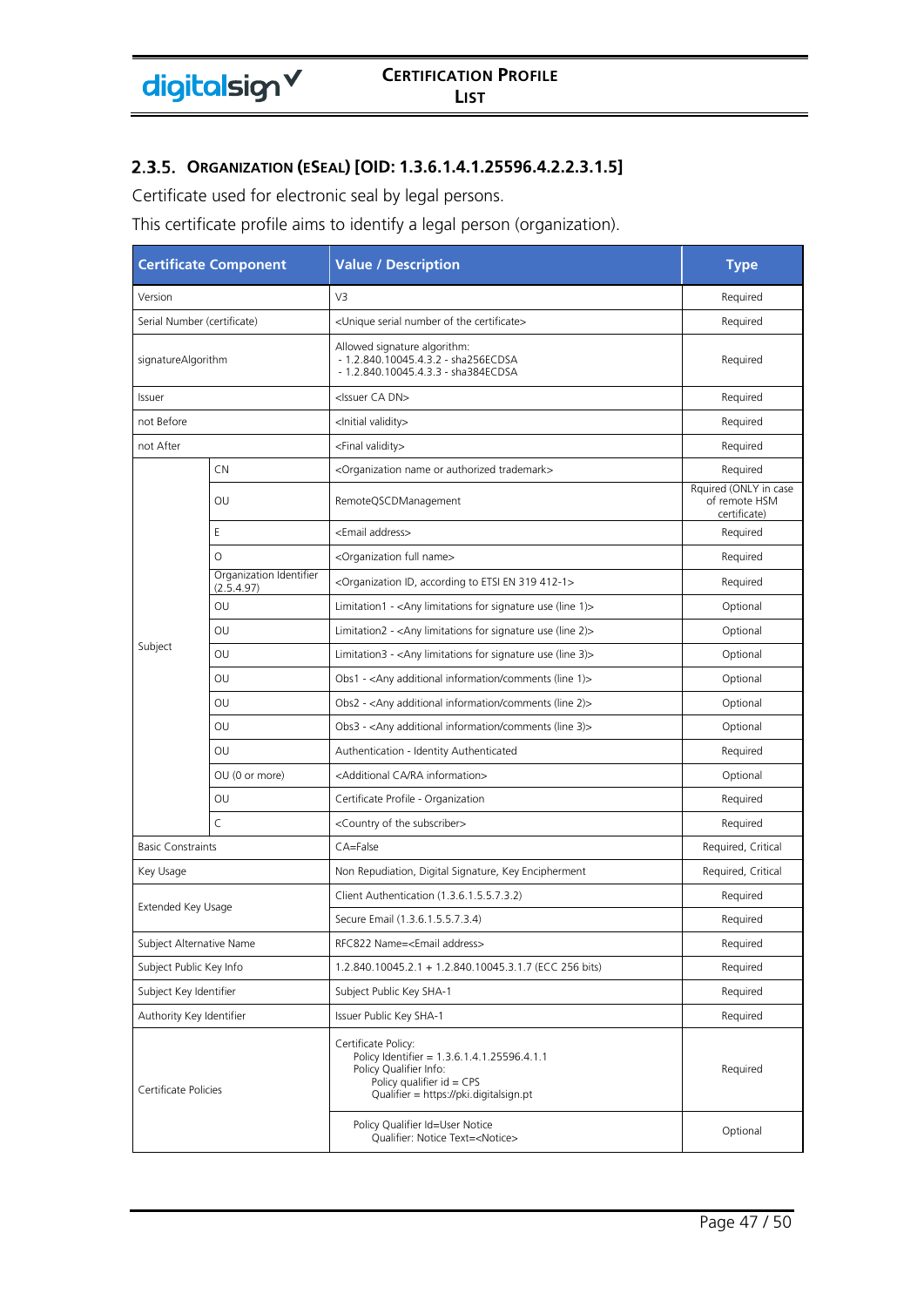

|                                | Certificate Policy:<br>Policy Identifier=1.3.6.1.4.1.25596.4.2.2.3.1.5                      | Required |
|--------------------------------|---------------------------------------------------------------------------------------------|----------|
|                                | <other certificate="" policies=""></other>                                                  | Optional |
| <b>CRL Distribution Points</b> | DistributionPoint: https://advca-v1.digitalsign.pt/DIGITALSIGNCAV1.crl                      | Required |
|                                | DistributionPoint: <additional crl="" distribution="" point(s)=""></additional>             | Optional |
| Freshest CRL                   | DistributionPoint: <freshest crl="" distribution="" point=""></freshest>                    | Optional |
|                                | DistributionPoint: <additional crl="" distribution="" freshest="" point(s)=""></additional> | Optional |
|                                | AIA: https://advca-v1.digitalsign.pt/DIGITALSIGNCAV1.p7b                                    | Optional |
| Authority Information Access   | AIA: < Application OCSP Responder URL>                                                      | Optional |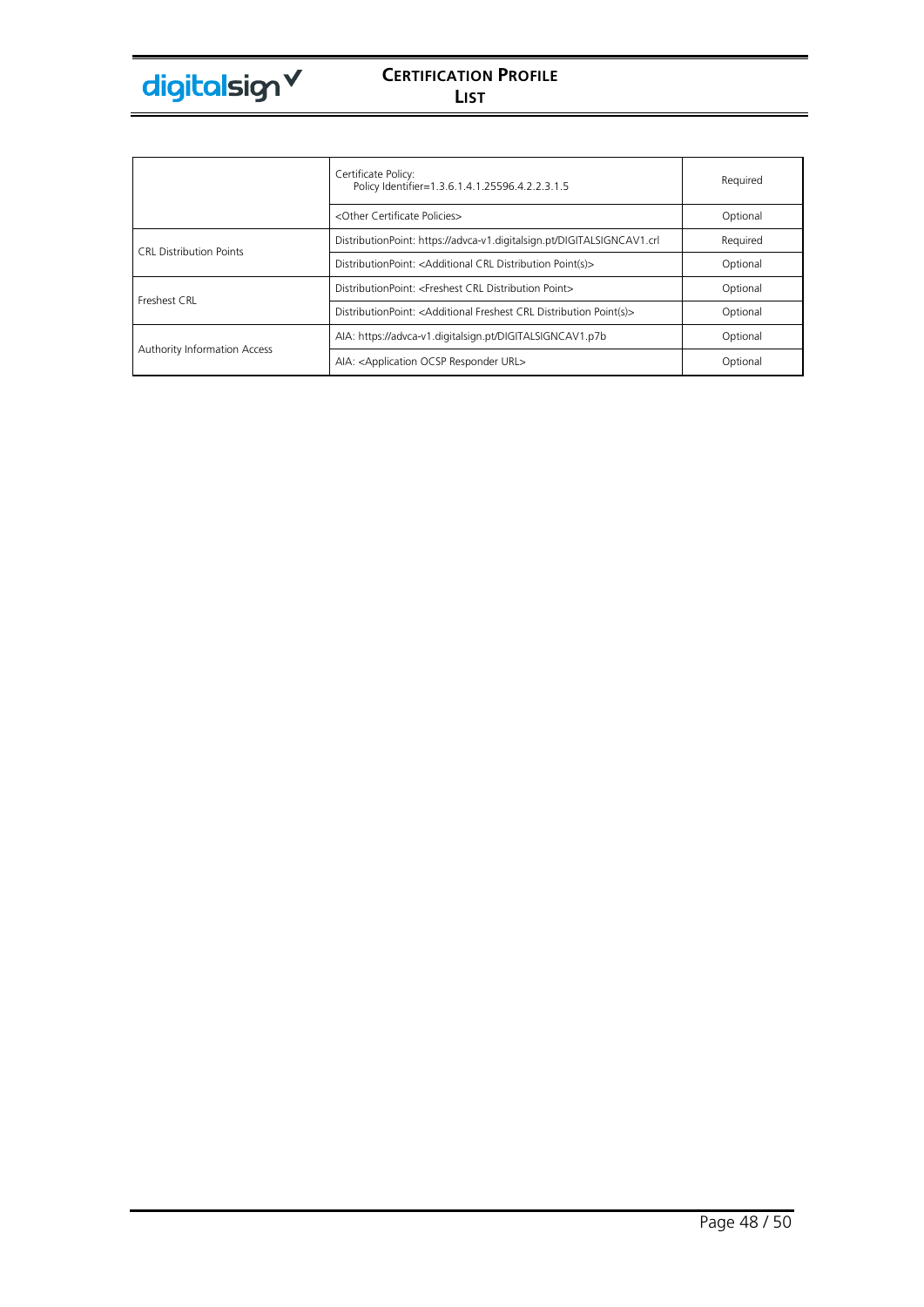# **2.4. DIGITALSIGN TSA CA V1**

# **OCSP [OID: 1.3.6.1.4.1.25596.4.2.2.4.1.1]**

Certificate used by OCSP Responder to sign and verify the OCSP service's responses regarding the status of the certificates issued by the CA.

| <b>Certificate Component</b>        |                | <b>Value / Description</b>                                                                                                                                            | <b>Type</b>        |
|-------------------------------------|----------------|-----------------------------------------------------------------------------------------------------------------------------------------------------------------------|--------------------|
| Version                             |                | V <sub>3</sub>                                                                                                                                                        | Required           |
| Serial Number (certificate)         |                | <unique certificate="" number="" of="" serial="" the=""></unique>                                                                                                     | Required           |
| signatureAlgorithm                  |                | 1.2.840.10045.4.3.3 - sha384ECDSA                                                                                                                                     | Required           |
| Issuer                              |                | <issuer ca="" dn=""></issuer>                                                                                                                                         | Required           |
| not Before                          |                | <lnitial validity=""></lnitial>                                                                                                                                       | Required           |
| not After                           |                | <final validity=""></final>                                                                                                                                           | Required           |
|                                     | <b>CN</b>      | <ocsp application="" name=""></ocsp>                                                                                                                                  | Required           |
|                                     | O              | DigitalSign Certificadora Digital                                                                                                                                     | Required           |
| Subject                             | OU (0 or more) | <additional ca="" information="" ra=""></additional>                                                                                                                  | Optional           |
|                                     | $\mathsf{C}$   | PT                                                                                                                                                                    | Required           |
| <b>Basic Constraints</b>            |                | CA=False                                                                                                                                                              | Required, Critical |
| Key Usage                           |                | Digital Signature                                                                                                                                                     | Required, Critical |
| Extended Key Usage                  |                | id-kp-OCSP (1.3.6.1.5.5.7.3.9)                                                                                                                                        | Required           |
| Subject Public Key Info             |                | 1.2.840.10045.2.1 + 1.3.132.0.34 (ECC 384 bits)                                                                                                                       | Required           |
| Subject Key Identifier              |                | Subject Public Key SHA-1                                                                                                                                              | Required           |
| Authority Key Identifier            |                | Issuer Public Key SHA-1                                                                                                                                               | Required           |
| Certificate Policies                |                | Certificate Policy:<br>Policy Identifier = 1.3.6.1.4.1.25596.4.1.1<br>Policy Qualifier Info:<br>Policy qualifier $id = CPS$<br>Qualifier = https://pki.digitalsign.pt | Required           |
|                                     |                | Policy Qualifier Id=User Notice<br>Qualifier: Notice Text= <notice></notice>                                                                                          | Optional           |
|                                     |                | Certificate Policy:<br>Policy Identifier=1.3.6.1.4.1.25596.4.2.2.4.1.1                                                                                                | Required           |
|                                     |                | <other certificate="" policies=""></other>                                                                                                                            | Optional           |
| No check extension                  |                | 1.3.6.1.5.5.7.48.1.5 (05 00)                                                                                                                                          | Required           |
| <b>Authority Information Access</b> |                | AIA: https://advtsa-v1.digitalsign.pt/DIGITALSIGNTSACAV1.p7b                                                                                                          | Optional           |